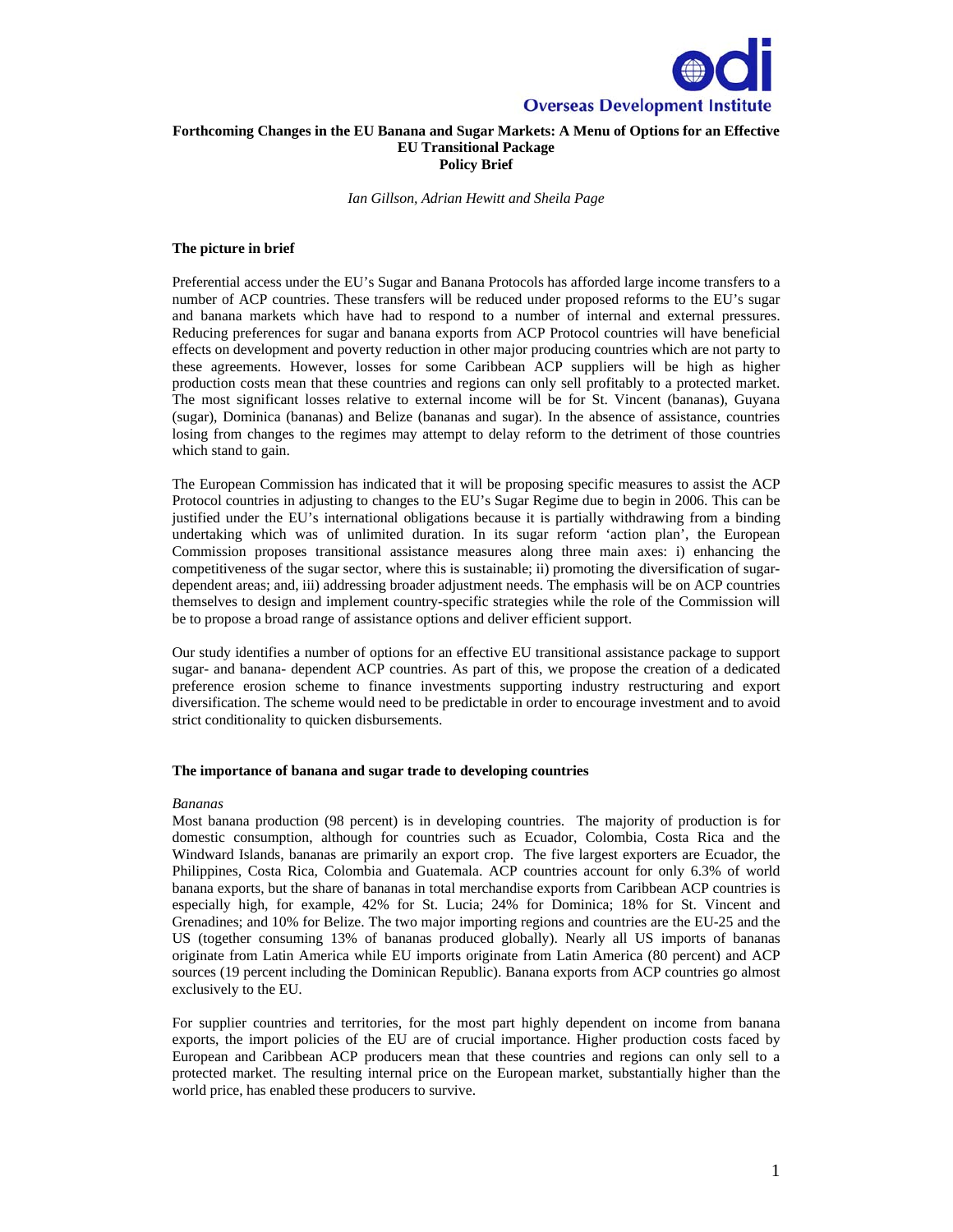#### *Sugar*

Over 80 percent of world sugar production and 60 percent of world trade relies on domestic support, export subsidies, and access to preferential markets. Only Australia, Brazil and Cuba have sugar sectors which operate at world market prices. World sugar production is 133.5 million tonnes of which the largest producers - the EU, Brazil and India - account for 43 percent. The ACP Sugar Protocol countries produce 4.2 million tonnes.

Global sugar tariffs are high (27.3%) and most sugar production (81%) is consumed locally in some of the largest producing countries (e.g. India and China). Brazil is the largest exporter of sugar accounting for about one quarter of world exports (38.5 million tonnes) followed by the EU and Australia. Most sugar produced in ACP Protocol beneficiaries is for export and is an important source of foreign exchange earnings representing 21% of merchandise exports for Guyana, 19% for Fiji and Mauritius and 15% for Belize. The largest sugar importer is the EU-25, accounting for 14 percent of world imports. Virtually all EU sugar imports originate from the ACP countries, the Western Balkans and India. About three quarters of sugar exports from the ACP countries go to the EU.

#### **The EU's Banana and Sugar Regimes**

The banana and sugar industries in the Caribbean are, and always have been, a construct of policy. For bananas, the UK market was supplied exclusively from the Canary Islands until the British government decided to assist in the development of exports from Jamaica (in 1901) and the Windward Islands (after the Second World War). For sugar, the English began to cultivate cane in Barbados during the seventeenth century. The Napoleonic wars and the abolition of slave-based sugar production in the nineteenth century resulted in the development of a beet sugar industry in Europe, which resulted in tropical producers losing their natural absolute advantage to temperate zone competitors (and their subsidies) at least until bilateral agreements (e.g. the Commonwealth Sugar Agreement) divided up the market. Colonial preferences designed to continue transferring resources to traditional suppliers but also benefiting rent-seeking intermediaries have evolved into EU policy as EU membership has increased.

#### *The common organisation of the market in bananas*

Since 1993 the EU Banana Regime, or the common organisation of the market in bananas, has been one of specific tariffs (fixed charge per unit of imports) and tariff preferences (for ACP suppliers), and more importantly quotas. Banana imports in excess of these quotas incur a prohibitive tariff. This regime has frequently been challenged in the WTO by Latin American banana-exporting countries and the US. On 27 October 2004, the EU proposed a single duty on third-country imports of bananas of €230/tonne that will replace the current quota system from 2006. This will have serious consequences for ACP banana exporters.

#### *The common organisation of the market in sugar*

Sugar beet is grown in all EU Member States except Luxembourg, Estonia, Cyprus and Malta. The common organisation of the market in sugar, or the Sugar Regime, was first introduced in 1968. The Sugar Regime provides for guaranteed prices to producers and growers within the EU and controls the supply of sugar through quotas on production and imports, export refunds and intervention buying if the domestic price of sugar falls below an intervention price. The Sugar Regime is financed primarily by EU consumers (who pay higher than world prices) and levies on EU sugar production.

The Sugar Protocol provides a binding commitment, of indefinite duration, for 1,294,700 tonnes of preferential imports of cane sugar to the EU market at guaranteed prices from 19 ACP countries. There is also, an annual import allocation of between 200,000 and 350,000 tonnes of sugar to primarily ACP countries under the Special Preferential Sugar (SPS) arrangement. This allocation is not permanent and varies annually depending on the maximum supply needs of EU refineries. Imported quantities of SPS receive 85% of the guaranteed price of Protocol Sugar. The SPS was renewed in 2001 for the lifetime of the Sugar Regime (to 2006).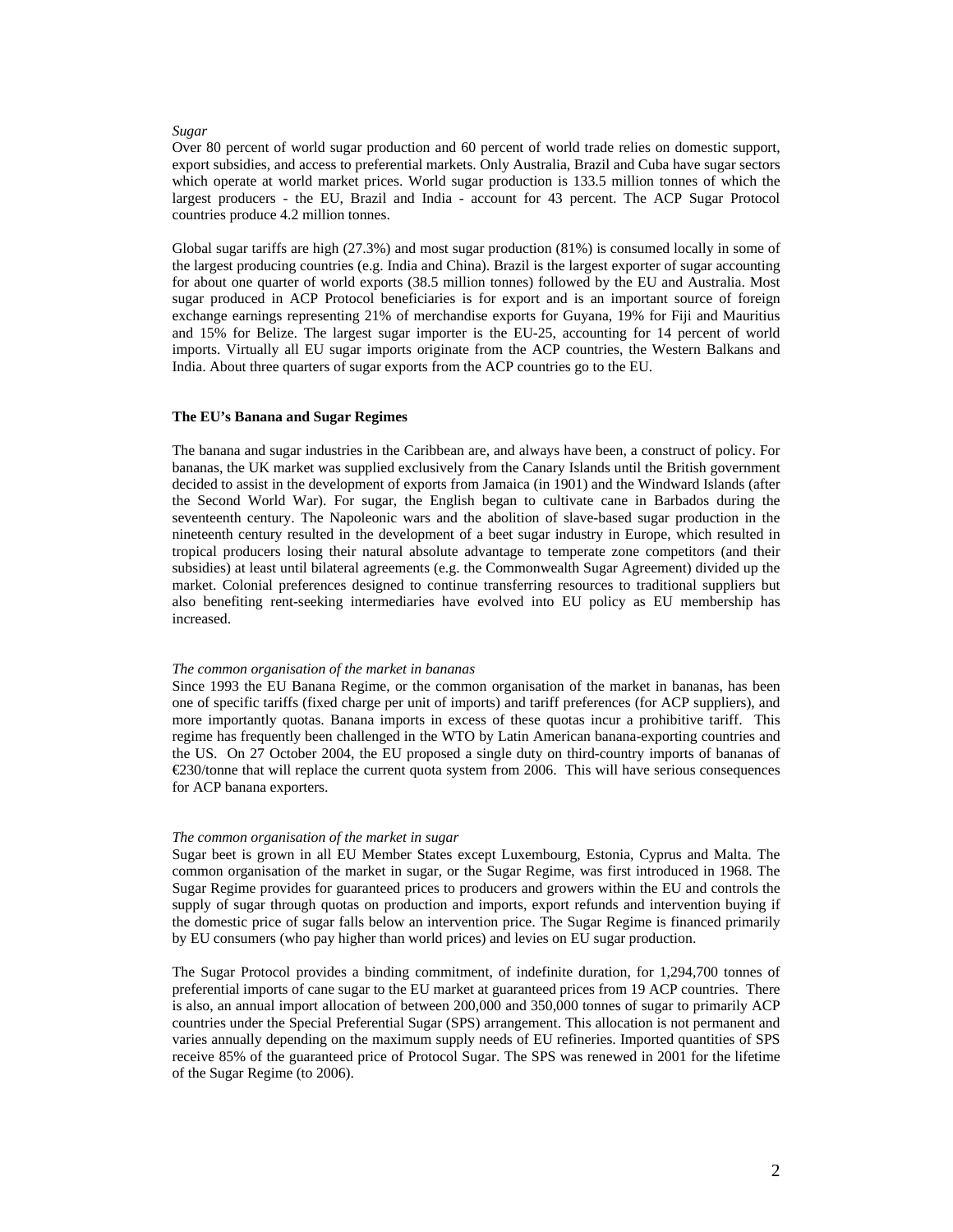As with the Banana Regime, there are a number of internal and external pressures that have made reform of the Sugar Regime inevitable. Pressures include:

- reducing tariffs on non-Protocol imports (Uruguay Round Agreement on Agriculture);
- reducing domestic support for sugar produers and eliminating export subsidies (July Framework Agreement, WTO);
- increasing imports from non Sugar Protocol countries (Everything But Arms);
- the possibility of extending duty free access to non-Protocol countries (Economic Partnership Agreements under the Cotonou Agreement); and
- reducing support prices to EU sugar farmers (European Commission proposals, July 2004).

#### **The economic impacts in ACP countries arising from reform of the EU's banana and sugar markets**

#### *Bananas*

The impact of preference erosion on the ACP countries arising from reform of the EU's banana market depends on the importance of banana production to those economies and the level of tariff that will be introduced. Over recent years, tourism in the Caribbean witnessed average growth rates of 9% per year, helping to mitigate the impacts of preference erosion over the past 10 years for some countries. The proposed third-country tariff of  $\epsilon$ 230/tonne would maintain the Windward Islands' share of the EU market while African ACP suppliers (and possibly the Dominican Republic) might be able to increase exports to the detriment of Latin American countries (under the existing tariff quota, African ACP countries are prevented from exporting more). It is debatable whether Latin American producers and US multinational companies will accept such a high tariff (which would reduce Latin American exports by a third). In order, therefore, to avoid another WTO dispute the EU may have to opt for a lower tariff level. A tariff of €125/tonne would offer some degree of protection to banana production in Belize and Jamaica but production in the Windward Islands would cease or be obliged to move to higher-value niche markets. Losses for the Caribbean ACP countries as a whole would be in the region of US\$100 million per annum, compared to current earnings from banana production.

#### *Sugar*

The importance of income transfers from the Sugar Protocol both in absolute and relative terms varies significantly across the Protocol countries. The total transfers to the ACP Sugar Protocol countries associated with quota access to the protected EU market is about US\$500 million or about 60% of the value of these countries' sugar exports to the EU. Transfers are concentrated on five quota-holders (Mauritius, Fiji, Guyana, Jamaica and Swaziland), which receive over three-quarters. For all five countries the Protocol makes a significant contribution to foreign exchange earnings, but in relative income terms the transfer arising from the Sugar Protocol is most important for Guyana, contributing approximately 10 percent to GDP. Under the current proposals for reform, the real price offered to ACP Sugar Protocol producers will be substantially reduced. This will result in sugar production in a number of higher-cost ACP Protocol countries (Barbados, Côte d'Ivoire, Jamaica, Madagascar, St. Kitts and Trinidad) becoming less profitable without effective investment in cost-saving production. Other countries (Guyana, Fiji and Mauritius) may have to reduce their production levels in order to concentrate on their most lucrative markets and most efficient producers or restructure in order to remain competitive. However, production in a number of ACP countries which are classified as Least Developed (e.g. Republic of Congo; Zambia) or with sufficient exports to non-EU markets (Côte d'Ivoire) may gain from an EU-reform induced rise in the world price of sugar or unlimited access to the EU market (via EPAs or EBA).

#### **Transitional assistance for preference erosion**

While the estimated effects of preference erosion arising from the proposed changes to the EU's sugar and banana markets can be expressed in terms of changes in imports or income transfers from the EU to the ACP countries, a wider question arises as to how transitional assistance could be provided to facilitate the necessary adjustment in the most adversely affected Protocol countries.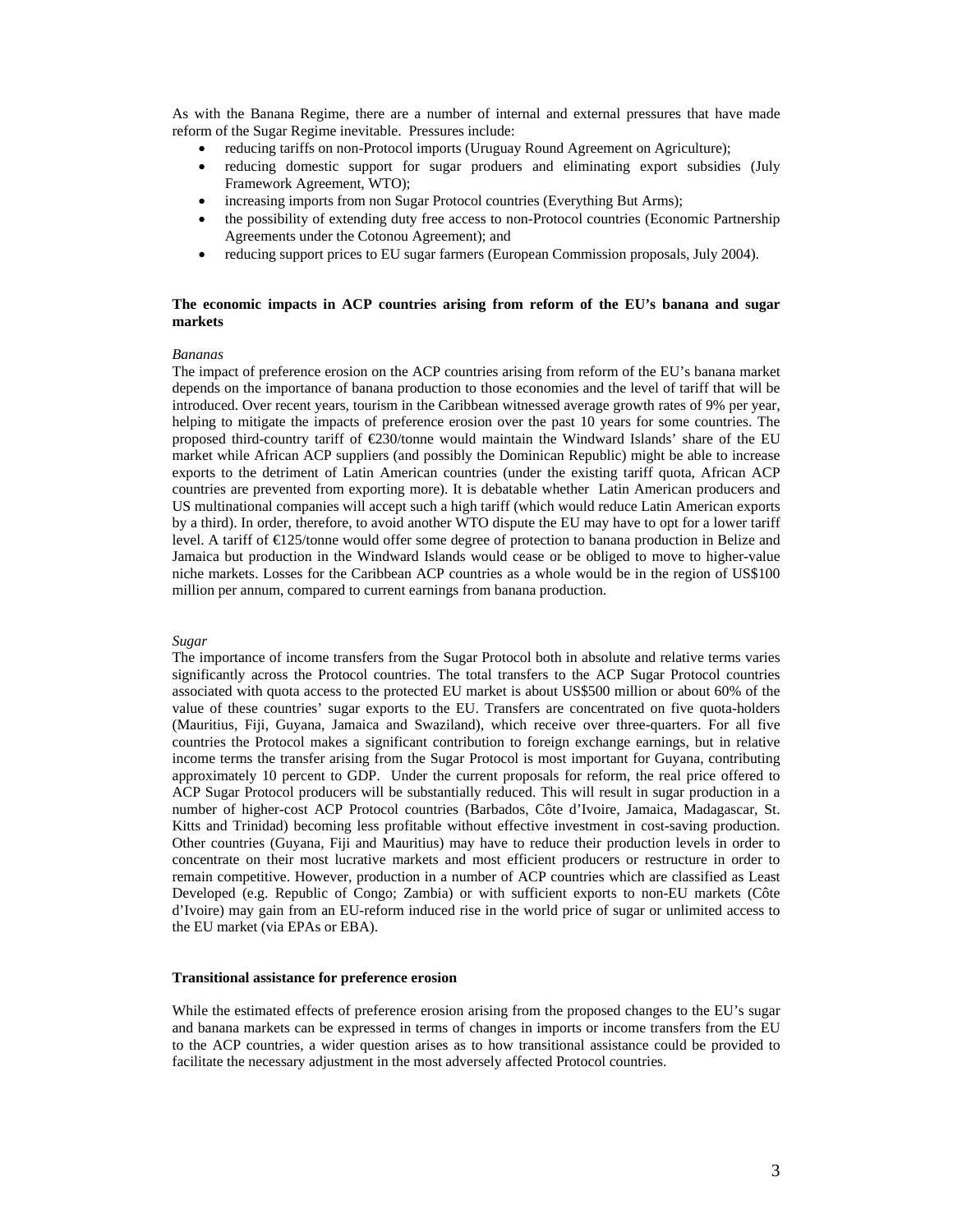#### *Lessons from existing schemes*

Clearly, no matter how well a scheme is designed it can be offered and used efficiently or inefficiently but lessons can be learned from instruments the EU has used in the past to support commoditydependent developing countries, not only various forms of trade preferences but also STABEX and, in particular, those to facilitate adjustment in Caribbean countries adversely affected by preference erosion arising from previous reforms to the EU's Banana Regime e.g. the Special Framework for Assistance. These schemes have been criticised for supporting production of declining commodities in countries that have only limited potential to become competitive. Where funds have been allocated for diversification into more productive sectors these have often been only for small-scale pilot projects and have failed to address the key constraints. In addition, strict and often inconsistent conditionality on the use of funds has led to delays in payments and frequent changes to the schemes have hampered investment decisions.

#### *Options for transitional assistance*

There are a number of trade and financial mechanisms for transitional assistance that could be used by the EU in supporting ACP Protocol countries although there is no single approach to assisting all countries, and even within individual countries a mixed approach may be required.

Although postponing reform of the EU's Sugar Regime is attracting increasing support from a number of Caribbean countries and sympathy from some in Europe, delay cannot be classified as transitional assistance since countries must still face the costs of adjustment. In addition, such a strategy would be unsustainable given the pressures for reform and the widespread global view that tariff preferences distort international trade and are developmentally wrong because they adversely affect those producing-countries (often poorer than in the Caribbean) that do not receive them. As such, other options must be considered.

Transitional assistance measures could take the form of trade or financial mechanisms or a combination of both. Table 1 summarises the advantages and disadvantages of each.

*Trade measures*: Trade-based transitional assistance measures, entailing no *direct* budgetary cost, could reallocate preferential tariff quotas (for sugar) from those countries that have already restructured production and are willing to forfeit quotas to other Protocol beneficiaries. Alternatively, trade measures could provide for improved market access for other products, especially services (e.g. tourism) to encourage diversification into more profitable activities. There are also high estimates for potential developing country gains arising from developed countries liberalising mode 4 (temporary movement of natural persons) under the GATS. If mode 4 liberalisation were possible, such gains could reduce the net losses for a number of ACP Protocol countries.

*Financial measures:* Any trade preferences bring with them the threat of future preference erosion. Financial solutions must also be found. One option would be for the EU to abandon its past reservations and provide some form of direct aid to ACP banana and sugar producers to compensate them for loss of preferences. This, however, is economically and politically problematic. In particular, there is no justification on welfare grounds to provide additional income to groups who are damaged by trade over those who are adversely affected by other shocks or are simply poor. Compensation also perpetuates dependence and may actually provide adverse incentives if used to delay restructuring and diversification. It is imperative therefore that transitional assistance measures not simply compensate for lost income transfers but facilitate the necessary adjustment in productive sectors.

This means that for countries where production remains viable, support could be provided for restructuring. This could mean increasing the competitiveness of the declining sector (including branding and niche marketing opportunities) or developing related products e.g. ethanol from sugar. Niche markets (such as Fair Trade or organics) provide a price premium which could allow some ACP countries to maintain production. However these approaches may be unable to preserve significant levels of output for those countries whose long-term competitiveness is in decline. In the long run, diversification into other activities is the best strategy for high-cost ACP Protocol countries. Although the inability to diversify into new sectors could be hampered by characteristics such as vulnerability to natural disasters, topographical features and smallness, diversification would reduce risk and bring more stable export revenues.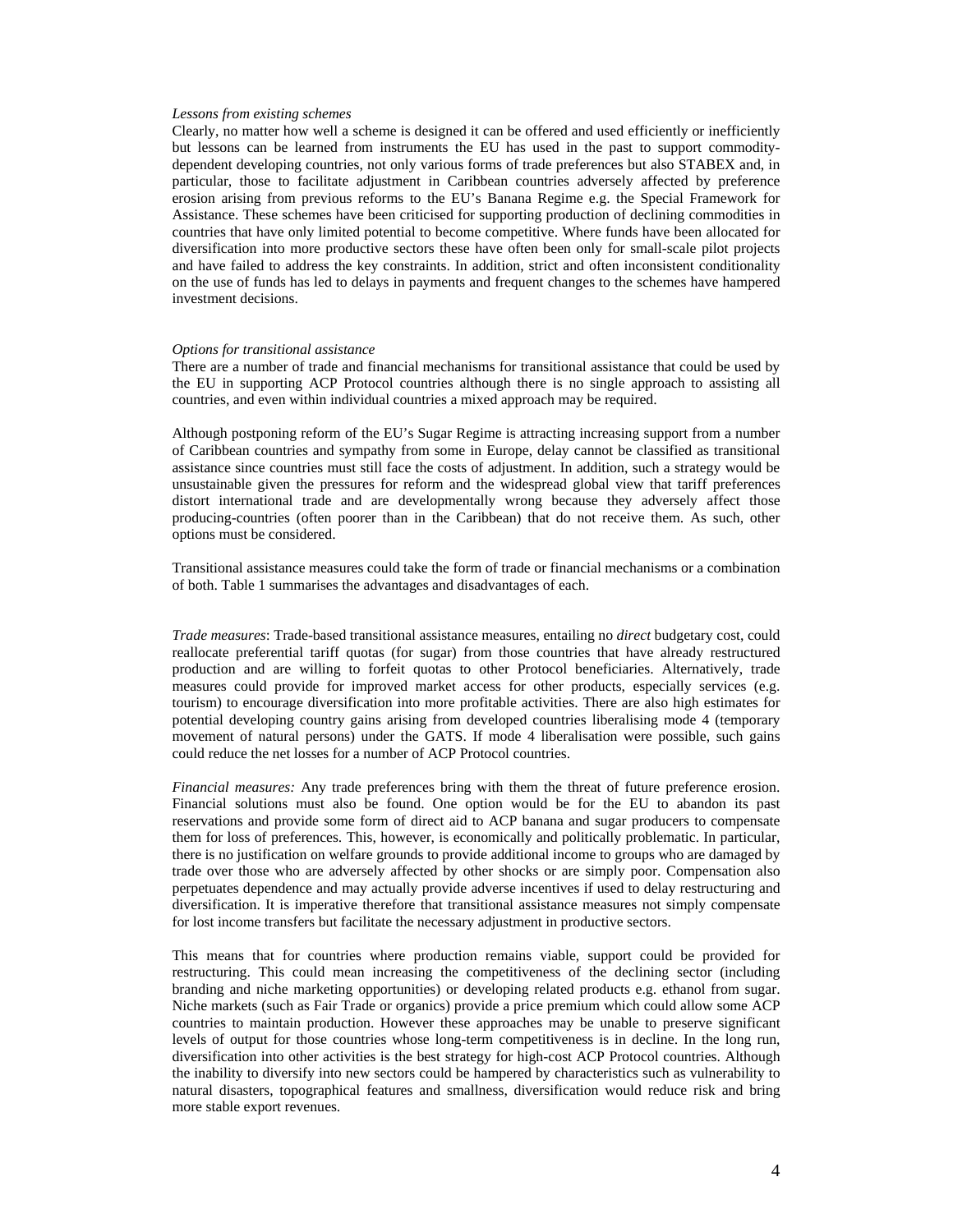There is a need to support countries during the transition period and in making the necessary investments for new productive activities. Support for these measures could be channelled through the private sector, national governments, regional organisations or multilaterally. Unless support can be delinked from production, providing transitional assistance to the private sector would risk offsetting the incentives for diversification and crowding out private investment. In general, therefore, national governments would be better placed to decide upon and implement adjustment strategies. Regional organisations could also contribute by engaging in activities where there are recognised economies of scale such as in the creation of regional research programmes and marketing organisations. A multilaterally administered scheme dedicated to preference erosion could also be sought, assisting all developing countries for all sectors but it is questionable whether this could be found in the timeframe available for sugar reform.

Two crucial decisions would concern country allocation criteria and the duration of support. The former should be linked to the loss of income transfers arising from preference erosion and fixed to offer predictability for recipients. The latter would need to be negotiated although an adjustment period of up to 10 years, with transitional support declining in a pre-determined and predictable way.

#### *Funding*

Funding for transitional assistance could be provided from a variety of existing sources. First, it could be financed by increasing aid, including through the European Development Fund. This might not be justifiable since the allocation among countries would need to be based on losses from preference erosion which could conflict with traditional aid criteria (allocating funds to the poorest countries). Second, it could be made through concessional lending from the European Investment Bank but highly indebted countries may be unwilling to take out additional loans.

Given these potential drawbacks, there may be a need to develop new sources of funding to finance transitional assistance measures. There have been proposals to introduce a consumer levy on sugar to raise the necessary revenue but a more secure method would be the creation of a dedicated line in the EU's budget for transitional assistance to the ACP Protocol countries. This would ensure that additional resources over and above existing aid allocations were being made available and send an important political message to the ACP Protocol countries.

#### *Conclusion*

Although bananas and sugar have become characteristic products of the Caribbean, their importance in national income and exports will decline as a result of preference erosion and (often as a response to this) diversification into more productive sectors such as manufacturing and services which has already begun and will continue.

Previous schemes to compensate for loss of export earnings and to provide finance for restructuring, such as the SFA and STABEX have only had limited success both in terms of the way funds have been used and administered. Where direct compensation has been provided to affected sectors this has often served to aggravate dependence and delay reform rather than facilitate adjustment. Future support needs therefore to be de-linked from production. In addition, previous schemes have often been subject to changes and conflicting conditionality: any scheme must be predictable to encourage its use and strict conditionality should be avoided in order to quicken disbursements. Finally, financing has often been provided following the shock although the effectiveness of support for transitional assistance would be enhanced by financing *ex ante* the required investments.

There are a number of options for transitional assistance that could be provided by the EU in supporting the ACP Protocol countries adjust to it reforms. Although there is no one-size-fits-all approach, and even within individual countries multi-track strategies may be required, some measures may be more suitable for some. For higher production cost countries the greater emphasis would be on diversification while for other countries, where there remains scope for improving competitiveness, support could be provided for restructuring, branding and marketing and diversification into niche and related products.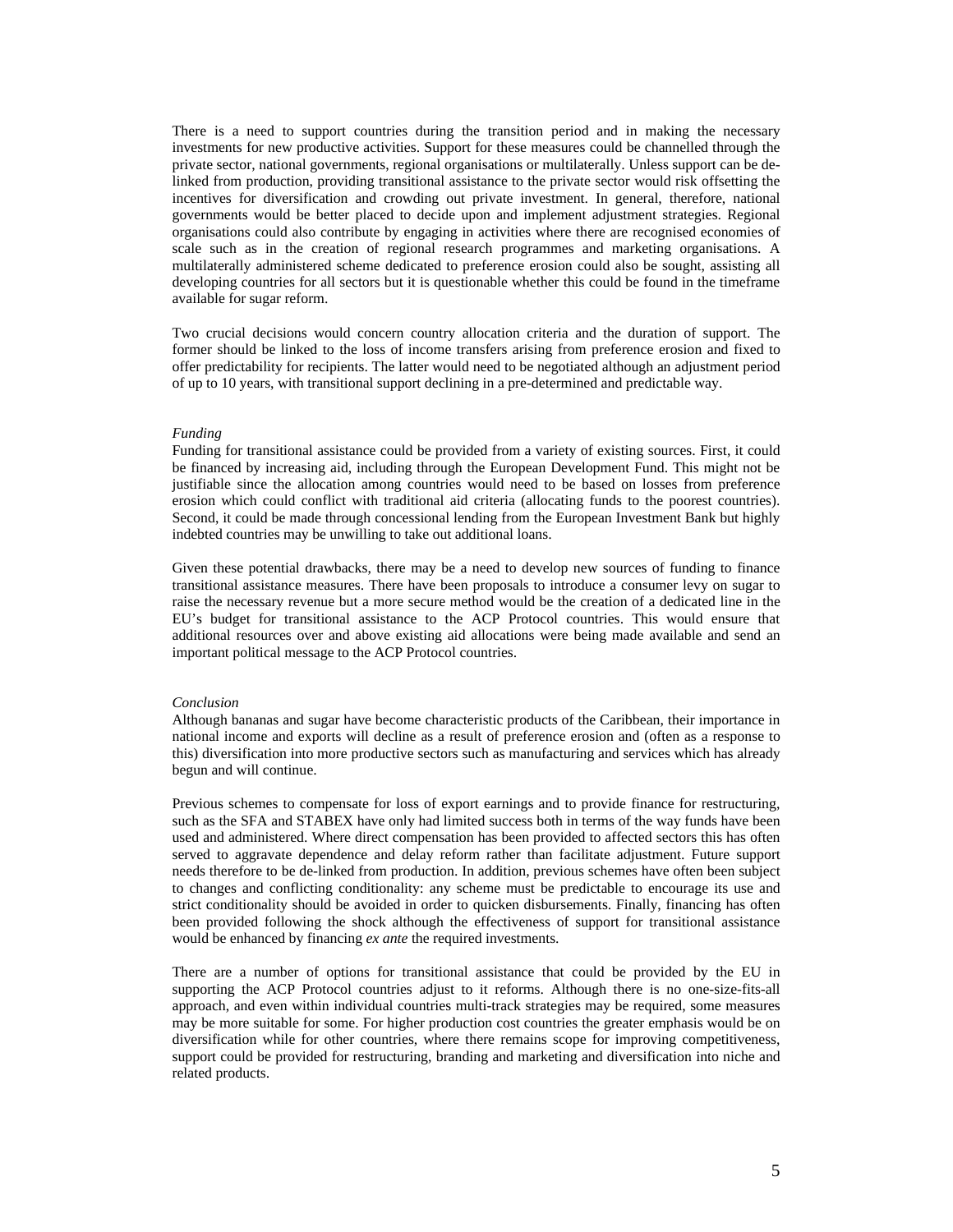|                   |                                                                                                                                                                                                                  |                                                                                                                                                              | тарк т. Орионятог ттаняцопагляявшие                                                                                                                                                                                                                                                                                                                                                       |                                                                                                                                                                                                                                                                                                    |
|-------------------|------------------------------------------------------------------------------------------------------------------------------------------------------------------------------------------------------------------|--------------------------------------------------------------------------------------------------------------------------------------------------------------|-------------------------------------------------------------------------------------------------------------------------------------------------------------------------------------------------------------------------------------------------------------------------------------------------------------------------------------------------------------------------------------------|----------------------------------------------------------------------------------------------------------------------------------------------------------------------------------------------------------------------------------------------------------------------------------------------------|
| <b>Instrument</b> | <b>Type</b>                                                                                                                                                                                                      | Where suitable                                                                                                                                               | <b>Advantages</b>                                                                                                                                                                                                                                                                                                                                                                         | <b>Disadvantages</b>                                                                                                                                                                                                                                                                               |
| Trade             | Delay reform                                                                                                                                                                                                     | Production remains viable at<br>the margin, restructuring has<br>already started & cost<br>savings will shortly come<br>into effect                          | • Politically acceptable to the Caribbean ACP<br>• No budgetary cost                                                                                                                                                                                                                                                                                                                      | • Future threat from preference erosion - countries must still<br>face the costs of transition<br>• Distorts international trade<br>• Adversely affects poor countries that do not benefit from<br>preferences<br>• Cost to EU consumers                                                           |
| Trade             | Quota redistribution                                                                                                                                                                                             | Countries with quotas are<br>willing to forfeit them to<br>increase other Protocol<br>beneficiaries' quota shares                                            | • Some losses offset for those Protocol<br>beneficiaries receiving increased quota share<br>• No budgetary cost                                                                                                                                                                                                                                                                           | • Most Protocol beneficiaries would be unwilling to forfeit quotas<br>• The most willing would be those with the smallest quotas (generating small)<br>income transfers)<br>• Future threat from preference erosion-countries must still<br>face the costs of transition<br>• Cost to EU consumers |
| Trade             | Improved market access<br>for other products /<br>services (including mode<br>4)                                                                                                                                 | Infant industries & potential<br>migrant workers have the<br>ability to develop<br>international competitiveness<br>but are limited by trade<br>restrictions | · Expansion of exports in new sectors could<br>offset loses from preference erosion<br>• Expansion of non-agricultural exports could<br>reduce commodity-dependence & its<br>associated problems <i>i.e.</i> declining & volatile<br>prices<br>• Worker remittances (mode 4) directly replace<br>export earnings from traditional exports<br>• Limited budgetary cost (tariff reductions) | • If preferences are used instead of multilateral liberalisation countries may<br>become dependent on preferences in new sectors & trade is distorted<br>• ACP countries may be unwilling to negotiate additional preferences outside<br>the context of EPAs                                       |
| Financial         | Support for the companies<br>currently producing the<br>commodity                                                                                                                                                | Companies have the potential<br>to move into new products                                                                                                    | • Directly targets losers from preference<br>erosion<br>• Strengthens the private sector                                                                                                                                                                                                                                                                                                  | • Budgetary cost<br>• Companies which have not diversified already may be ill-suited to do so                                                                                                                                                                                                      |
| Financial         | Support for improving the<br>competitiveness of the<br>bulk commodity e.g.<br>relocating production<br>from high-cost to low-<br>cost areas, investment in<br>research & infrastructure,<br>branding & marketing | Industries where production<br>could remain viable under<br>reduced trade preferences                                                                        | • No threat from future preference erosion<br>• Directly targets the industry $&$ the<br>jobs that depend on it                                                                                                                                                                                                                                                                           | • Budgetary cost<br>· Limited effectiveness of previous attempts e.g. for bananas, the SFA<br>• Governments may be unwilling to back unpopular reforms<br>• Risk of crowding out private investment                                                                                                |
| Financial         | Support for<br>diversification into<br>commodity-related<br>products (e.g. ethanol for<br>sugar) or speciality<br>products (e.g. bagged,<br>branded)                                                             | Industries where production<br>could remain viable under<br>reduced trade preferences                                                                        | • No threat from future preference erosion<br>· Higher priced products could compensate for<br>the loss in income arising from preference<br>erosion on bulk commodity exports                                                                                                                                                                                                            | • Budgetary cost<br>• Risk of crowding out private investment<br>• May not be viable if there are large low-cost competitors on the world<br>market, especially if traditional commodity costs are a significant share of the<br>price of the alternative commodity                                |
| Financial         | Support for Fair Trade or<br>organic production                                                                                                                                                                  | Industries where production<br>could remain viable under<br>reduced trade preferences                                                                        | • No threat from preference erosion<br>· Price is not the sole criterion for purchase<br>• Premiums can directly support poor farmers                                                                                                                                                                                                                                                     | • Budgetary cost<br>• Niche marketing requirements e.g. inspection & certification could be costly<br>for small producers<br>• Success greatly depends on price premium $\&$ the number of competitors<br>• Unlikely to secure significant share of conventional markets & output                  |
| Financial         | Support for<br>diversification into other<br>agricultural products                                                                                                                                               | High-cost countries where<br>production will not be viable<br>following preference erosion                                                                   | • No threat from future preference erosion<br>• Agricultural employment<br>• Maintain export revenues                                                                                                                                                                                                                                                                                     | • Budgetary cost<br>• Topographical characteristics of many small island states hinder agricultural<br>diversification<br>• Many products would also face either intense competition on the world<br>market or restrictive trade barriers                                                          |
| Financial         | Support for<br>diversification into<br>manufactures & services                                                                                                                                                   | High-cost countries where<br>production will not be viable<br>following preference erosion                                                                   | • No threat from future preference erosion<br>• Reduced risk & more stable export<br>revenues                                                                                                                                                                                                                                                                                             | • Budgetary cost<br>• Small countries may face higher business costs<br>• Established international players may provide fierce competition                                                                                                                                                         |

## **Table 1: Options for Transitional Assistance**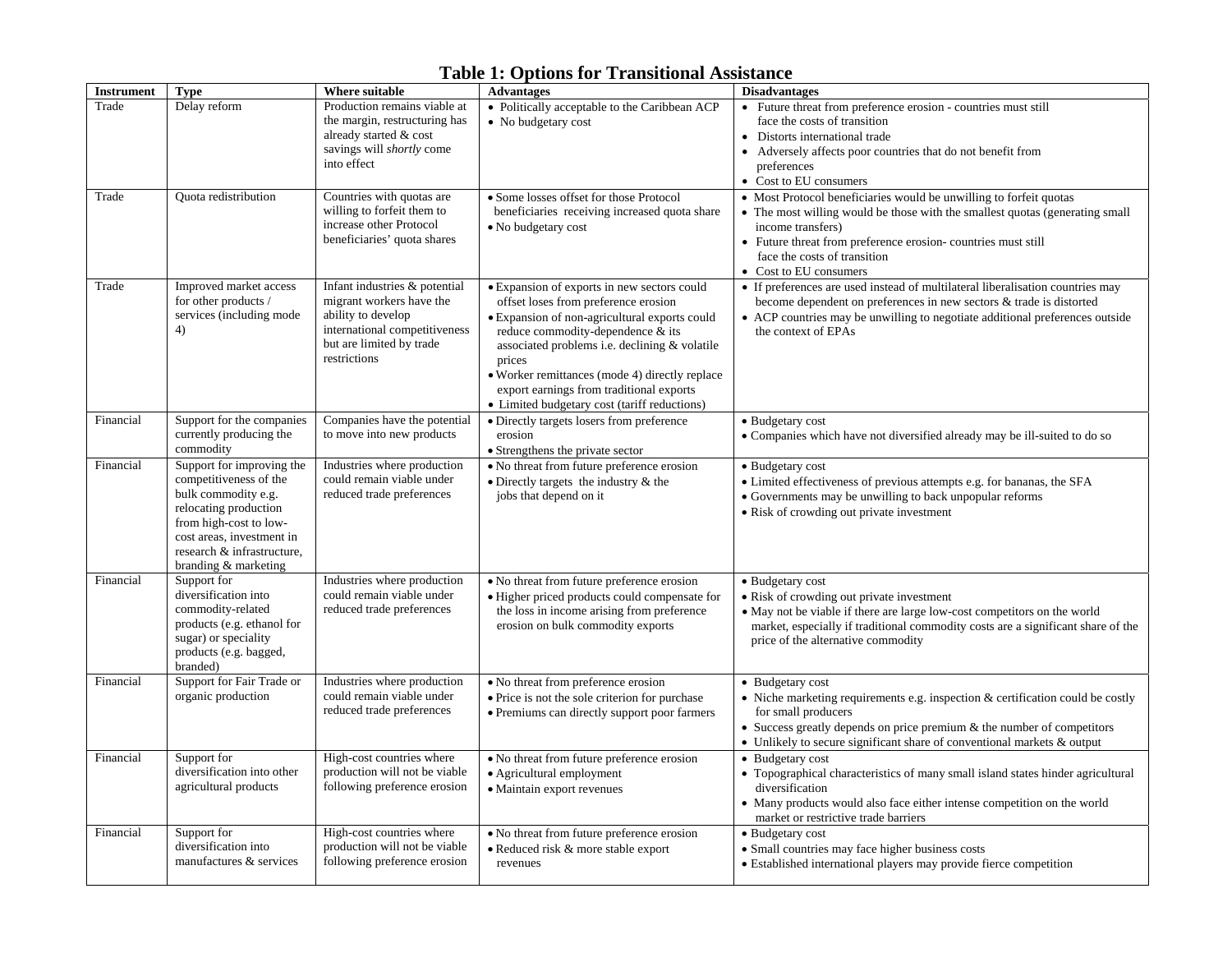# **Acknowledgements**

The UK Department for International Development (DFID) supports policies, programmes and projects to promote international development. DFID provided funds for this study as part of that objective but the views and opinions expressed are those of the author(s) alone.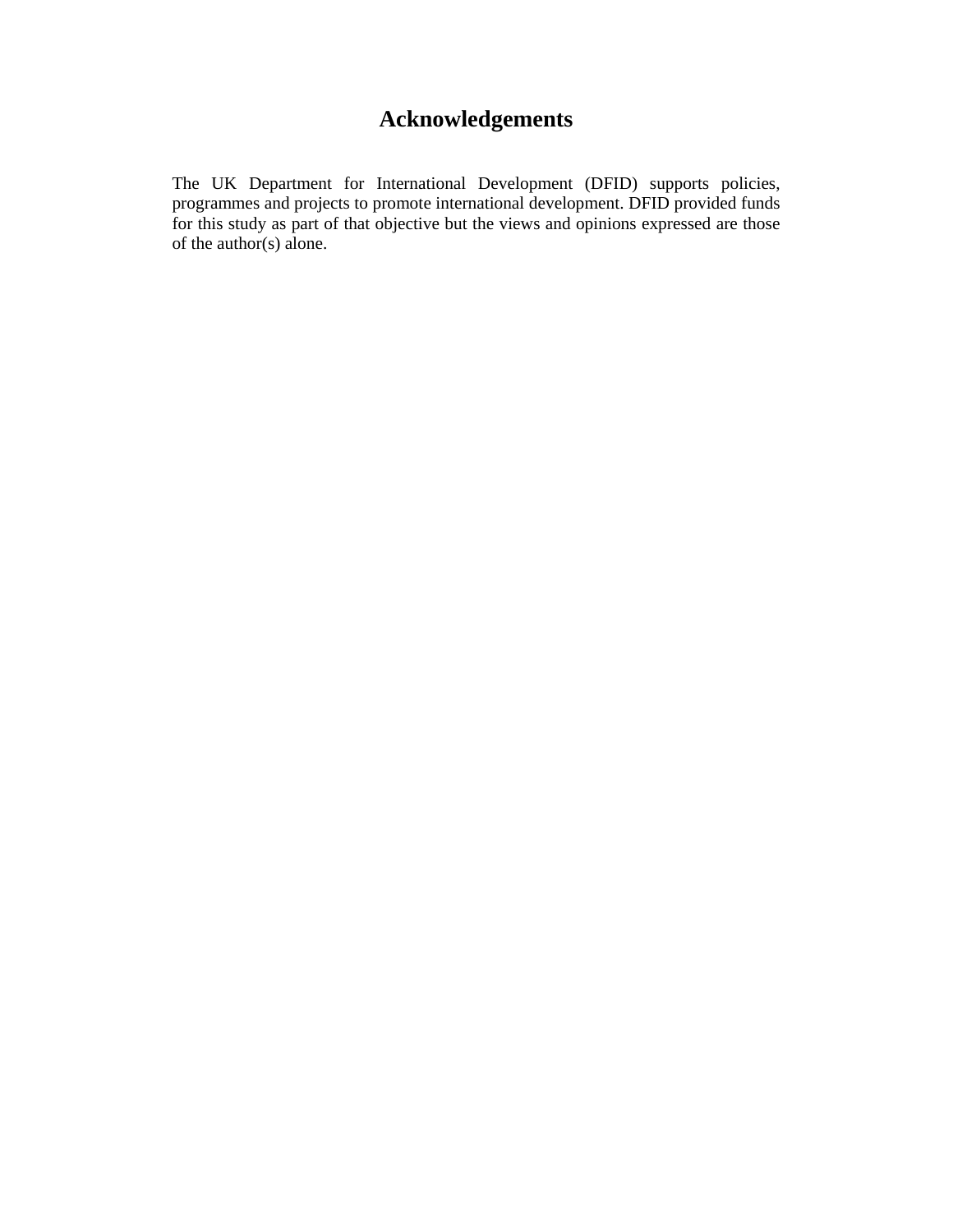# Forthcoming Changes in the EU Banana/Sugar Markets: A Menu of Options for an Effective EU Transitional Package

Appendix

Ian Gillson, Adrian Hewitt & Sheila Page

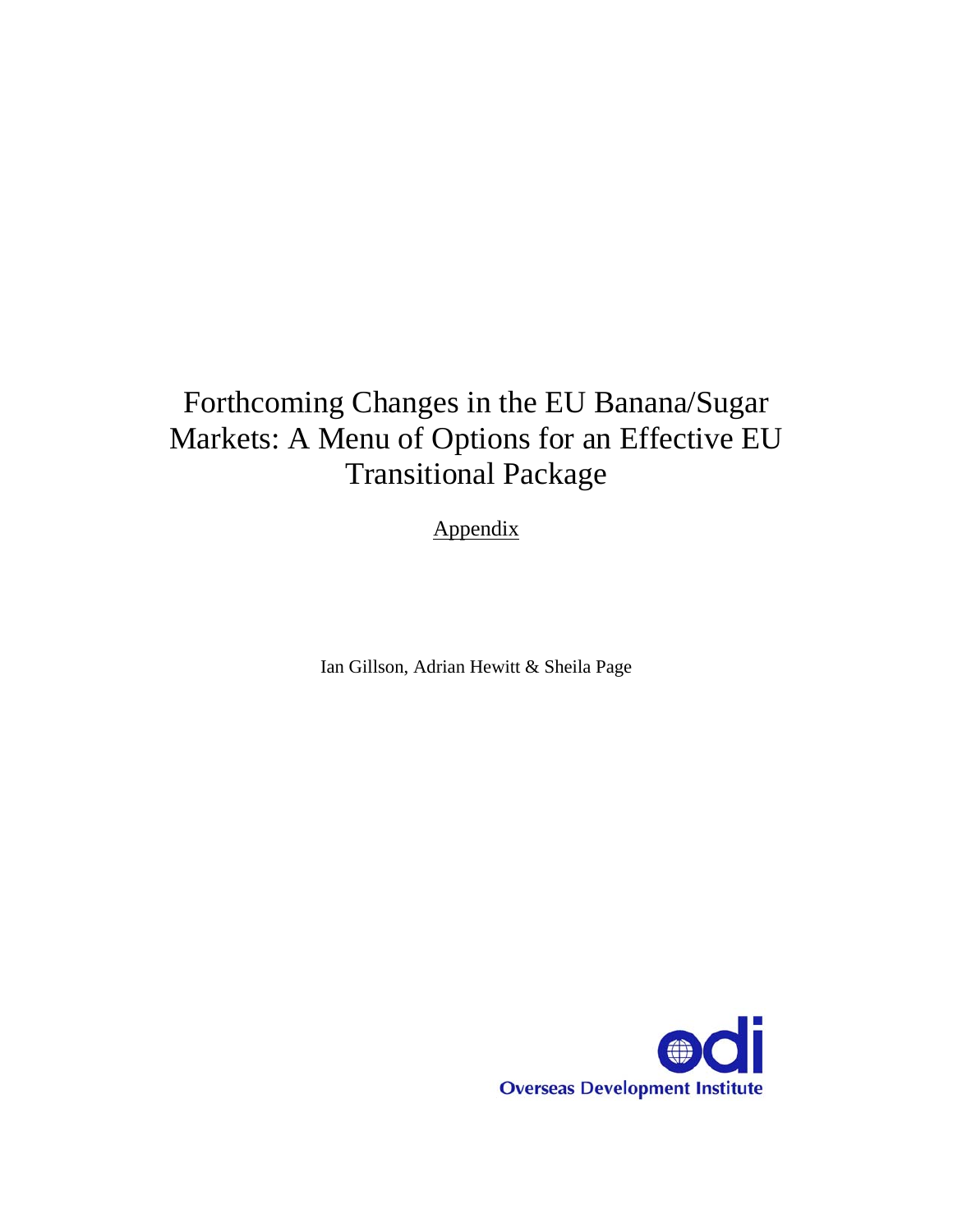## **Table of Contents**

| Appendix 6: Average annual banana imports 1997-2002 (metric tonnes)  14          |  |
|----------------------------------------------------------------------------------|--|
| Appendix 7: Average annual sugar imports 1997-2002 (metric tonnes) 15            |  |
|                                                                                  |  |
| Appendix 9: Major importers of sugar 1990-2002                                   |  |
| Appendix 10: Sources of US, Japan and EU-25 banana imports (2002) 18             |  |
|                                                                                  |  |
|                                                                                  |  |
|                                                                                  |  |
|                                                                                  |  |
|                                                                                  |  |
|                                                                                  |  |
| Appendix 17: Change in income transfers under reform of the EU's Sugar Regime 28 |  |
|                                                                                  |  |
|                                                                                  |  |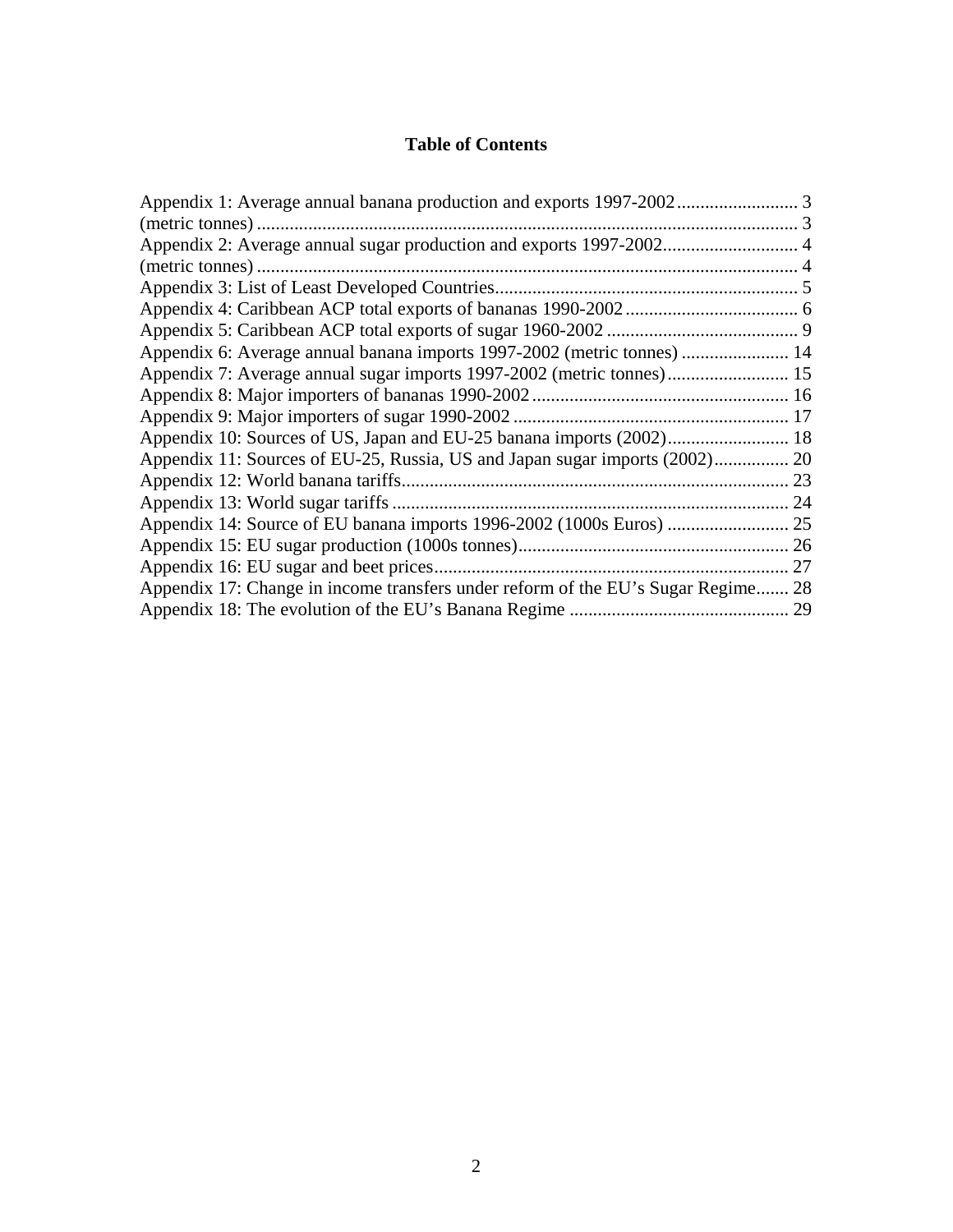## **Appendix 1: Average annual banana production and exports 1997-2002 (metric tonnes)**

| Country         | <b>Production</b>  | <b>Exports</b>                 | <b>Exports/Production</b> | Country                   | <b>Production</b> | <b>Exports</b>                   | <b>Exports/Production</b> |
|-----------------|--------------------|--------------------------------|---------------------------|---------------------------|-------------------|----------------------------------|---------------------------|
| India           | 15.720.000         | 7,801                          | 0%                        | St. Vincent               | 43.237            | 38.327                           | 89%                       |
| Ecuador         | 6,238,627          | 4,077,903                      | 65%                       | Suriname                  | 38,586            | 30,077                           | 78%                       |
| <b>Brazil</b>   | 5,746,015          | 101,410                        | 2%                        | Laos                      | 37,667            | $\overline{0}$                   | 0%                        |
| China           | 4,606,354          | 51,918                         | 1%                        | Dominica                  | 32,367            | 27,681                           | 86%                       |
| Philippines     | 4,515,312          | 1,504,456                      | 33%                       | Portugal                  | 31,667            | 27,841                           | 88%                       |
| Indonesia       | 3,673,575          | 38,681                         | 1%                        | Oman                      | 30,308            | 553                              | 2%                        |
| Costa Rica      | 2,136,874          | 2,075,941                      | 97%                       | Iran                      | 28,736            | $\theta$                         | 0%                        |
| Mexico          | 1.792.559          | 142.724                        | 8%                        | Jordan                    | 28,590            | 36                               | 0%                        |
| Thailand        | 1,740,000          | 4,843                          | 0%                        | Sao Tome                  | 25,833            | $\mathbf{0}$                     | 0%                        |
| Burundi         | 1,519,838          | $\overline{c}$                 | 0%                        | Samoa                     | 19.417            | 191                              | 1%                        |
| Colombia        | 1,516,189          | 1,501,917                      | 99%                       | <b>Equatorial Guinea</b>  | 19,200            | $\mathbf{0}$                     | 0%                        |
| Viet Nam        | 1.211.165          | 12,427                         | 1%                        | Togo                      | 16,417            | 3                                | 0%                        |
| Guatemala       | 846,924            | 788,853                        | 93%                       | Guyana                    | 14.012            | 16                               | 0%                        |
| Papua New       | 802,583            | $\overline{0}$                 | 0%                        | Benin                     | 13,000            | $\overline{0}$                   | 0%                        |
| Venezuela,      | 802,251            | 48.934                         | 6%                        | Vanuatu                   | 12,917            | $\overline{0}$                   | 0%                        |
| Egypt           | 746,561            | 10                             | 0%                        | Ghana                     | 12,600            | 5.343                            | 42%                       |
| Honduras        | 701,676            | 386,139                        | 55%                       | Palestine                 | 12,239            | $\mathbf{0}$                     | 0%                        |
| Cameroon        | 676,756            | 201,564                        | 30%                       | Gabon                     | 11,500            | $\mathbf{0}$                     | 0%                        |
| Panama          | 626,596            | 497,213                        | 79%                       | Cyprus                    | 10,683            | 11                               | 0%                        |
| Bangladesh      | 607,860            | 14                             | 0%                        | <b>USA</b>                | 10,273            | $\overline{0}$                   | 0%                        |
| Uganda          | 603,333            | 981                            | 0%                        | Mauritius                 | 8,858             | $\overline{0}$                   | 0%                        |
| Bolivia         | 537,536            | 8.974                          | 2%                        | Réunion                   | 7.034             | $\theta$                         | 0%                        |
| Malaysia        | 530,000            | 30,968                         | 6%                        | Senegal                   | 6,250             | $\Omega$                         | 0%                        |
| D. Republic     | 411,428<br>397.935 | 85,704                         | 21%                       | Trinidad-Tobago           | 6,142             | 112                              | 2%                        |
| Spain           |                    | 88.090                         | 22%                       | Cape Verde                | 6,000             | 8                                | 0%                        |
| Congo, DR       | 314,849<br>306,498 | 41                             | 0%                        | Fiji Islands<br>Maldives  | 5,286             | $\overline{0}$                   | 0%                        |
| Martinique      |                    | $\overline{0}$                 | 0%                        |                           | 4,795             | $\overline{0}$                   | 0%                        |
| Angola<br>Haiti | 300,000<br>289,195 | $\overline{0}$<br>$\mathbf{1}$ | 0%<br>0%                  | Kiribati<br>French Guiana | 4,667<br>4,392    | $\overline{0}$<br>$\overline{0}$ | 0%<br>0%                  |
| Madagascar      | 275,833            | 9                              | 0%                        | Wallis and Futuna         | 4,100             | $\overline{0}$                   | 0%                        |
| Côte d'Ivoire   | 263,644            | 233,812                        | 89%                       | Greece                    | 4,025             | $\Omega$                         | 0%                        |
| South Africa    | 247,287            | 564                            | 0%                        | Guinea-Bissau             | 4,000             | $\overline{0}$                   | 0%                        |
| Australia       | 234,095            | 66                             | 0%                        | Grenada                   | 3,825             | 426                              | 11%                       |
| Kenya           | 226,602            | 30                             | 0%                        | <b>Bahamas</b>            | 2,481             | 196                              | 8%                        |
| Cuba            | 221,469            | $\Omega$                       | 0%                        | Micronesia, Fed           | 2,000             | $\theta$                         | 0%                        |
| Argentina       | 173,108            | 301                            | 0%                        | Seychelles                | 1,947             | $\overline{0}$                   | 0%                        |
| Guinea          | 150,000            | 78                             | 0%                        | Timor-Leste               | 1,824             | $\Omega$                         | 0%                        |
| Tanzania        | 147,521            | 62                             | 0%                        | New Caledonia             | 882               | $\boldsymbol{0}$                 | 0%                        |
| Cambodia        | 146,000            | $\overline{0}$                 | 0%                        | Syria                     | 875               | 6                                | 1%                        |
| Jamaica         | 130,000            | 52,236                         | 40%                       | Tonga                     | 852               | $\overline{0}$                   | 0%                        |
| Pakistan        | 125,261            | 2.308                          | 2%                        | American Samoa            | 750               | $\Omega$                         | 0%                        |
| Morocco         | 121,567            | 1                              | 0%                        | Bahrain                   | 733               | 253                              | 34%                       |
| Guadeloupe      | 118,512            | $\mathbf{0}$                   | 0%                        | Zambia                    | 633               | $\overline{4}$                   | 1%                        |
| Cen Af Rep      | 115.167            | $\overline{0}$                 | 0%                        | <b>Brunei</b>             | 580               | 3                                | 1%                        |
| Israel          | 106,619            | 402                            | 0%                        | <b>Barbados</b>           | $\overline{548}$  | $\overline{0}$                   | 0%                        |
| Liberia         | 100,833            | $\Omega$                       | 0%                        | French Polynesia          | 534               | $\Omega$                         | 0%                        |
| Malawi          | 93,000             | $\Omega$                       | 0%                        | Swaziland                 | 500               | $\Omega$                         | 0%                        |
| St. Lucia       | 90,167             | 54,201                         | 60%                       | Japan                     | 479               | 38                               | 8%                        |
| Yemen           | 89.408             | 20.171                         | 23%                       | Italy                     | 400               | $\theta$                         | 0%                        |
| Mozambique      | 88,500             | 0                              | 0%                        | British V. Islands        | 340               | $\boldsymbol{0}$                 | 0%                        |
| Zimbabwe        | 83.167             | 2.941                          | 4%                        | Bermuda                   | 330               | $\Omega$                         | 0%                        |
| Ethiopia        | 81,333             | 488                            | 1%                        | Solomon Islands           | 290               | $\overline{0}$                   | 0%                        |
| Sudan           | 71,667             | 5                              | 0%                        | Tuvalu                    | 242               | $\overline{0}$                   | 0%                        |
| Congo, Rep.     | 71.453             | 18                             | 0%                        | Guam                      | 230               | $\boldsymbol{0}$                 | 0%                        |
| Lebanon         | 68,967             | 5,283                          | 8%                        | Cook Islands              | 228               | 13                               | 6%                        |
| El Salvador     | 67,500             | 9                              | 0%                        | Cayman Islands            | 206               | $\mathbf{0}$                     | 0%                        |
| Nicaragua       | 67,500             | 56,061                         | 83%                       | Antigua and               | 170               | $\mathbf{0}$                     | 0%                        |
| Paraguay        | 65.485             | 549                            | 1%                        | Montserrat                | 150               | $\overline{0}$                   | 0%                        |
| Comoros         | 58,082             | $\mathbf{0}$                   | 0%                        | <b>United Arab</b>        | 139               | $\mathbf{0}$                     | 0%                        |
| Belize          | 56,556             | 52,918                         | 94%                       | Niue                      | 70                | 31                               | 44%                       |
| Turkey          | 54,667             | 76                             | 0%                        | Tokelau                   | 15                | $\Omega$                         | 0%                        |
| Puerto Rico     | 47,914             | $\mathbf{0}$                   | 0%                        | <b>Total</b>              | 64,514,418        | 12,271,260                       | 12%                       |
|                 |                    |                                |                           |                           |                   |                                  |                           |

*Source:* FAOSTAT (2004).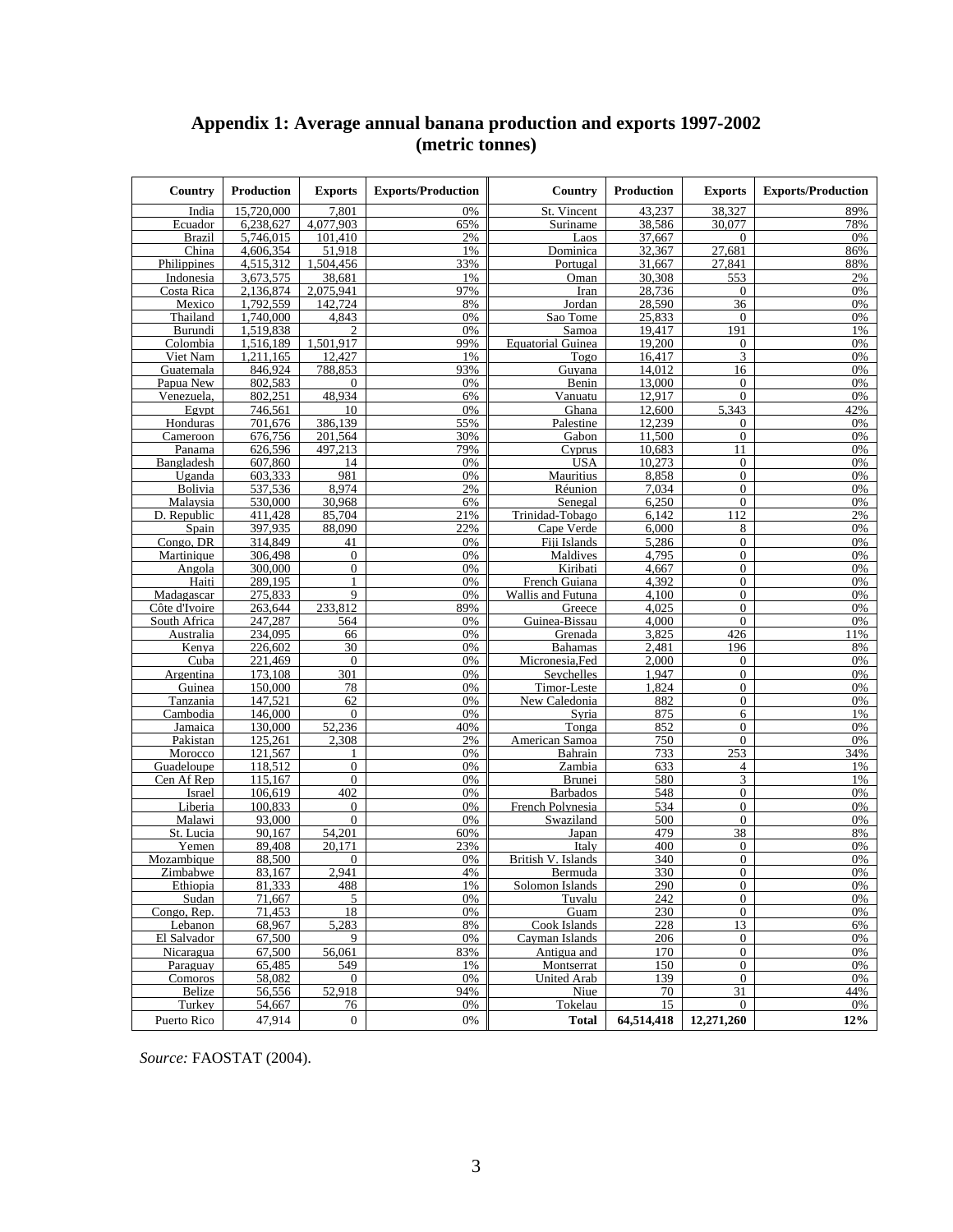| Country                | <b>Production</b>      | <b>Exports</b>     | <b>Exports/Production</b> | Country                        | <b>Production</b> | <b>Exports</b>   | <b>Exports/Production</b> |
|------------------------|------------------------|--------------------|---------------------------|--------------------------------|-------------------|------------------|---------------------------|
| Brazil                 | 19,578,667             | 9,644,738          | 49%                       | Paraguay                       | 146,167           | 14,520           | 10%                       |
| India                  | 17.969.667             | 607.178            | 3%                        | Uganda                         | 140,500           | .789             | 1%                        |
| EU-15                  | 16,928,266             | 7,298,664          | 43%                       | Moldova                        | 136,877           | 63,915           | 47%                       |
| China                  | 9,197,300              | 368,146            | 4%                        | Lithuania                      | 126,167           | 22,488           | 18%                       |
| <b>US</b>              | 7,634,000              | 120,913            | 2%                        | Croatia                        | 125,598           | 17,889           | 14%                       |
| Thailand               | 5,499,667              | 3,492,459          | 64%                       | Romania                        | 123,038           | 3,401            | 3%                        |
| Mexico                 | 5,119,917              | 519,037            | 10%                       | Tanzania                       | 120,700           | 20,987           | 17%                       |
| Australia              | 5,077,167              | 4,005,073          | 79%                       | Belize                         | 117,161           | 106,885          | 91%                       |
| Cuba                   | 3,779,150              | 3,091,282          | 82%                       | Trinidad -Tobago               | 98,787            | 63,905           | 65%                       |
| Pakistan               | 3,196,000              | 277.976            | 9%                        | Canada                         | 97,000            | 14,195           | 15%                       |
| South Africa<br>Turkey | 2,659,167<br>2,353,833 | 226,883<br>406,810 | 46%<br>17%                | Syria                          | 96,167<br>92,636  | 34<br>147        | 0%<br>0%                  |
|                        |                        |                    |                           | Senegal                        |                   |                  |                           |
| Colombia               | 2,276,363              | 973,605            | 43%                       | Nepal                          | 79,115<br>78,283  | 144<br>368       | 0%<br>0%                  |
| Poland<br>Indonesia    | 2,102,467<br>1,900,450 | 367,776<br>2,153   | 17%<br>0%                 | Cameroon<br>Madagascar         | 69,000            | 3.031            | 4%                        |
| Ukraine                | 1,845,884              | 182,743            | 10%                       | Myanmar                        | 68,904            | 8,728            | 13%                       |
| Philippines            | 1.824.950              | 135.276            | 7%                        | Latvia                         | 67.033            | 2,906            | 4%                        |
| Guatemala              | 1,706,747              | ,211,928           | 71%                       | Congo, DR                      | 64,431            | $\boldsymbol{0}$ | 0%                        |
| Argentina              | 1,704,333              | 180,203            | 11%                       | Guadeloupe                     | 59,148            | $\boldsymbol{0}$ | 0%                        |
| Russian                | 1,598,262              | 121,557            | 8%                        | Sri Lanka                      | 56,842            | 113              | 0%                        |
| Egypt                  | 1,366,167              | 9,426              | $1\%$                     | <b>Barbados</b>                | 53,499            | 48,998           | 92%                       |
| Netherlands            | 1,087,333              | 274,098            | 25%                       | Kyrgyzstan                     | 49,365            | 14,988           | 30%                       |
| Viet Nam               | 947,733                | 37,477             | 4%                        | Papua New Guinea               | 49,167            | 2,280            | 5%                        |
| Iran                   | 909,667                | 3,599              | 0%                        | Slovenia                       | 45,500            | 328              | 1%                        |
| Japan                  | 881,500                | 4,927              | 1%                        | Congo, Republic of             | 41,899            | 33.982           | 81%                       |
| Peru                   | 702,453                | 47,293             | 7%                        | Nigeria                        | 36,833            | 3,446            | 9%                        |
| Sudan                  | 647,761                | 113,281            | 17%                       | Mozambique                     | 36,430            | 32,778           | 90%                       |
| Venezuela              | 601,881                | 4,505              | 1%                        | Burkina Faso                   | 33,168            | 3,056            | 9%                        |
| Zimbabwe               | 592,959                | 194,580            | 33%                       | Angola                         | 30,667            | 122              | 0%                        |
| Mauritius              | 559,660                | 550.947            | 98%                       | Chad                           | 30,291            | $\mathbf{0}$     | 0%                        |
| Dom. Rep               | 541,905                | 253,384            | 47%                       | Mali                           | 29,046            | 75               | 0%                        |
| Czech Rep.             | 524.735                | 89.905             | 17%                       | Kazakhstan                     | 25.083            | 4.500            | 18%                       |
| Swaziland              | 516,116                | 441,693            | 86%                       | Puerto Rico                    | 24,764            |                  | 0%                        |
| Ecuador                | 499,895                | 27,417             | 5%                        | Lebanon                        | 24,183            | 2,573            | 11%                       |
| El Salvador            | 476,055                | 239,279            | 50%                       | Guinea                         | 24,000            | 14               | 0%                        |
| Chile                  | 469,385                | 614                | 0%                        | Burundi                        | 22,900            | 2,654            | 12%                       |
| Morocco                | 468,293                | 64                 | 0%                        | St. Kitts and Nevis            | 22,513            | 18,736           | 83%                       |
| Kenya                  | 468,032                | 14,510             | 3%                        | Turkmenistan                   | 18,333            |                  | 0%                        |
| Hungary                | 421,763                | 54,913             | 13%                       | Gabon                          | 17,500            | $\boldsymbol{0}$ | 0%                        |
| Bolivia                | 379,728                | 45,207             | 12%                       | Niger                          | 17,235            | 924              | 5%                        |
| Costa Rica             | 358,345                | 137,839            | 38%                       | Central Af.                    | 12,583            | 95               | 1%                        |
| Nicaragua              | 355,563                | 131,234            | 37%                       | Uruguay                        | 10,233            | 5.917            | 58%                       |
| Fiji Islands           | 321,500                | 285,669            | 89%                       | Cambodia                       | 9,472             |                  | 0%                        |
| Honduras               | 309,958                | 40,432             | 13%                       | Tunisia                        | 9,167             | 210              | 2%                        |
| Guyana                 | 290,194                | 265,616            | 92%                       | Uzbekistan                     | 8,559             |                  | 0%                        |
| Ethiopia               | 250,167                | 32,823             | 13%                       | Suriname                       | 8,500             | $\overline{0}$   | 0%                        |
| Malawi                 | 216.682                | 55,781             | 26%                       | Haiti                          | 8.183             | $\theta$         | 0%                        |
| Serbia                 | 216,100                | 42,623             | 20%                       | Macedonia                      | 6,950             | 318<br>1         | 19%                       |
| Réunion                | 214,335                | $\boldsymbol{0}$   | 0%                        | Martinique                     | 6,853             | $\boldsymbol{0}$ | 0%                        |
| Jamaica                | 204,627                | 163,532            | 80%                       | Benin                          | 4.933             | 41               | 1%                        |
| Zambia                 | 203,167                | 82,508             | 41%                       | Liberia                        | 4,333<br>3,750    | $\boldsymbol{0}$ | 0%                        |
| Switzerland            | 200,788                | 458                | 0%                        | Rwanda                         |                   | $\theta$         | 0%                        |
| Slovakia               | 177,165<br>160,179     | 29.117<br>50,611   | 16%<br>32%                | Albania                        | 3,000<br>1,885    | 229              | 8%<br>0%                  |
| Panama                 |                        | $\overline{4}$     | 0%                        | Sierra Leone                   |                   | $\overline{4}$   | 0%                        |
| Bangladesh             | 159,450                |                    |                           | $\overline{\text{St}}$ Vincent | 1,600             |                  |                           |
| Côte d'Ivoire          | 152,111                | 35,013             | 23%                       | <b>Total</b>                   | 133,501,534       | 38,517,487       | 29%                       |

## **Appendix 2: Average annual sugar production and exports 1997-2002 (metric tonnes)**

*Source:* FAOSTAT (2004).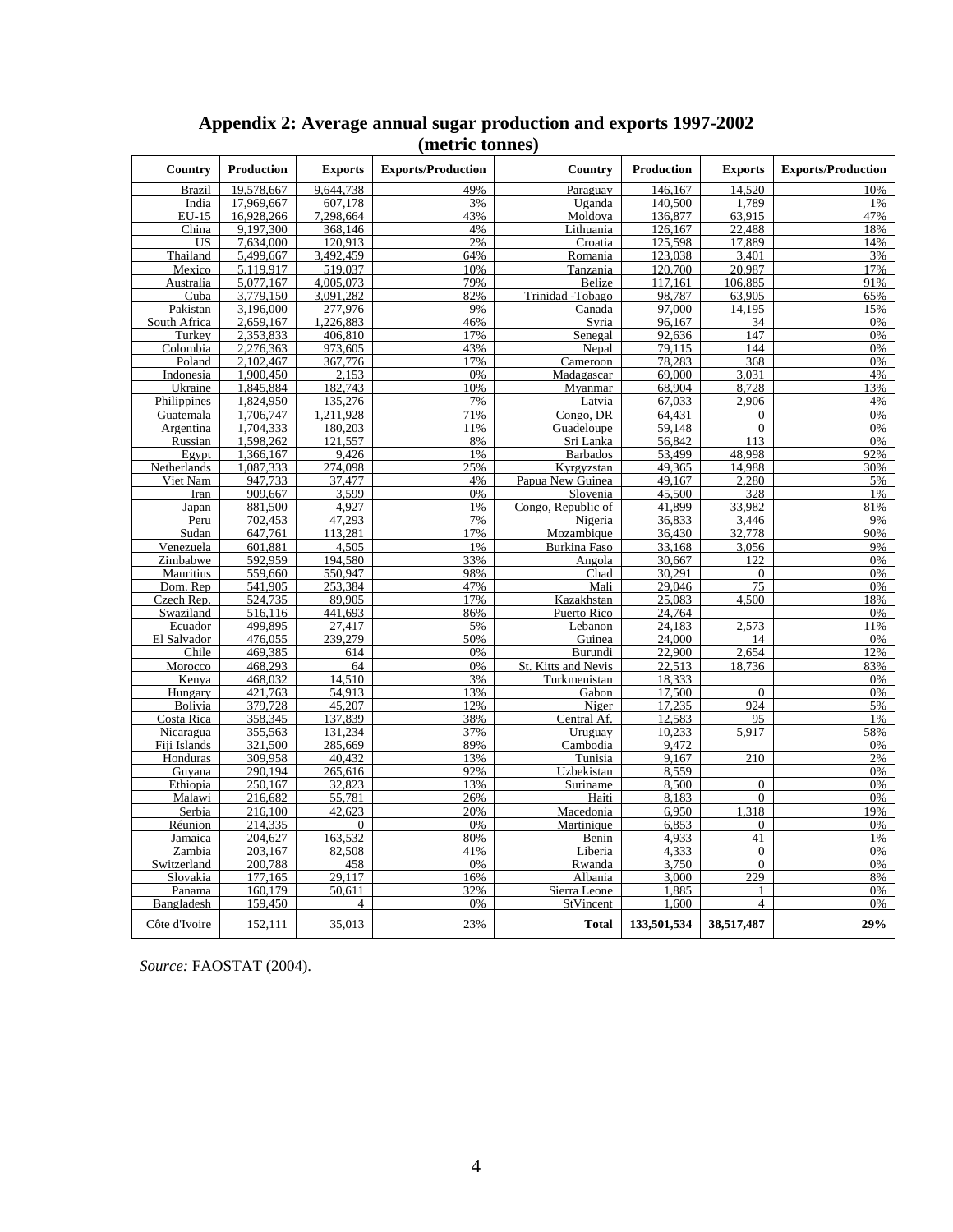| Afghanistan                  | Madagascar**          |
|------------------------------|-----------------------|
| Angola*                      | Malawi**              |
| Bangladesh*                  | Maldives              |
| Benin*                       | Mali*                 |
| Bhutan                       | Mauritania            |
| Burkina Faso*                | Mozambique*           |
| Burundi*                     | Myanmar*              |
| Cambodia*                    | Nepal*                |
| Cape Verde                   | Niger*                |
| Central African Republic*    | Rwanda*               |
| Chad                         | Samoa                 |
| <b>Comoros</b>               | Sao Tome and Principe |
| Democratic Republic of Congo | Senegal*              |
| Diibouti                     | Sierra Leone*         |
| <b>Equatorial Guinea</b>     | Solomon Islands       |
| Eritrea                      | Somalia               |
| Ethiopia*                    | Sudan*                |
| Gambia                       | <b>Togo</b>           |
| Guinea*                      | Tuvalu                |
| Guinea Bissau                | Uganda**              |
| Haiti*                       | Tanzania**            |
| Kiribati                     | <b>Vanuatu</b>        |
| Laos                         | Yemen                 |
| Lesotho                      | Zambia**              |
| Liberia*                     |                       |

## **Appendix 3: List of Least Developed Countries**

\_\_\_ ACP country.

\* Sugar producer, not Sugar Protocol beneficiary.

\*\* Sugar Protocol beneficiary.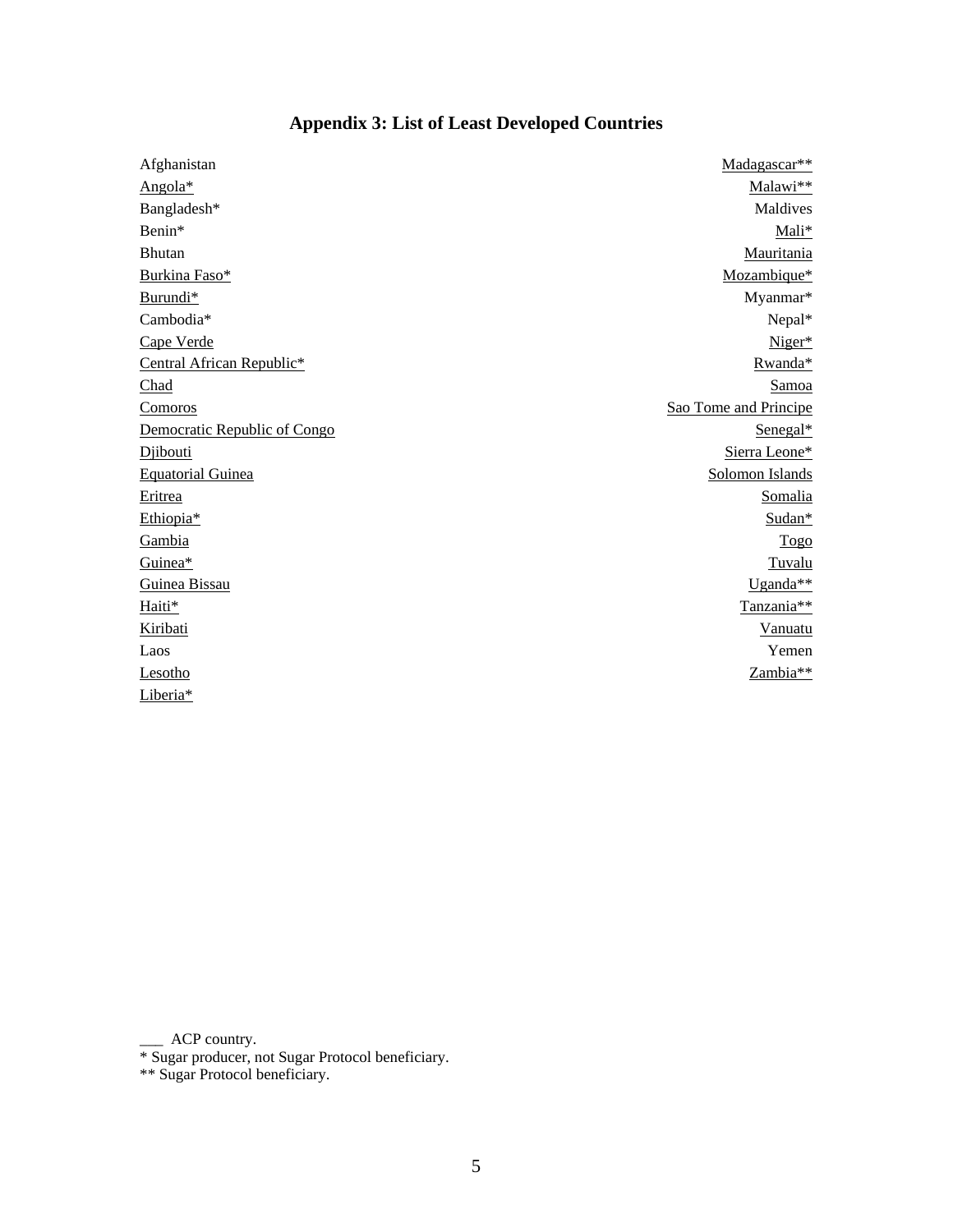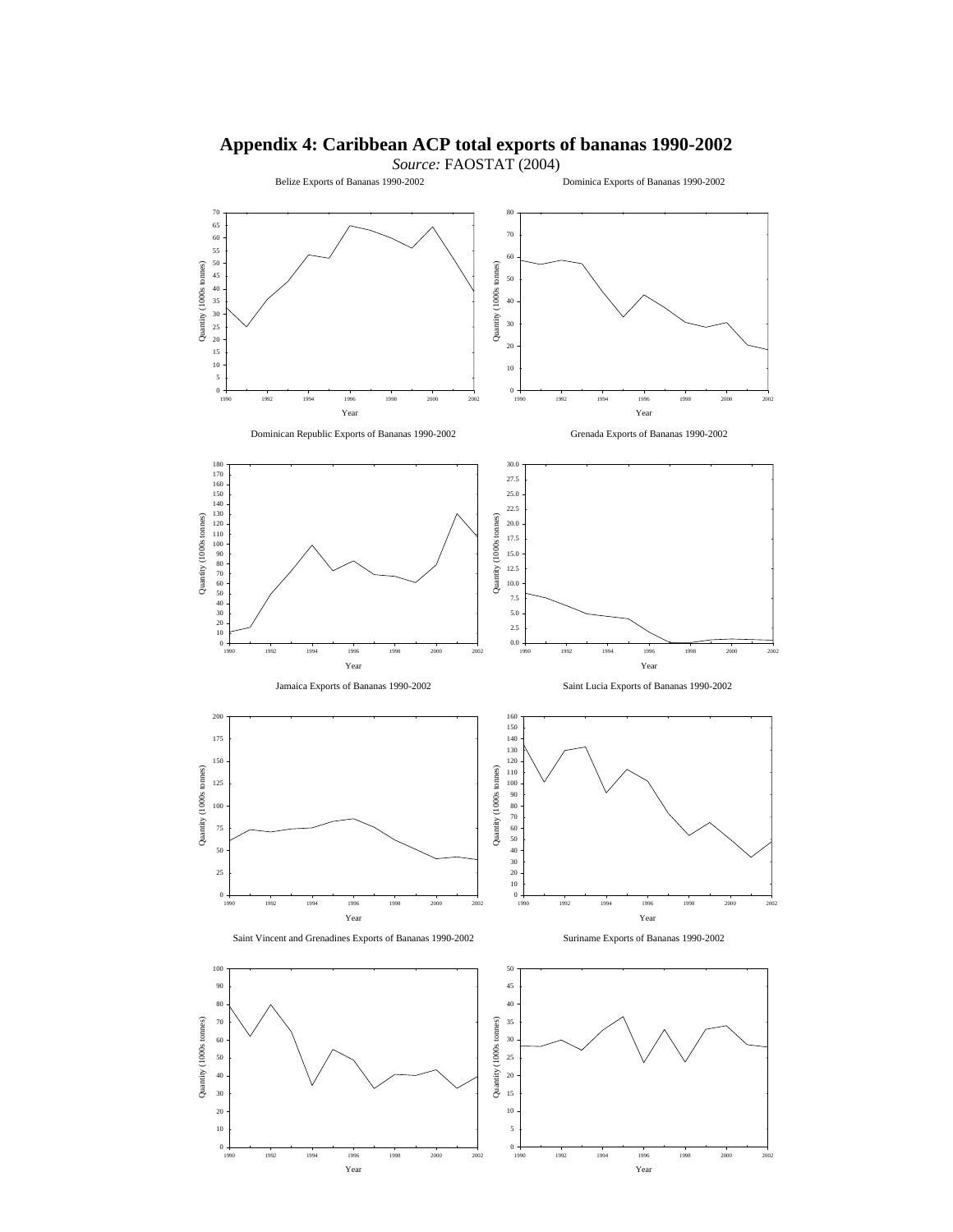## **African ACP total exports of bananas 1990-2002**



Côte d'Ivoire Exports of Bananas 1990-2002

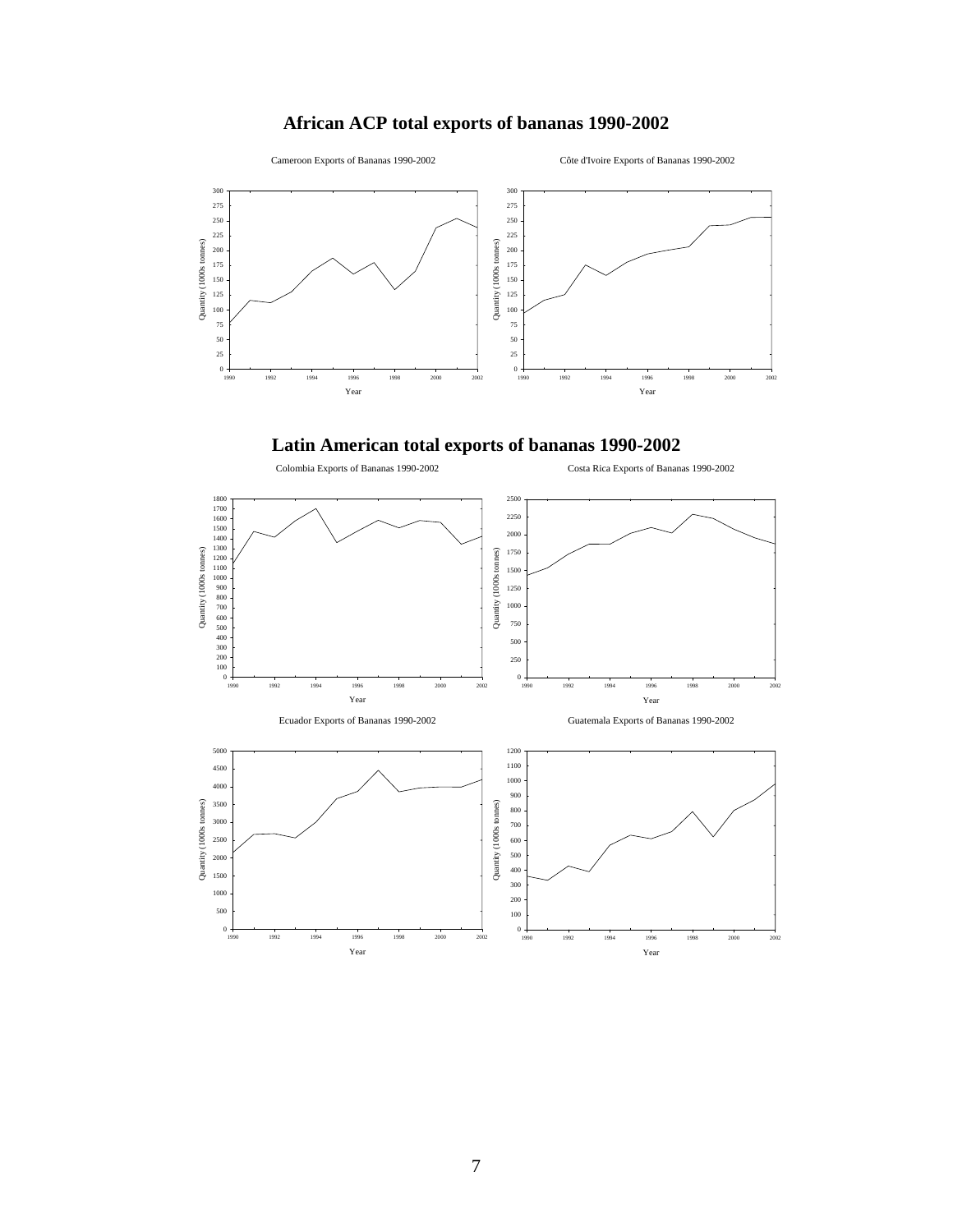

Mexico Exports of Bananas 1990-2002







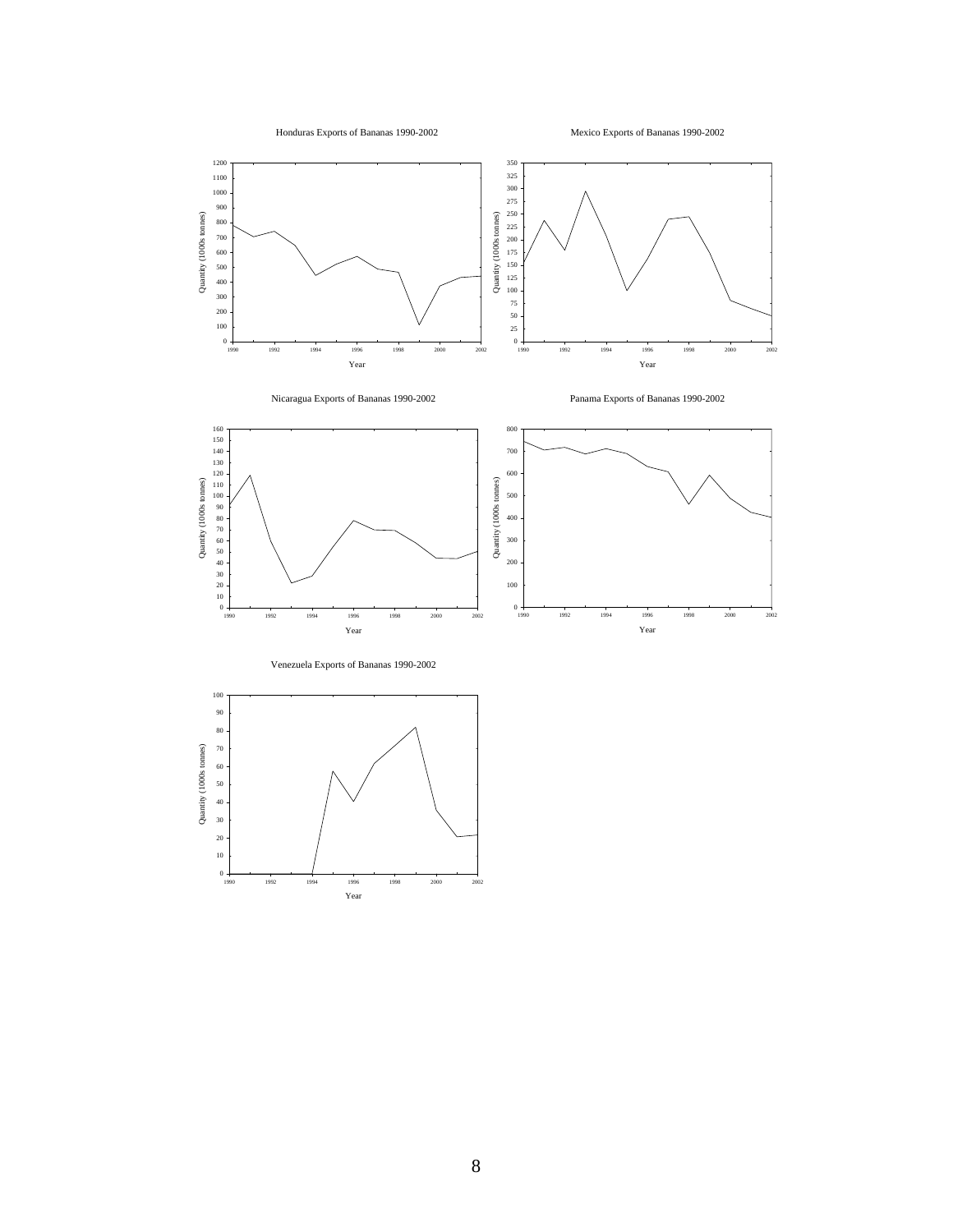

## **Appendix 5: Caribbean ACP total exports of sugar 1960-2002**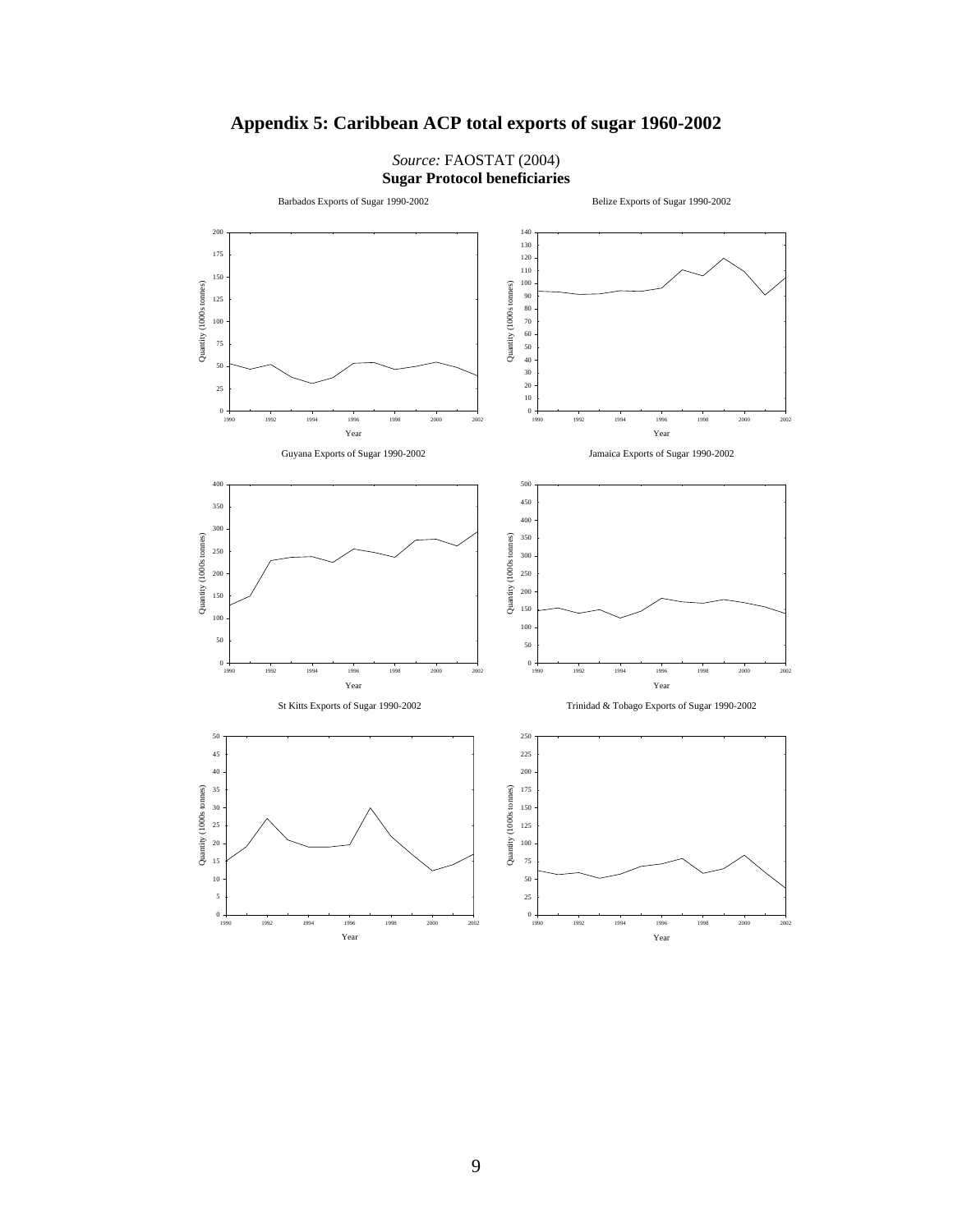## **Caribbean ACP total exports of sugar 1960-2002 Non-Protocol exporters**





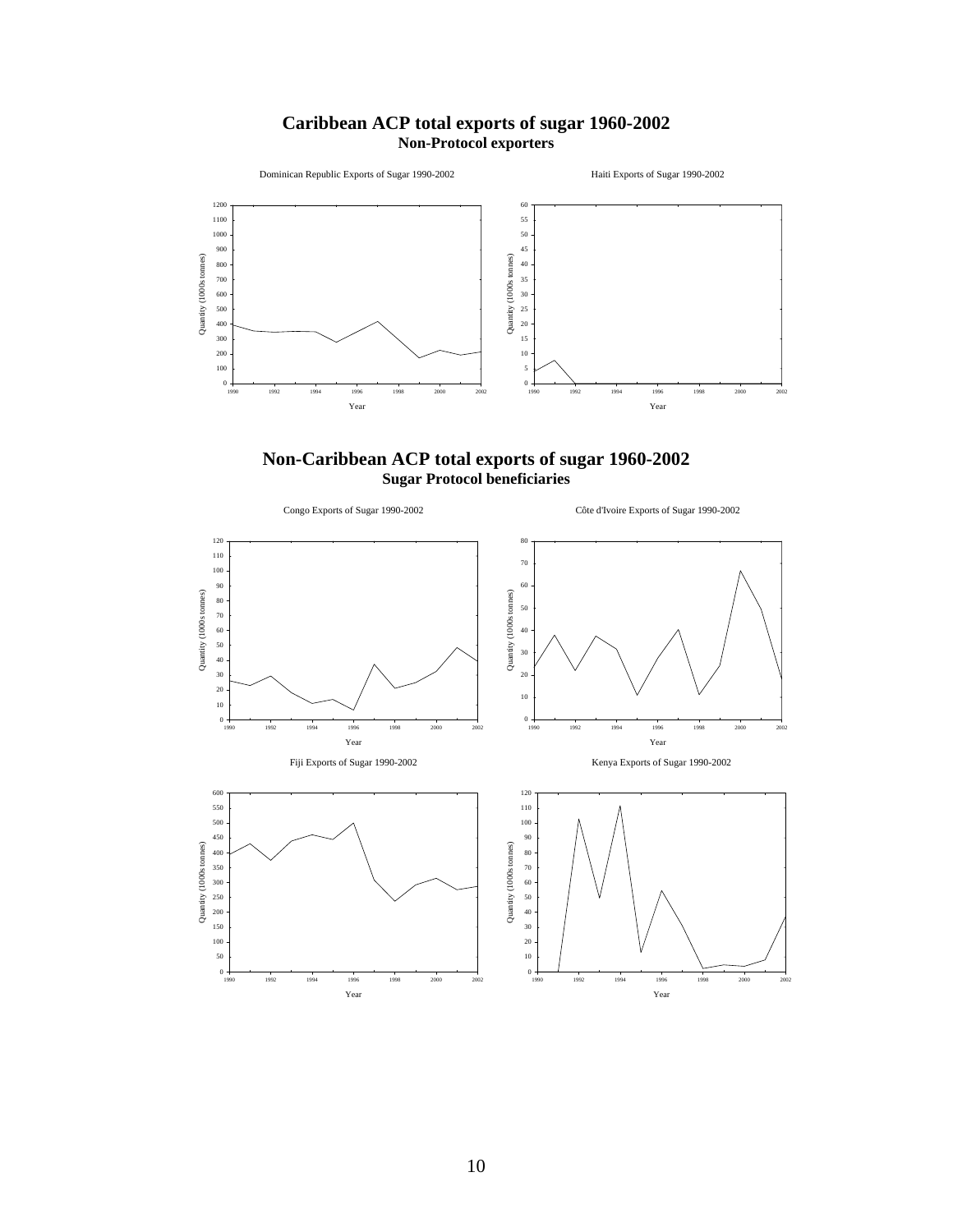

Malawi Exports of Sugar 1990-2002

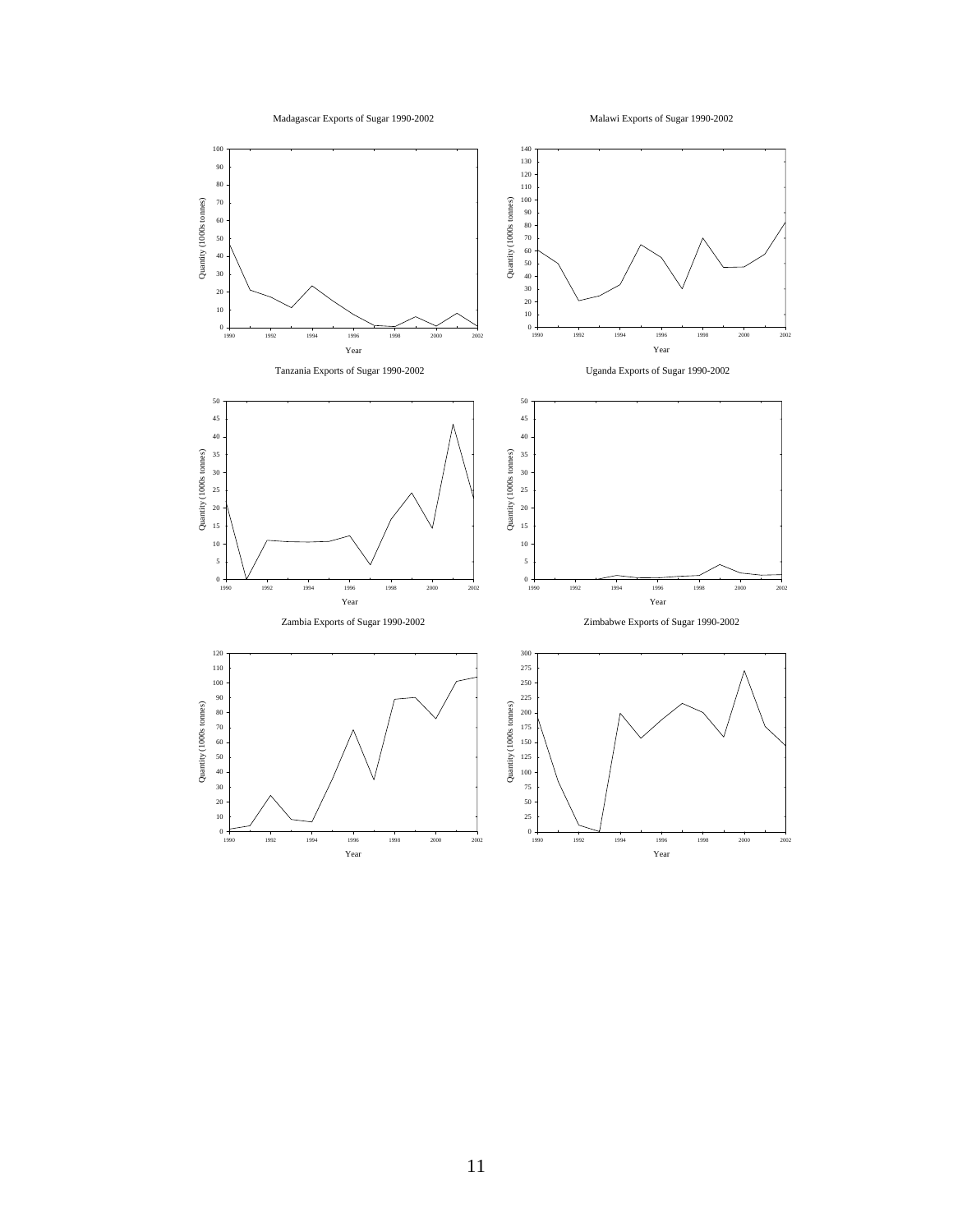## **Significant ACP non-Protocol exporters**

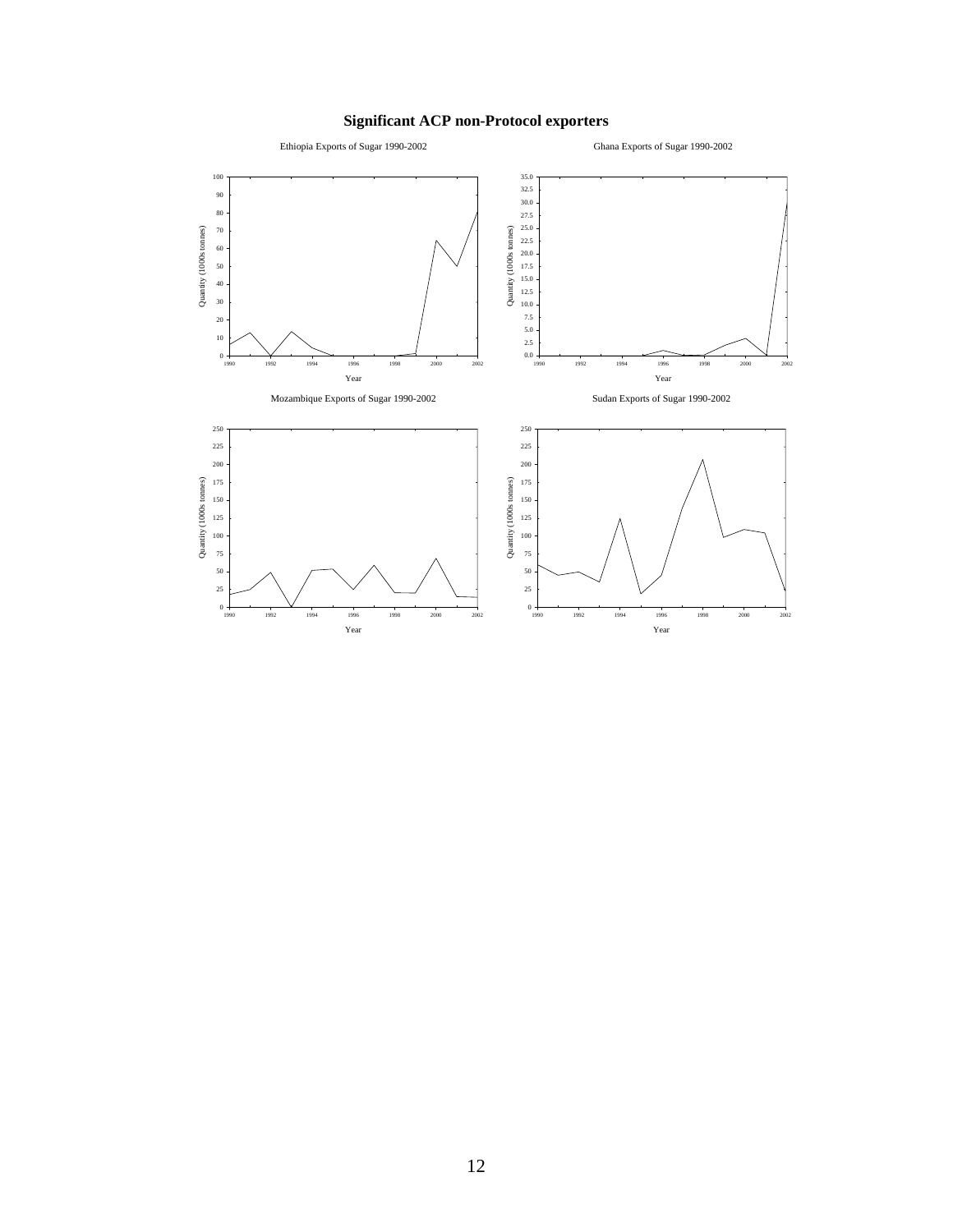

## **Non-ACP total exports of sugar 1960-2002**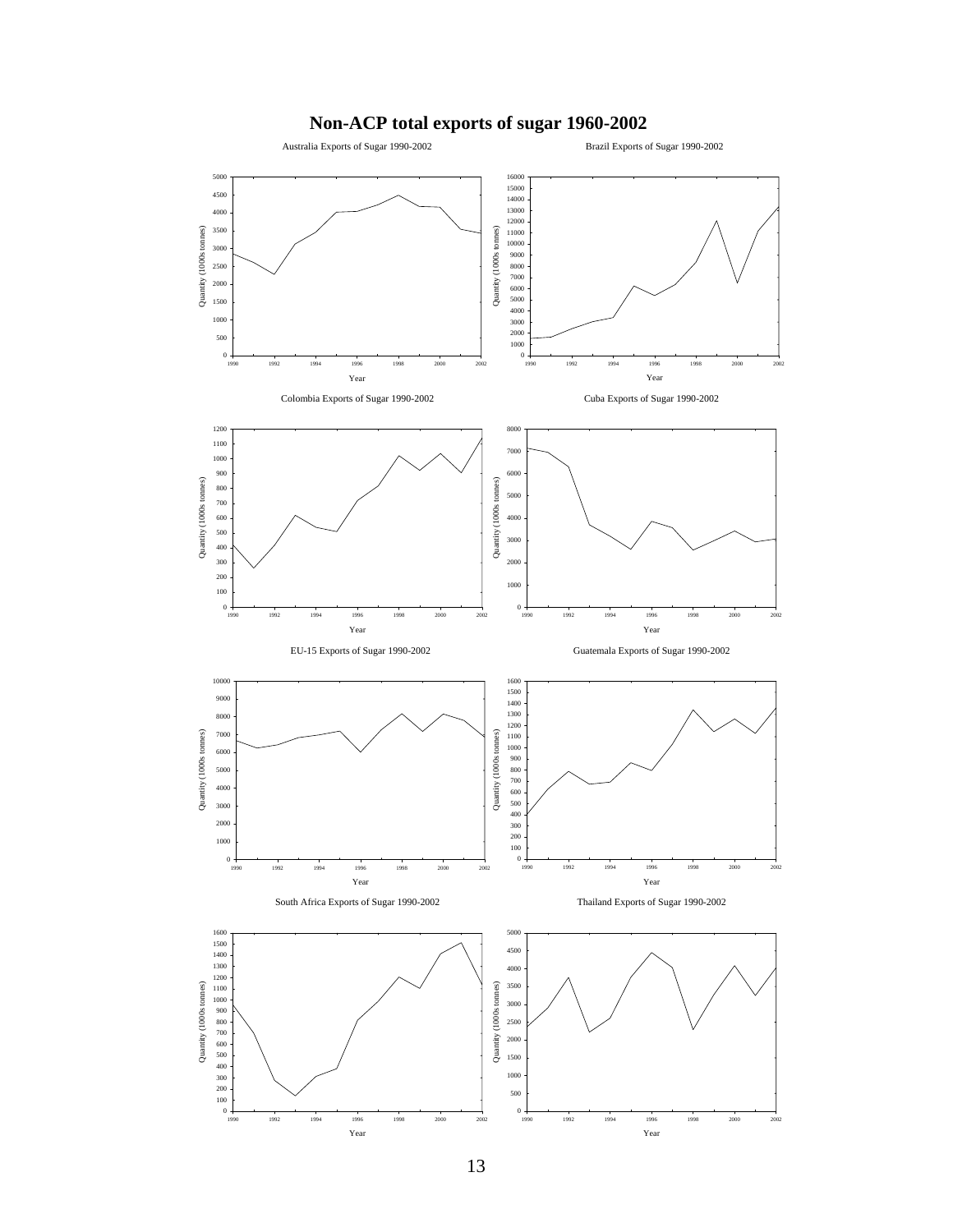| Country                              | <b>Imports</b>               | % of World | Country                             | <b>Imports</b>   | % of World |
|--------------------------------------|------------------------------|------------|-------------------------------------|------------------|------------|
| <b>USA</b>                           | 3.959.917                    | 29%        | <b>Burkina Faso</b>                 | 3,781            | 0%         |
| Germany                              | 1,076,300                    | 8%         | Swaziland                           | 3,767            | 0%         |
| Belgium-Luxembourg                   | 985,358                      | 7%         | Iceland                             | 3,648            | 0%         |
| Japan                                | 956,446                      | 7%         | Namibia                             | 2,829            | 0%         |
| <b>United Kingdom</b>                | 738,740                      | 5%<br>4%   | Lesotho                             | 2,500<br>2.318   | 0%<br>0%   |
| Italy<br><b>Russian Federation</b>   | 569,012<br>546,801           | 4%         | Nicaragua<br>Zambia                 | 2,304            | 0%         |
| China                                | 478.870                      | 3%         | Oman                                | 2.206            | 0%         |
| Canada                               | 412,441                      | 3%         | Afghanistan                         | 2,200            | 0%         |
| France                               | 338,888                      | 2%         | South Africa                        | 2,072            | 0%         |
| Poland                               | 285,743                      | 2%         | Guatemala                           | 2,025            | 0%         |
| Argentina                            | 281,377                      | 2%         | Moldova                             | 1,951            | 0%         |
| Sweden                               | 182,280                      | 1%         | <b>Barbados</b>                     | 1.942            | 0%         |
| Iran                                 | 166,052                      | 1%         | China, Macao                        | 1,844            | 0%         |
| Saudi Arabia                         | 165,768                      | 1%         | Azerbaijan                          | 1,619            | 0%         |
| Korea, Republic of                   | 159,226                      | 1%         | <b>Bahamas</b>                      | 1,450            | 0%         |
| Netherlands                          | 157,154                      | 1%         | Armenia                             | 1.442            | 0%         |
| Portugal                             | 152,519                      | 1%         | Trinidad and Tobago                 | 1,303            | 0%         |
| Chile<br><b>United Arab Emirates</b> | 151,012<br>129.328           | 1%<br>1%   | Guam<br>Bermuda                     | 1,000<br>906     | 0%<br>0%   |
| Spain                                | 124,780                      | 1%         | Nepal                               | 790              | 0%         |
| Czech Republic                       | 114,870                      | 1%         | Antigua and Barbuda                 | 784              | 0%         |
| Turkey                               | 102,466                      | 1%         | Niger                               | 770              | 0%         |
| Austria                              | 89,952                       | 1%         | Liberia                             | 710              | 0%         |
| Greece                               | 80,486                       | 1%         | Djibouti                            | 694              | 0%         |
| Hungary                              | 78,213                       | 1%         | Aruba                               | 686              | 0%         |
| Switzerland                          | 73,583                       | 1%         | Bosnia and                          | 662              | 0%         |
| New Zealand                          | 71,923                       | 1%         | Mauritania                          | 548              | 0%         |
| Syria                                | 61,578                       | 0%         | Greenland                           | 456              | 0%         |
| Denmark                              | 61,362                       | 0%         | Cyprus                              | 417              | 0%         |
| Finland                              | 61,162                       | 0%         | Costa Rica                          | 394              | 0%         |
| Norway                               | 60.329<br>$\frac{1}{57,588}$ | 0%         | Faeroe Islands<br>Brunei Darussalam | 362              | 0%         |
| Slovakia<br>Serbia and Montenegro    | 56,013                       | 0%<br>0%   | Mongolia                            | 343<br>321       | 0%<br>0%   |
| Ukraine                              | 54,262                       | 0%         | Maldives                            | 274              | 0%         |
| Hong Kong                            | 53,733                       | 0%         | Uzbekistan                          | 261              | 0%         |
| Algeria                              | 53,715                       | 0%         | Netherlands Antilles                | 233              | 0%         |
| Ireland                              | 50,988                       | 0%         | Kyrgyzstan                          | 198              | 0%         |
| Romania                              | 50,642                       | 0%         | St. Kitts and Nevis                 | 145              | 0%         |
| El Salvador                          | 49,449                       | 0%         | Malaysia                            | 132              | 0%         |
| Uruguay                              | 47,394                       | 0%         | Israel                              | 123              | 0%         |
| Croatia                              | 46,312                       | 0%         | Lebanon                             | 86               | 0%         |
| Lithuania<br>Colombia                | 40,270                       | 0%<br>0%   | Indonesia                           | 82               | 0%<br>0%   |
| Singapore                            | 38.086<br>36,364             | 0%         | Kenya<br>Australia                  | 33<br>27         | 0%         |
| Slovenia                             | 30,740                       | 0%         | <b>Brazil</b>                       | 18               | 0%         |
| Bulgaria                             | 25,931                       | 0%         | Zimbabwe                            | 16               | 0%         |
| <b>Belarus</b>                       | 25,035                       | 0%         | Cayman Islands                      | 12               | 0%         |
| Kuwait                               | 19.123                       | 0%         | Yemen                               | 12               | 0%         |
| Latvia                               | 16,831                       | 0%         | Mexico                              | 12               | 0%         |
| Tunisia                              | 13.570                       | 0%         | Venezuela, Boliv Rep                | 10               | 0%         |
| Estonia                              | 11,051                       | 0%         | Bangladesh                          | 10               | 0%         |
| Albania                              | 10.312                       | 0%         | Bhutan                              | 9                | 0%         |
| Oatar                                | 8,775                        | 0%         | Montserrat                          | 8                | 0%         |
| Senegal<br>Bahrain                   | 8,576<br>8.189               | 0%<br>0%   | Pakistan<br>Philippines             | $\,$ 8 $\,$<br>8 | 0%<br>0%   |
| Botswana                             | 7.702                        | 0%         | Cuba                                | 4                | 0%         |
| Malta                                | 7,009                        | 0%         | Panama                              | $\overline{c}$   | 0%         |
| Libya                                | 6,885                        | 0%         | <b>American Samoa</b>               | $\overline{c}$   | 0%         |
| Egypt                                | 6,209                        | 0%         | New Caledonia                       | $\overline{c}$   | 0%         |
| Georgia                              | 5.941                        | 0%         | Comoros                             | 1                | 0%         |
| Mali                                 | 5,059                        | 0%         | Uganda                              | 1                | 0%         |
| Paraguay                             | 5,029                        | 0%         | Congo, Dem                          | 1                | 0%         |
| Honduras                             | 4,534                        | 0%         | French Polynesia                    | 1                | 0%         |
| Morocco                              | 4,288                        | 0%         | India                               | $\mathbf{1}$     | 0%         |
| Macedonia                            | 4.239                        | 0%         | Congo, Republic of                  | 1                | 0%         |
| Kazakhstan                           | 4,123                        | 0%         | Seychelles                          |                  | 0%         |
| Jordan                               | 4,001                        | 0%         | <b>Total</b>                        | 13,804,676       | 100%       |

| Appendix 6: Average annual banana imports 1997-2002 (metric tonnes) |  |  |
|---------------------------------------------------------------------|--|--|
|                                                                     |  |  |

*Source:* FAOSTAT (2004).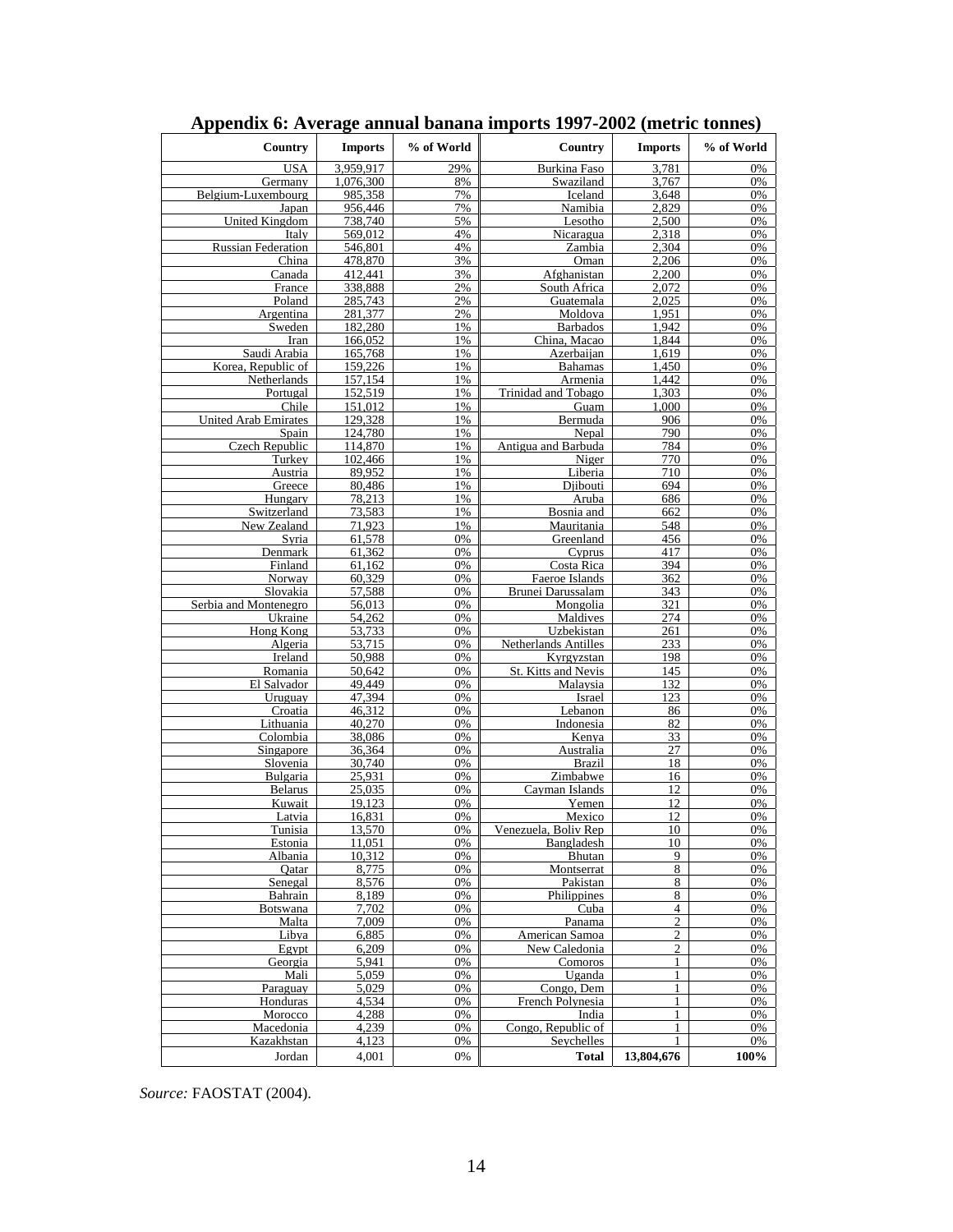| Country                 | <b>Imports</b>     | $%$ of<br>World | Country              | <b>Imports</b>   | $%$ of<br>World | Country                | <b>Imports</b> | $%$ of<br><b>World</b> |
|-------------------------|--------------------|-----------------|----------------------|------------------|-----------------|------------------------|----------------|------------------------|
| Russian Fed.            | 4.451.902          | 13%             | Guinea               | 68.165           | 0%              | Congo, Republic        | 18,431         | 0%                     |
| <b>United States</b>    | 1.808.713          | 5%              | Finland              | 67.292           | 0%              | Hungary                | 17.622         | 0%                     |
| Japan                   | 1,445,040          | 4%              | Poland               | 65,908           | 0%              | Ethiopia               | 17,191         | 0%                     |
| China                   | 1,375,651          | 4%              | Viet Nam             | 62,747           | 0%              | Netherlands            | 16,752         | 0%                     |
| Korea, Republic         | 1,348,800          | 4%              | Macedonia            | 62,570           | 0%              | Cape Verde             | 14,719         | 0%                     |
| Indonesia               | 1,342,335          | 4%              | Mexico               | 61,719           | 0%              | Turkey                 | 14,514         | 0%                     |
| <b>United Kingdom</b>   | 1,330,913          | 4%              | Albania              | 59,825           | 0%              | Myanmar                | 14,431         | 0%                     |
| Malavsia                | 1.102.810          | 3%              | Slovakia             | 57.241           | 0%              | Rwanda                 | 13.956         | 0%                     |
| Canada                  | 1,022,481          | 3%              | Serbia               | 56,024           | 0%              | <b>Brazil</b>          | 13,668         | 0%                     |
| Iran                    | 961,101            | 3%              | Tajikistan           | 51,963           | 0%              | South Africa           | 12,633         | 0%                     |
| Nigeria                 | 922.471            | 3%              | Ecuador              | 50.911           | 0%              | Iceland                | 12.496         | 0%                     |
| Belgium-Lux             | 897,580            | 3%              | Czech Rep            | 50,415           | 0%              | Lithuania              | 11,925         | 0%                     |
| <b>UAE</b>              | 863,742            | 2%              | Korea, Dem           | 49.433           | 0%              | Suriname               | 11,838         | 0%                     |
| Algeria                 | 832,030            | 2%              | <b>Trinidad Tob</b>  | 48,591           | 0%              | Sierra Leone           | 11,488         | 0%                     |
| Egypt                   | 758,342            | 2%              | Turkmenistan         | 89,702           | 0%              | Fiji Islands           | 11,297         | 0%                     |
| Saudi Arabia            | 535,360            | 2%              | Uruguay              | 86,976           | 0%              | Honduras               | 11,090         | 0%                     |
| Syria                   | 514.992            | 1%              | Mali                 | 86,659           | 0%              | Eritrea                | 10,931         | 0%                     |
| Morocco                 | 503,863            | 1%              | Estonia              | 80,888           | 0%              | <b>Barbados</b>        | 10,659         | 0%                     |
| Sri Lanka               | 495.793            | 1%              | Palestine            | 76,991           | 0%              | Guyana                 | 10.591         | 0%                     |
| <b>Belarus</b>          | 461,466            | 1%              | Jamaica              | 73,957           | 0%              | <b>Bahamas</b>         | 9.833          | 0%                     |
| Israel                  | 448,085            | 1%              | Gambia               | 71,507           | $0\%$           | Liberia                | 9,081          | 0%                     |
| Italy                   | 421,124            | 1%              | Kuwait               | 70,790           | 0%              | Guatemala              | 8,703          | 0%                     |
| India                   | 409,085            | 1%              | <u>Armenia</u>       | 68,973           | 0%              | Brunei                 | 8,589          | 0%                     |
| Yemen                   | 407,086            | 1%              | Congo                | 45,832           | 0%              | Zambia                 | 8,556          | 0%                     |
| Spain                   | 390.954            | 1%              | Namibia              | 45.646           | 0%              | Maldives               | 8,517          | 0%                     |
| Pakistan                | 390,617            | 1%              | Senegal              | 45,638           | 0%              | Costa Rica             | 8,259          | 0%                     |
| Romania                 | 383,874            | 1%              | Kyrgyzstan           | 45,634           | 0%              | French Polynesia       | 8,018          | 0%                     |
| France                  | 364,533            | 1%              | Botswana             | 43,731           | 0%              | St. Lucia              | 7,720          | 0%                     |
| Germany                 | 353,922            | 1%              | Cameroon             | 42,778           | 0%              | Bolivia                | 7,195          | 0%                     |
| Portugal                | 291,792            | 1%              | Uganda               | 42,734           | 0%              | New Caledonia          | 6,405          | 0%                     |
| Kazakhstan              | 281,505            | 1%              | Dom Republic         | 42.159           | 0%              | Grenada                | 6,403          | 0%                     |
|                         | 280,580            | 1%              |                      | 42.042           | 0%              |                        | 6,138          | 0%                     |
| Venezuela<br>Uzbekistan | 273,753            | 1%              | Sweden<br>Niger      | 41,568           | 0%              | Paraguay<br>Samoa      | 5,902          | 0%                     |
|                         | 268,943            | 1%              | Côte d'Ivoire        | 39,642           | 0%              | El Salvador            | 5,597          | 0%                     |
| Peru                    | 266,219            | 1%              | Ireland              | 33,921           |                 | Guinea-Bissau          | 5,530          |                        |
| Tunisia<br>Ukraine      | 260,971            | 1%              | Greece               | 33,609           | 0%<br>0%        | Malawi                 | 5,497          | 0%<br>0%               |
|                         |                    | 1%              |                      | 33,070           | 0%              |                        | 5,200          |                        |
| Bulgaria                | 235,354            | 1%              | Colombia             | 32,821           | 0%              | St. Vincent            | 4.413          | 0%                     |
| Bangladesh              | 232,915<br>228,720 | 1%              | Latvia               |                  | 0%              | Comoros<br>Kiribati    | 4,394          | 0%<br>0%               |
| Philippines             |                    | 1%              | Austria              | 32,755<br>32,138 | 0%              |                        |                | 0%                     |
| New Zealand             | 226,678<br>214.395 | 1%              | Diibouti             | 31,743           | 0%              | Central Af Rep         | 4,385<br>3,772 | 0%                     |
| Chile<br>Jordan         | 184,171            | 1%              | Mauritius<br>Croatia | 30,136           | 0%              | Seychelles<br>Thailand | 3,436          | 0%                     |
| Norway                  | 182,888            | 1%              | Cyprus               | 29.982           | 0%              | Dominica               | 3,326          | 0%                     |
|                         |                    | 0%              |                      |                  | 0%              |                        |                | 0%                     |
| Libya                   | 167,666            | 0%              | Benin                | 29,369           |                 | Timor-Leste            | 3,188          |                        |
| Switzerland             | 164,568            |                 | Nepal                | 29,330           | 0%              | Panama                 | 3,150          | 0%                     |
| Mauritania              | 142,867            | 0%              | Slovenia             | 29,301           | 0%              | $S$ waziland           | 2,852          | 0%                     |
| Angola                  | 142,833            | 0%              | Moldova              | 28.961           | 0%              | Solomon Islands        | 2,838          | 0%                     |
| Mozambique              | 133,961            | 0%              | Sudan                | 27,900           | 0%              | Vanuatu                | 2,475          | 0%                     |
| Ghana                   | 131,243            | 0%              | Madagascar           | 27.774           | 0%              | Antigua and            | 2,418          | 0%                     |
| Haiti                   | 127,909            | 0%              | Laos                 | 25,612           | 0%              | Nicaragua              | 2,388          | 0%                     |
| Netherlands             | 125,669            | 0%              | Lesotho              | 24,455           | 0%              | Burundi                | 1,877          | 0%                     |
| Tanzania                | 125,230            | 0%              | Malta                | 23,326           | 0%              | Bermuda                | 1,653          | 0%                     |
| Kenya                   | 120,670            | 0%              | Burkina Faso         | 22,652           | 0%              | Sao Tome               | 1,606          | 0%                     |
| Lebanon                 | 109,045            | 0%              | Chad                 | 22,567           | 0%              | St. Kitts              | 1.491          | 0%                     |
| Bosnia                  | 109,000            | 0%              | Argentina            | 22,153           | 0%              | Zimbabwe               | 975            | 0%                     |
| Georgia                 | 105,657            | 0%              | Australia            | 22.000           | 0%              | Gabon                  | 534            | 0%                     |
| Azerbaijan              | 105,114            | 0%              | Cuba                 | 21,182           | 0%              | Belize                 | 134            | 0%                     |
| Cambodia                | 104,876            | 0%              | Mongolia             | 20,480           | 0%              | <b>Total</b>           | 35,105,392     | 100%                   |
| Denmark                 | 93.119             | 0%              | Togo                 | 19.859           | 0%              |                        |                |                        |

## **Appendix 7: Average annual sugar imports 1997-2002 (metric tonnes)**

*Source:* FAOSTAT (2004).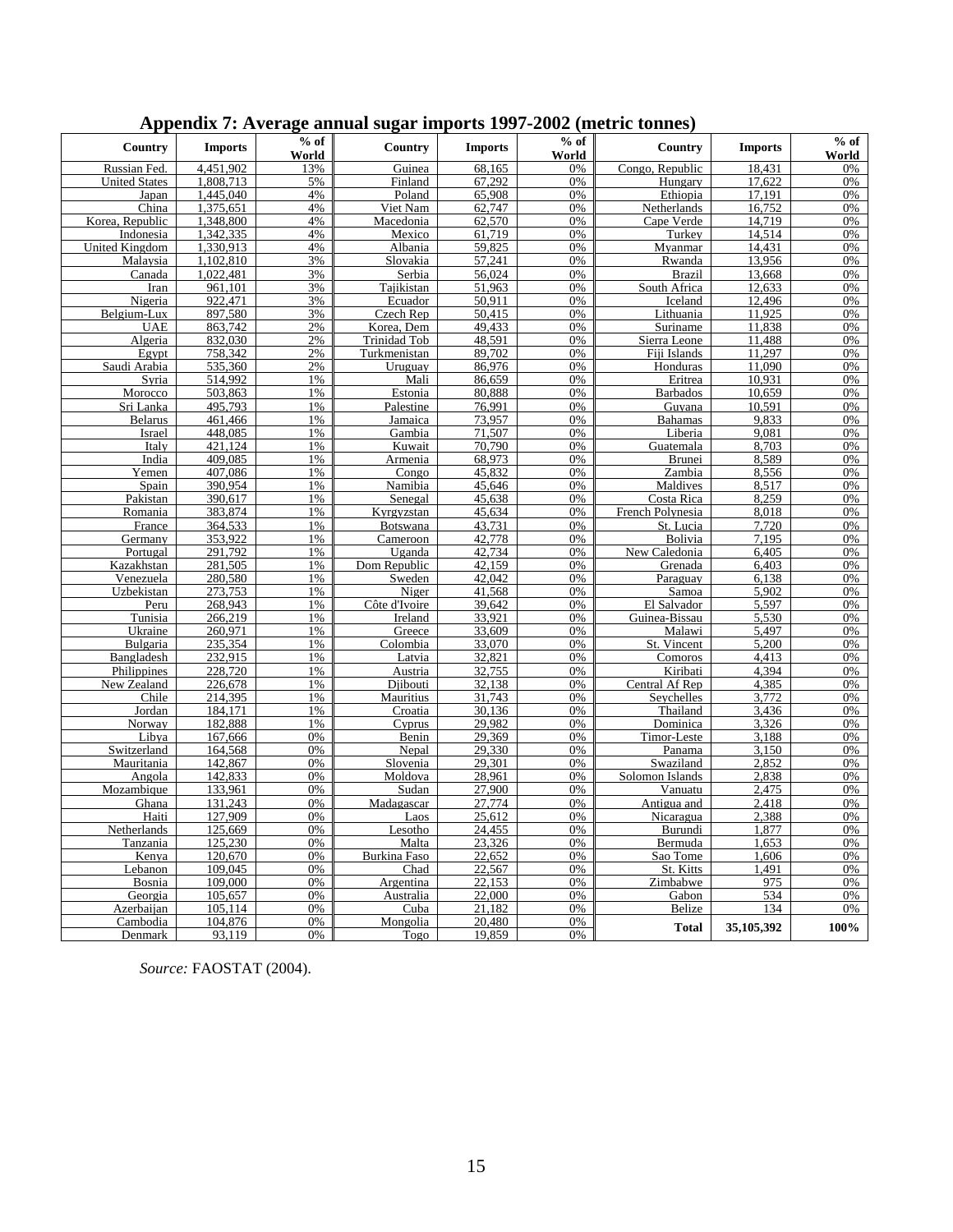## **Appendix 8: Major importers of bananas 1990-2002**   *Source :* FAOSTAT (2004).

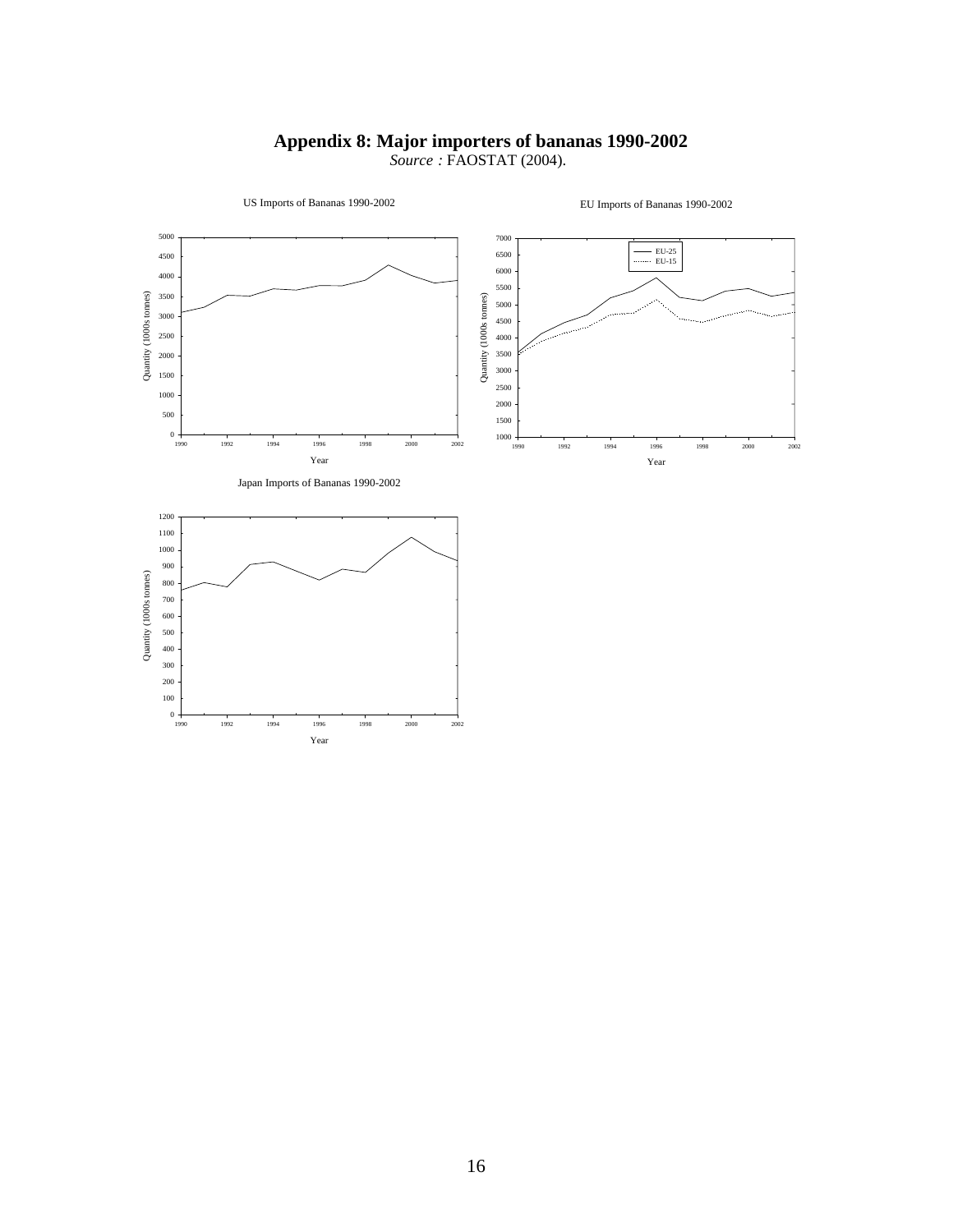## **Appendix 9: Major importers of sugar 1990-2002**

*Source:* FAOSTAT (2004).



Russia Imports of Sugar 1990-2002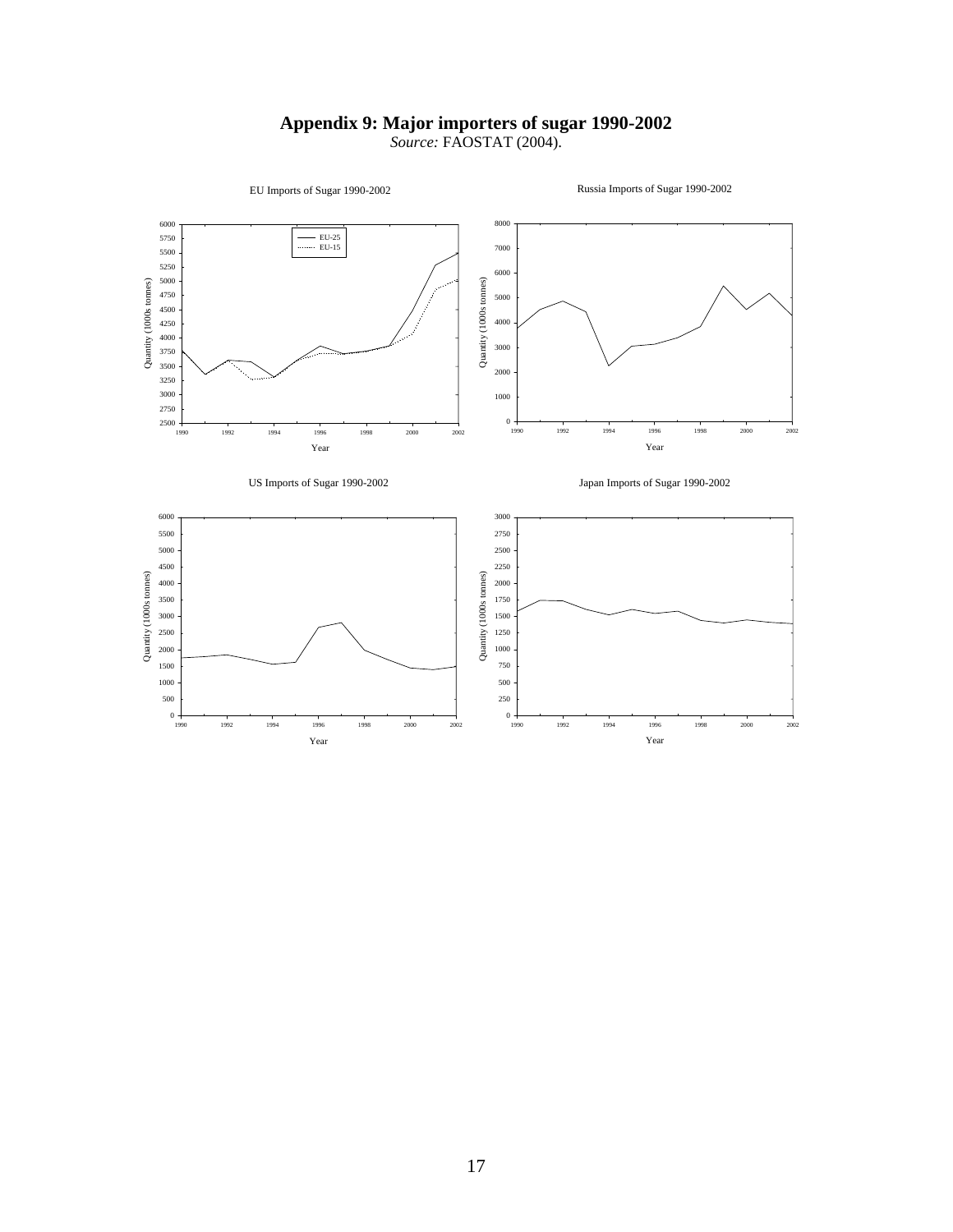## **Appendix 10: Sources of US, Japan and EU-25 banana imports (2002)**

| <b>Exporters</b>   | <b>Imported value 2002</b><br>(US\$ thousand) | <b>Imported</b><br>quantity 2002<br>(Tonnes) | <b>Share in US</b><br>banana<br>imports<br>$\frac{0}{0}$ |
|--------------------|-----------------------------------------------|----------------------------------------------|----------------------------------------------------------|
| <b>Total</b>       | 1,430,590                                     | 4,144,659                                    | 100%                                                     |
| Ecuador            | 385,662                                       | 1,094,619                                    | 26.4%                                                    |
| Guatemala          | 314,628                                       | 968,941                                      | 23.4%                                                    |
| Costa Rica         | 307,061                                       | 914,235                                      | 22.1%                                                    |
| Colombia           | 225,756                                       | 601,316                                      | 14.5%                                                    |
| Honduras           | 149,362                                       | 449,227                                      | 10.8%                                                    |
| Mexico             | 16,300                                        | 42,476                                       | 1.0%                                                     |
| Nicaragua          | 10,443                                        | 29,830                                       | 0.7%                                                     |
| Peru               | 8,894                                         | 23,212                                       | 0.6%                                                     |
| Venezuela          | 8,082                                         | 14,377                                       | 0.3%                                                     |
| Dominican Republic | 2,169                                         | 3,886                                        | 0.1%                                                     |
| Philippines        | 1,294                                         | 1,384                                        | 0.0%                                                     |
| Panama             | 453                                           | 1,003                                        | 0.0%                                                     |
| Jamaica            | 238                                           | 50                                           | 0.0%                                                     |
| India              | 165                                           | 45                                           | 0.0%                                                     |
| Thailand           | 49                                            | 27                                           | 0.0%                                                     |
| Dominica           | 11                                            | 18                                           | 0.0%                                                     |
| <b>Brazil</b>      | 19                                            | 11                                           | 0.0%                                                     |
| Bolivia            | $\overline{2}$                                | 1                                            | 0.0%                                                     |
| Sri Lanka          | $\overline{2}$                                | 1                                            | 0.0%                                                     |

## **US**

## **Japan**

| <b>Exporters</b>     | <b>Imported value 2002</b><br>(US\$ thousand) | <b>Imported</b><br>quantity 2002<br>(Tonnes) | <b>Share in Japan</b><br>banana<br>imports<br>$\frac{6}{9}$ |
|----------------------|-----------------------------------------------|----------------------------------------------|-------------------------------------------------------------|
| <b>Total</b>         | 499,967                                       | 911,502                                      | 100%                                                        |
| Philippines          | 410,712                                       | 743,550                                      | 81.6%                                                       |
| Ecuador              | 79,928                                        | 157,289                                      | 17.3%                                                       |
| China                | 3,003                                         | 3,814                                        | 0.4%                                                        |
| Mexico               | 2,598                                         | 2,562                                        | 0.3%                                                        |
| Colombia             | 1,112                                         | 1,483                                        | 0.2%                                                        |
| Dominican Republic   | 1,268                                         | 1,461                                        | 0.2%                                                        |
| Thailand             | 1,269                                         | 1,266                                        | 0.1%                                                        |
| <b>United States</b> | 45                                            | 63                                           | 0.0%                                                        |
| Vietnam              | 14                                            | 10                                           | 0.0%                                                        |
| Uganda               | 16                                            | $\overline{2}$                               | 0.0%                                                        |
| Sri Lanka            | 3                                             |                                              | 0.0%                                                        |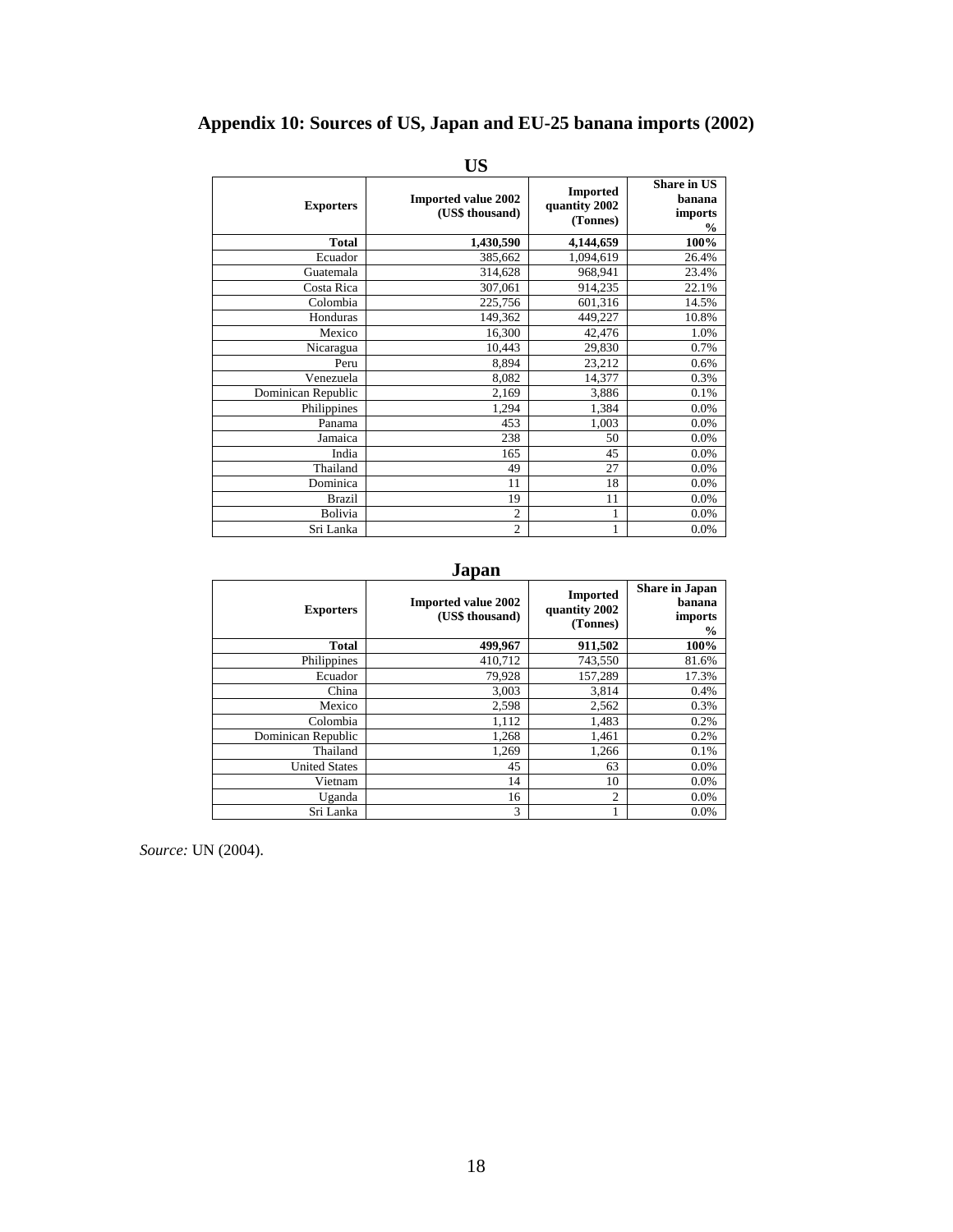|                                   |                                               | <b>Imported</b>  | <b>Share in EU</b> |
|-----------------------------------|-----------------------------------------------|------------------|--------------------|
| <b>Exporters</b>                  | <b>Imported value 2002</b><br>(US\$ thousand) | quantity 2002    | banana<br>imports  |
|                                   |                                               | (Tonnes)         | %                  |
| <b>Total</b>                      | 2,703,699                                     | 4,668,683        | 100%               |
| Ecuador                           | 714,699                                       | 1,307,638        | 28.0%              |
| Costa Rica                        | 563,811                                       | 915,394          | 19.6%              |
| Colombia                          | 512,183                                       | 909,056          | 19.5%              |
| Panama                            | 324,746                                       | 529,585          | 11.3%              |
| Cameroon                          | 152,148                                       | 278,598          | 6.0%               |
| Cote d'Ivoire                     | 147,100                                       | 278,566          | 6.0%               |
| Dominican Republic                | 82,027                                        | 125,826          | 2.7%               |
| St. Lucia                         | 33,020                                        | 49,313           | 1.1%               |
| Jamaica                           | 28,094                                        | 40,602           | 0.9%               |
| <b>Brazil</b>                     | 18,393                                        | 39,616           | 0.8%               |
| <b>Belize</b>                     | 22,184                                        | 39,129           | 0.8%               |
| Honduras                          | 25,088                                        | 38,229           | 0.8%               |
| St. Vincent Grenadines<br>Bermuda | 22,860<br>17,782                              | 34,014<br>25,481 | 0.7%<br>0.5%       |
| Dominica                          | 11,810                                        | 17,650           | 0.4%               |
| Venezuela                         | 10,679                                        | 13,369           | 0.3%               |
| Peru                              | 3,992                                         | 6,780            | 0.1%               |
| Suriname                          | 3,391                                         | 6,000            | 0.1%               |
| Ghana                             | 3,092                                         | 3,954            | 0.1%               |
| Mexico                            | 768                                           | 1,598            | 0.0%               |
| Guatemala                         | 629                                           | 1,285            | 0.0%               |
| Madagascar                        | 441                                           | 891              | 0.0%               |
| Nicaragua                         | 482                                           | 853              | 0.0%               |
| Unspecified                       | 319                                           | 770              | 0.0%               |
| Philippines                       | 884                                           | 765              | 0.0%               |
| Grenada                           | 373                                           | 557              | 0.0%               |
| South Africa                      | 308                                           | 494              | 0.0%               |
| Chile                             | 308                                           | 418              | 0.0%               |
| Vietnam                           | 231                                           | 292              | 0.0%               |
| Liberia                           | 108                                           | 209              | $0.0\%$            |
| Egypt                             | 121                                           | 207              | 0.0%               |
| Canada                            | 106                                           | 189              | 0.0%               |
| Thailand                          | 476                                           | 158              | 0.0%               |
| Uganda                            | 221                                           | 129              | 0.0%               |
| Kenya                             | 106                                           | 104              | 0.0%               |
| Argentina                         | 70                                            | 99               | 0.0%               |
| Mauritius                         | 62                                            | 98               | 0.0%               |
| Malaysia                          | 38                                            | 88               | 0.0%               |
| <b>Bahamas</b>                    | 26                                            | 77               | 0.0%               |
| Australia                         | 42                                            | 58               | 0.0%               |
| Rwanda                            | 97                                            | 50               | $0.0\%$            |
| Urnonav                           | 15                                            | 45               | 0.0%               |
| Bulgaria                          | 13                                            | 42               | 0.0%               |
| St. Helena                        | 16<br>17                                      | 30               | 0.0%               |
| Macao<br>Croatia                  | 12                                            | 21<br>20         | 0.0%<br>0.0%       |
| Cook Islands                      | 10                                            | 20               | 0.0%               |
| Pitcairn                          | 11                                            | 20               | 0.0%               |
| Bahrain                           | 9                                             | 20               | 0.0%               |
| India                             | 73                                            | 20               | 0.0%               |
| Turkey                            | 15                                            | 19               | 0.0%               |
| Morocco                           | 5                                             | $\,$ 8 $\,$      | 0.0%               |
| <b>United States</b>              | 15                                            | 6                | 0.0%               |
| China                             | 9                                             | 6                | 0.0%               |
| Sri Lanka                         | 20                                            | $\overline{6}$   | 0.0%               |
| Hong Kong                         | $\tau$                                        | 5                | 0.0%               |
| Lao PDR                           | $\,$ 8 $\,$                                   | 3                | 0.0%               |
| Cuba                              | 3                                             | 3                | 0.0%               |
| <b>Equatorial Guinea</b>          | 15                                            | 3                | 0.0%               |

## **EU-25 (excludes intra-EU trade)**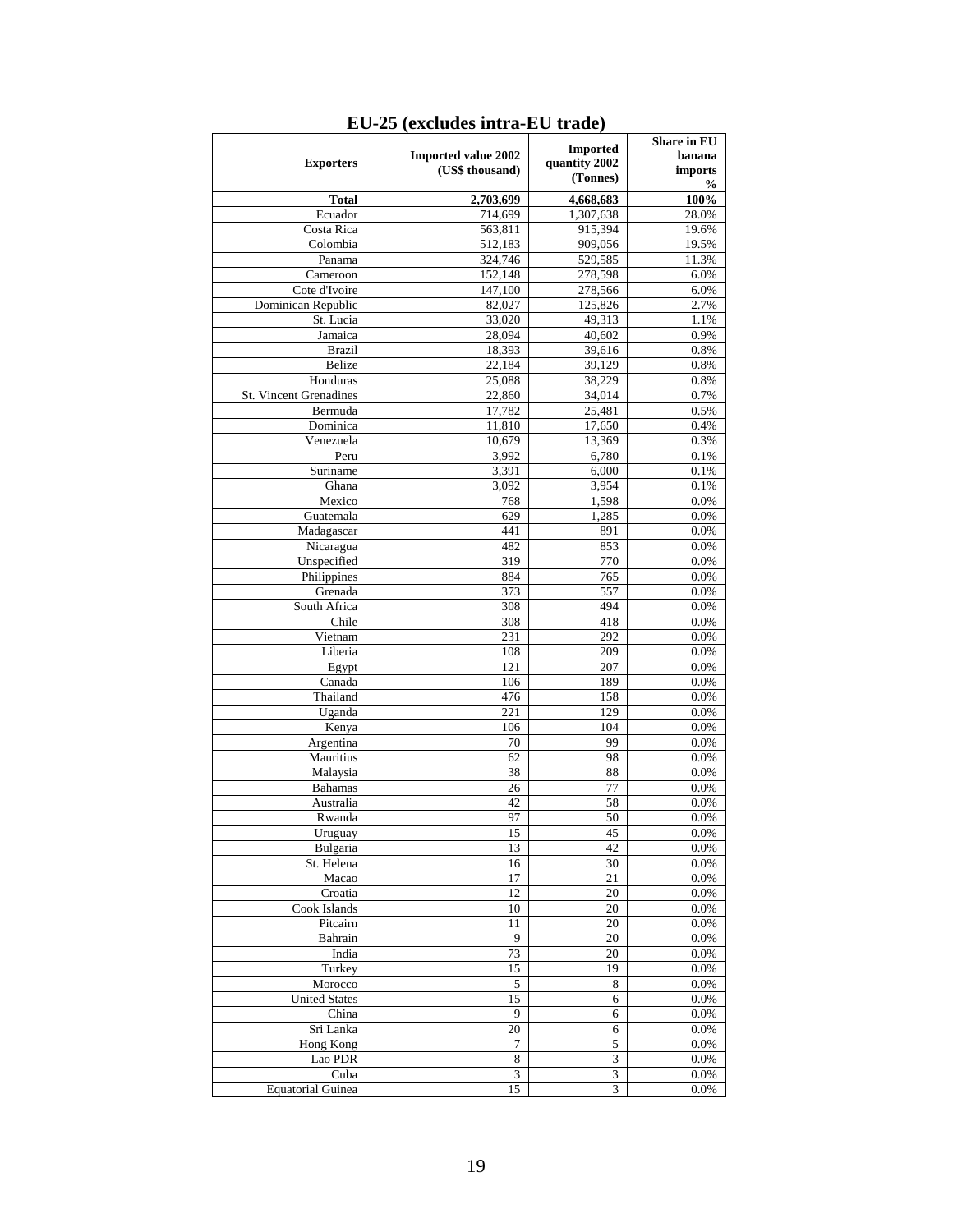## **Appendix 11: Sources of EU-25, Russia, US and Japan sugar imports (2002)**

| <b>Exporters</b> | <b>Imported value 2002</b><br>(US\$ thousand) | <b>Imported</b><br>quantity 2002<br>(Tonnes) | <b>Share</b> in<br>Russia sugar<br>imports<br>$\frac{0}{0}$ |
|------------------|-----------------------------------------------|----------------------------------------------|-------------------------------------------------------------|
| <b>Total</b>     | 892,960                                       | 4,604,428                                    | 100%                                                        |
| <b>Brazil</b>    | 385,522                                       | 2,013,452                                    | 43.7%                                                       |
| Cuba             | 279,963                                       | 1,492,902                                    | 32.4%                                                       |
| Thailand         | 98,620                                        | 490,139                                      | 10.6%                                                       |
| Guatemala        | 21,718                                        | 109,927                                      | 2.4%                                                        |
| Colombia         | 20,511                                        | 104,474                                      | 2.3%                                                        |
| Nicaragua        | 20,119                                        | 100,318                                      | 2.2%                                                        |
| El Salvador      | 13,521                                        | 70,912                                       | 1.5%                                                        |
| Poland           | 9,659                                         | 40,353                                       | 0.9%                                                        |
| Costa Rica       | 6,700                                         | 34,706                                       | 0.8%                                                        |
| France           | 6,674                                         | 28,027                                       | 0.6%                                                        |
| Netherlands      | 5,546                                         | 22,238                                       | 0.5%                                                        |
| Germany          | 4,534                                         | 17,713                                       | 0.4%                                                        |
| Honduras         | 3,952                                         | 19,758                                       | 0.4%                                                        |
| Sweden           | 3,755                                         | 12,530                                       | 0.3%                                                        |
| Korea, Rep. of   | 2,895                                         | 12,000                                       | 0.3%                                                        |
| Guyana           | 1,929                                         | 10,794                                       | 0.2%                                                        |
| Moldova          | 1,868                                         | 5,969                                        | 0.1%                                                        |
| Denmark          | 1,381                                         | 5,000                                        | 0.1%                                                        |
| Kyrgyzstan       | 982                                           | 2,673                                        | 0.1%                                                        |
| Belgium          | 941                                           | 3,853                                        | 0.1%                                                        |
| Finland          | 897                                           | 3,075                                        | 0.1%                                                        |
| Czech Republic   | 727                                           | 2,200                                        | 0.0%                                                        |
| Kazakhstan       | 191                                           | 500                                          | 0.0%                                                        |
| Mauritius        | 27                                            | 62                                           | 0.0%                                                        |
| Italy            | 18                                            | 26                                           | 0.0%                                                        |
| Lithuania        | 13                                            | 23                                           | 0.0%                                                        |
| Hungary          | 11                                            | 10                                           | 0.0%                                                        |
| India            | $\boldsymbol{0}$                              | $\mathbf{0}$                                 | 0.0%                                                        |

**Russia**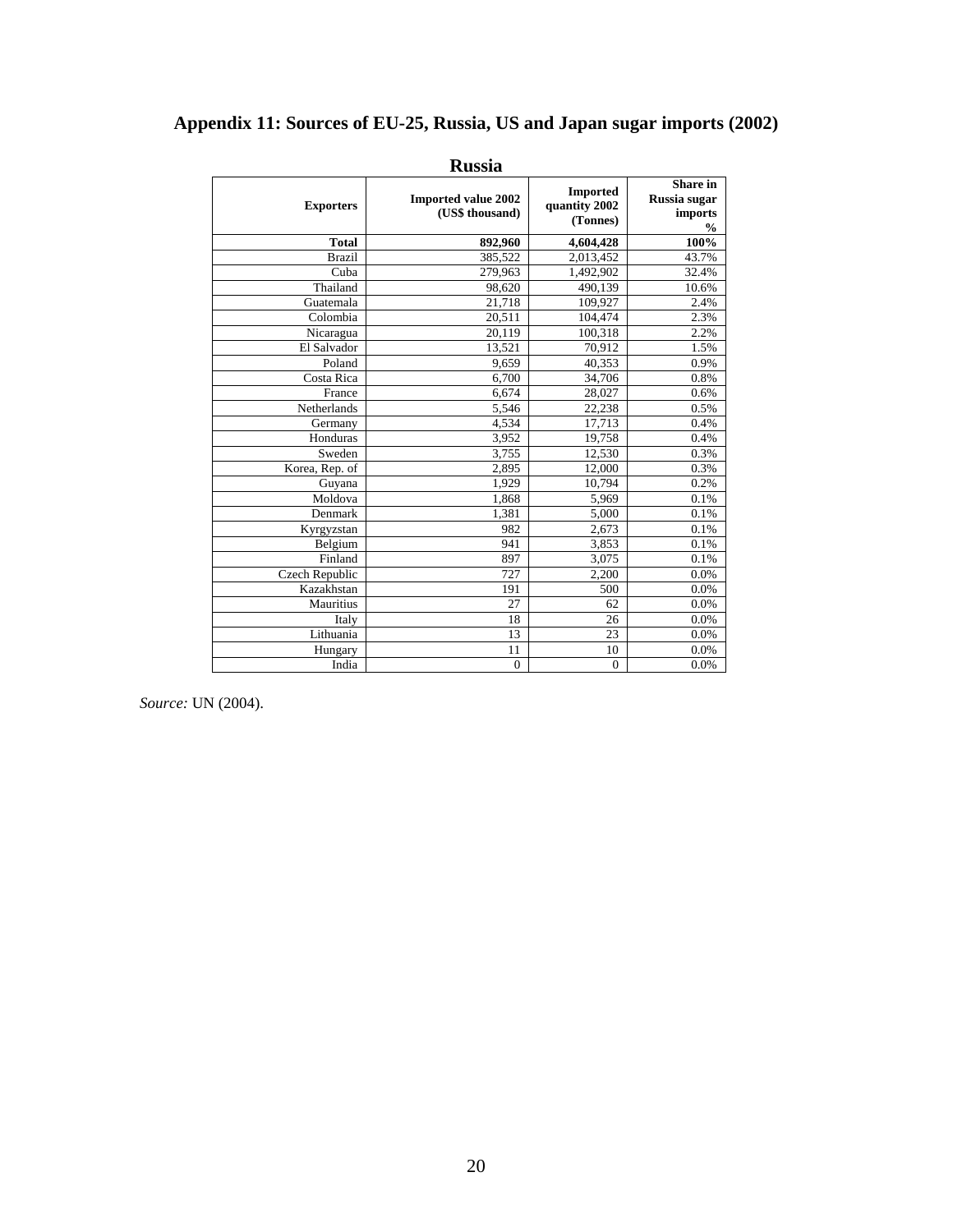|                       | <b>Imported</b><br>Share in EU<br><b>Imported value</b> |                      |                       | <b>Imported value</b> | <b>Imported</b>        | Share in EU      |                       |
|-----------------------|---------------------------------------------------------|----------------------|-----------------------|-----------------------|------------------------|------------------|-----------------------|
| <b>Exporters</b>      | 2002                                                    | quantity 2002        | sugar imports         | <b>Exporters</b>      | 2002                   | quantity 2002    | sugar imports         |
| <b>Total</b>          | (US\$ thousand)<br>1,067,984                            | (Tonnes)             | $\frac{0}{0}$<br>100% | Turkey                | (US\$ thousand)<br>365 | (Tonnes)<br>567  | $\frac{0}{0}$<br>0.0% |
| Mauritius             | 293,956                                                 | 2,150,175<br>577,730 | 26.9%                 | Ecuador               | 459                    | 456              | 0.0%                  |
| Guyana                | 91,139                                                  | 185,148              | 8.6%                  | Philippines           | 550                    | 445              | 0.0%                  |
|                       | 100,135                                                 | 169,627              | 7.9%                  | China                 | 348                    | 414              | 0.0%                  |
| Yugoslavia<br>Fiji    | 79,330                                                  | 162,323              | 7.5%                  | Estonia               |                        |                  |                       |
|                       |                                                         |                      |                       |                       | 267<br>82              | 381              | 0.0%                  |
| Swaziland             | 74,833                                                  | 151,654              | 7.1%<br>6.4%          | Bosnia<br>Ukraine     | 66                     | 144<br>133       | 0.0%<br>0.0%          |
| Jamaica               | 67,695                                                  | 138,564              |                       | Chile                 | $\overline{37}$        | 109              |                       |
| Cuba<br><b>Brazil</b> | 28,811                                                  | 89,611               | 4.2%<br>3.5%          |                       | 202                    | 89               | $0.0\%$<br>0.0%       |
|                       | 22,449<br>40,197                                        | 76,214<br>63,818     | 3.0%                  | Sri Lanka             | 106                    | 88               | 0.0%                  |
| Croatia               |                                                         |                      |                       | Tunisia               |                        |                  |                       |
| Trinidad              | 25,969                                                  | 53,744               | 2.5%                  | Norway                | 92                     | 35               | 0.0%                  |
| Belize                | 25,309                                                  | 53,629               | 2.5%                  | Bolivia               | $\overline{26}$        | 33               | 0.0%                  |
| India                 | 25,542                                                  | 53,131               | 2.5%                  | <b>UAE</b>            | 12                     | $\overline{32}$  | 0.0%                  |
| Zimbabwe              | 20,955                                                  | 42,051               | 2.0%                  | Hong Kong             | 28                     | 31               | $0.0\%$               |
| Malawi                | 24,247                                                  | 41,402               | 1.9%                  | Thailand              | 40                     | 29               | $0.0\%$               |
| <b>Barbados</b>       | 19,574                                                  | 39,459               | 1.8%                  | Papua New G           | 13                     | 24               | 0.0%                  |
| Zambia                | 13,070                                                  | 27,050               | 1.3%                  | Uruguay               | 14                     | 24               | $0.0\%$               |
| Tanzania              | 10,276                                                  | 22,120               | 1.0%                  | Mauritania            | 14                     | 22               | $0.0\%$               |
| Congo, Rep.           | 10,879                                                  | 21,396               | 1.0%                  | Peru                  | 9                      | 19               | 0.0%                  |
| St. Kitts             | 10,067                                                  | 20,452               | 1.0%                  | Pakistan              | 8                      | 16               | 0.0%                  |
| Cote d'Ivoire         | 10,946                                                  | 19,851               | 0.9%                  | Canada                | 96                     | 10               | $0.0\%$               |
| Sudan                 | 7,964                                                   | 16,801               | 0.8%                  | Morocco               | 11                     | 9                | 0.0%                  |
| Mozambique            | 7,774                                                   | 16,753               | 0.8%                  | Russia                | 3                      | 6                | 0.0%                  |
| Ethiopia              | 7,103                                                   | 14,555               | 0.7%                  | Egypt                 | $\overline{7}$         | 6                | 0.0%                  |
| Aruba                 | 8,038                                                   | 12,589               | 0.6%                  | Niger                 | $\overline{12}$        | 6                | 0.0%                  |
| Kenya                 | 5,948                                                   | 11,956               | 0.6%                  | Iran                  | $\boldsymbol{7}$       | 5                | 0.0%                  |
| South Africa          | 3,878                                                   | 11,660               | 0.5%                  | Nicaragua             | $\overline{c}$         | 3                | 0.0%                  |
| <b>Burkina Faso</b>   | 3,482                                                   | 7,131                | 0.3%                  | Singapore             | $\overline{4}$         | 3                | 0.0%                  |
| Romania               | 2,175                                                   | 6,903                | 0.3%                  | Mexico                | $\mathbf{1}$           | $\overline{c}$   | 0.0%                  |
| Netherlands Ant       | 3,225                                                   | 5,922                | 0.3%                  | Taiwan                | $\mathfrak{2}$         | 1                | 0.0%                  |
| Paraguay              | 2,840                                                   | 5,791                | 0.3%                  | Saudi Arabia          | $\mathbf{1}$           | 1                | 0.0%                  |
| Argentina             | 2,410                                                   | 4,667                | 0.2%                  | Israel                | $\mathbf{1}$           | $\mathbf{1}$     | 0.0%                  |
| Macedonia, FYR        | 2,311                                                   | 4,617                | 0.2%                  | Monaco                | $\mathbf{0}$           | $\mathbf{0}$     | 0.0%                  |
| Madagascar            | 1,533                                                   | 3,102                | 0.1%                  | Iceland               | $\mathbf{1}$           | $\overline{0}$   | 0.0%                  |
| <b>United States</b>  | 4,085                                                   | 3,045                | 0.1%                  | Korea, Rep.           | 26                     | $\overline{0}$   | 0.0%                  |
| Switzerland           | 1,254                                                   | 2,936                | 0.1%                  | Dominican Rep         | $\overline{0}$         | $\overline{0}$   | $0.0\%$               |
| El Salvador           | 977                                                     | 2,607                | 0.1%                  | Vietnam               | $\mathbf{1}$           | $\overline{0}$   | 0.0%                  |
| Myanmar               | 1,939                                                   | 2,333                | 0.1%                  | Nigeria               | $\mathbf{1}$           | $\boldsymbol{0}$ | 0.0%                  |
| Australia             | 468                                                     | 1,382                | 0.1%                  | Cape Verde            | $\mathbf{1}$           | $\overline{0}$   | $0.0\%$               |
| Costa Rica            | 925                                                     | 1,248                | 0.1%                  | Indonesia             | $\mathbf{0}$           | $\overline{0}$   | 0.0%                  |
| Colombia              | 658                                                     | 1,069                | 0.0%                  | Lebanon               | $\overline{0}$         | $\overline{0}$   | 0.0%                  |
| Free Zones            | 700                                                     | 991                  | $0.0\%$               | Libya                 | $\overline{0}$         | $\boldsymbol{0}$ | $0.0\%$               |

# **EU-25 (excludes intra-EU trade)**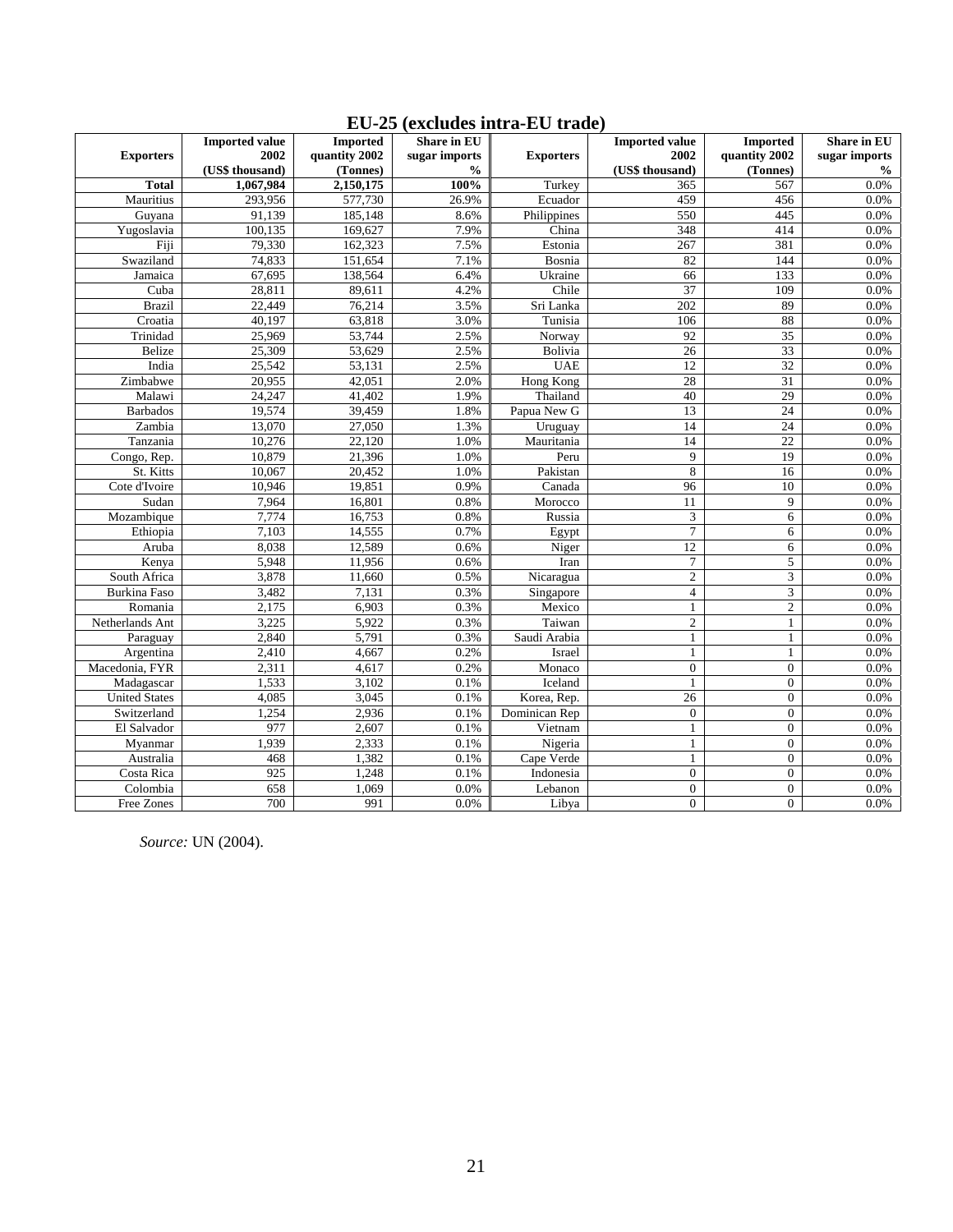| <b>US</b>          |                                               |                                              |                                                      |  |  |  |  |  |  |  |  |
|--------------------|-----------------------------------------------|----------------------------------------------|------------------------------------------------------|--|--|--|--|--|--|--|--|
| <b>Exporters</b>   | <b>Imported value 2002</b><br>(US\$ thousand) | <b>Imported</b><br>quantity 2002<br>(Tonnes) | <b>Share in US</b><br>sugar imports<br>$\frac{0}{0}$ |  |  |  |  |  |  |  |  |
| <b>Total</b>       | 614,174                                       | 1,407,263                                    | 100%                                                 |  |  |  |  |  |  |  |  |
| Mexico             | 88,074                                        | 187,844                                      | 13.3%                                                |  |  |  |  |  |  |  |  |
| Dominican Republic | 76,437                                        | 169,556                                      | 12.0%                                                |  |  |  |  |  |  |  |  |
| <b>Brazil</b>      | 55,834                                        | 126,688                                      | 9.0%                                                 |  |  |  |  |  |  |  |  |
| Guatemala          | 45,791                                        | 122,406                                      | 8.7%                                                 |  |  |  |  |  |  |  |  |
| Australia          | 40,900                                        | 91,053                                       | 6.5%                                                 |  |  |  |  |  |  |  |  |
| Philippines        | 33,943                                        | 75,692                                       | 5.4%                                                 |  |  |  |  |  |  |  |  |
| Colombia           | 31,911                                        | 79,184                                       | 5.6%                                                 |  |  |  |  |  |  |  |  |
| Argentina          | 29,664                                        | 65,351                                       | 4.6%                                                 |  |  |  |  |  |  |  |  |
| South Africa       | 22,599                                        | 58,558                                       | 4.2%                                                 |  |  |  |  |  |  |  |  |
| El Salvador        | 19,275                                        | 55,557                                       | 3.9%                                                 |  |  |  |  |  |  |  |  |
| Peru               | 18,228                                        | 41,757                                       | 3.0%                                                 |  |  |  |  |  |  |  |  |
| Canada             | 16,683                                        | 22.255                                       | 1.6%                                                 |  |  |  |  |  |  |  |  |
| Panama             | 16,237                                        | 37,904                                       | 2.7%                                                 |  |  |  |  |  |  |  |  |
| <b>Belize</b>      | 11,733                                        | 45,190                                       | 3.2%                                                 |  |  |  |  |  |  |  |  |
| Zimbabwe           | 11,361                                        | 24,163                                       | 1.7%                                                 |  |  |  |  |  |  |  |  |
| Nicaragua          | 9,632                                         | 21,366                                       | 1.5%                                                 |  |  |  |  |  |  |  |  |
| Paraguay           | 8,062                                         | 15,651                                       | 1.1%                                                 |  |  |  |  |  |  |  |  |
| Bolivia            | 7,647                                         | 16,258                                       | 1.2%                                                 |  |  |  |  |  |  |  |  |
| Costa Rica         | 7,166                                         | 15,274                                       | 1.1%                                                 |  |  |  |  |  |  |  |  |
| Mozambique         | 6,350                                         | 13,227                                       | 0.9%                                                 |  |  |  |  |  |  |  |  |
| Papua New Guinea   | 5,983                                         | 13,658                                       | 1.0%                                                 |  |  |  |  |  |  |  |  |
| Guyana             | 5,344                                         | 12,114                                       | 0.9%                                                 |  |  |  |  |  |  |  |  |
| Honduras           | 4,762                                         | 10,173                                       | 0.7%                                                 |  |  |  |  |  |  |  |  |
| Taiwan             | 4,454                                         | 12,213                                       | 0.9%                                                 |  |  |  |  |  |  |  |  |
| Malawi             | 4,244                                         | 8,840                                        | 0.6%                                                 |  |  |  |  |  |  |  |  |

**Japan** 

| <b>Exporters</b>                | <b>Imported value 2002</b><br>(US\$ thousand) | <b>Imported</b><br>quantity 2002<br>(Tonnes) | <b>Share in Japan</b><br>banana<br>imports<br>$\frac{0}{0}$ |
|---------------------------------|-----------------------------------------------|----------------------------------------------|-------------------------------------------------------------|
| <b>Total</b>                    | 272,777                                       | 1,477,615                                    | 100%                                                        |
| Australia                       | 137,148                                       | 773,789                                      | 52.4%                                                       |
| Thailand                        | 75,742                                        | 403,483                                      | 27.3%                                                       |
| South Africa                    | 33,553                                        | 186,848                                      | 12.6%                                                       |
| Fiji                            | 10,434                                        | 56,945                                       | 3.9%                                                        |
| <b>Brazil</b>                   | 8,988                                         | 46,490                                       | 3.1%                                                        |
| China                           | 3,691                                         | 6,483                                        | 0.4%                                                        |
| France                          | 1,073                                         | 491                                          | 0.0%                                                        |
| <b>United States of America</b> | 570                                           | 288                                          | 0.0%                                                        |
| Korea, Rep. of Korea            | 435                                           | 1,369                                        | 0.1%                                                        |
| <b>Bolivia</b>                  | 369                                           | 483                                          | 0.0%                                                        |
| Philippines                     | 155                                           | 206                                          | 0.0%                                                        |
| Indonesia                       | 121                                           | 202                                          | 0.0%                                                        |
| Netherlands                     | 105                                           | 100                                          | 0.0%                                                        |
| Germany                         | 97                                            | 129                                          | 0.0%                                                        |
| Belgium                         | 88                                            | 100                                          | 0.0%                                                        |
| Taiwan                          | 59                                            | 23                                           | 0.0%                                                        |
| Viet Nam                        | 56                                            | 78                                           | 0.0%                                                        |
| Costa Rica                      | 30                                            | 30                                           | 0.0%                                                        |
| Chile                           | 16                                            | 19                                           | 0.0%                                                        |
| Mauritius                       | 12                                            | 20                                           | 0.0%                                                        |
| Paraguay                        | 10                                            | 19                                           | 0.0%                                                        |
| Cuba                            | $\mathbf{0}$                                  | $\overline{0}$                               | 0.0%                                                        |
| India                           | $\mathbf{0}$                                  | $\overline{0}$                               | 0.0%                                                        |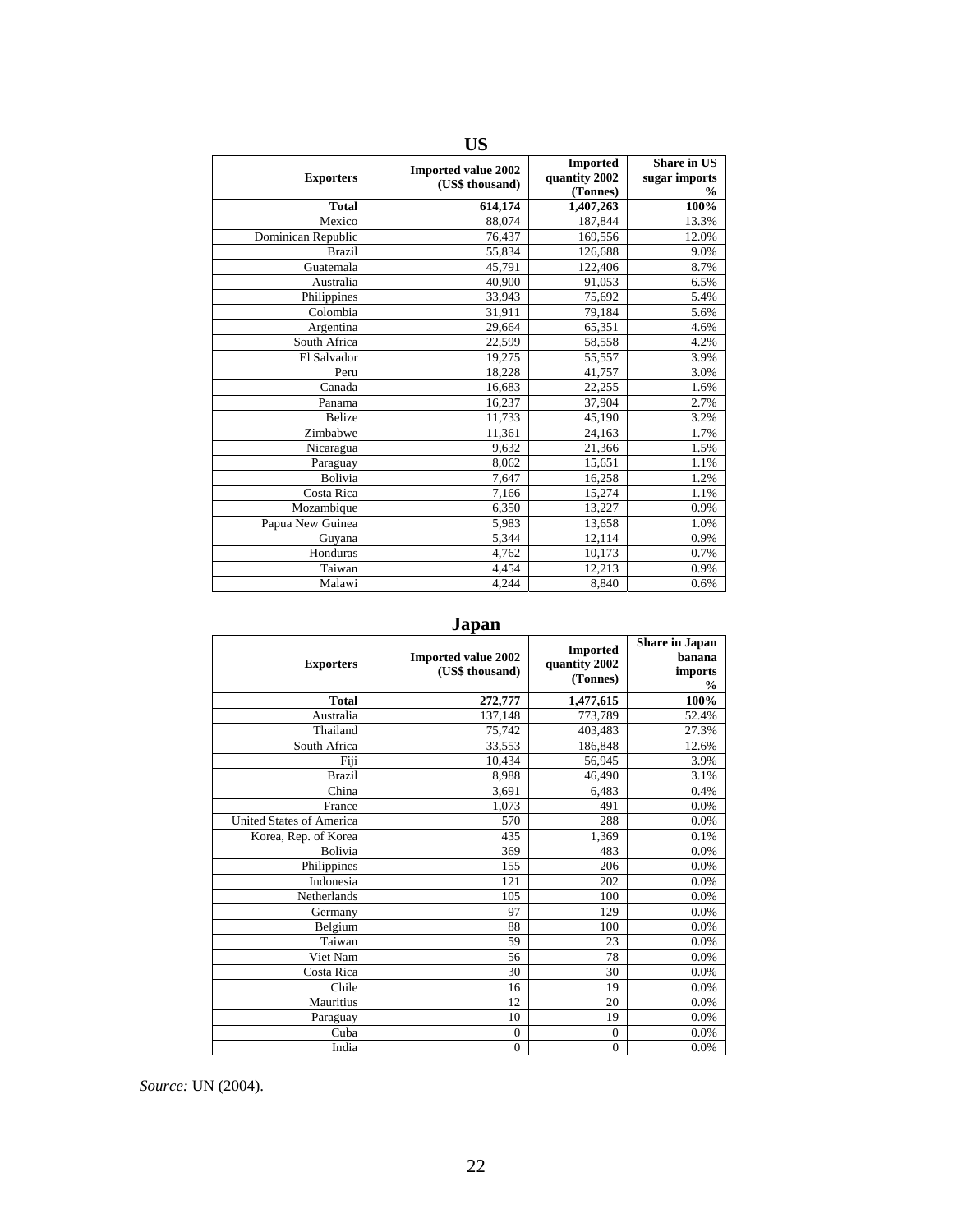# **Appendix 12: World banana tariffs**

| <b>Country</b>           | <b>MFN</b> Tariff | Country            | <b>MFN</b> Tariff | Country                   | <b>MFN</b> Tariff |  |
|--------------------------|-------------------|--------------------|-------------------|---------------------------|-------------------|--|
| Albania                  | 10                | Grenada            | 40                | Papua New Guinea          | 50                |  |
| Algeria                  | 30                | Guatemala          | 15                | Paraguay                  | $\overline{12}$   |  |
| Antigua                  | 40                | Guayana            | 40                | Peru                      | 25                |  |
| Argentina                | 11.5              | Guinea-Bissau      | 20                | Philippines               | 10                |  |
| Armenia                  | 10                | Honduras           | 15                | Poland                    | $\overline{51}$   |  |
| Australia                | $\theta$          | Hong Kong          | $\theta$          | Oatar                     | $\overline{4}$    |  |
| Azerbaijan               | 15                | Hungary            | 20                | Romania                   | 20                |  |
| <b>Bahamas</b>           | 30                | Iceland            | $\mathbf{0}$      | <b>Russian Federation</b> | $\overline{5}$    |  |
| Bahrain                  | 5                 | India              | 35                | Rwanda                    | $\overline{5}$    |  |
| Bangladesh               | 37.5              | Indonesia          | 5                 | St. Lucia                 | 40                |  |
| <b>Barbados</b>          | 40                | Iran               | 10                | Saudi Arabia              | $\overline{12}$   |  |
| <b>Belarus</b>           | 5                 | Israel             | 12.5              | Senegal                   | $\overline{20}$   |  |
| Belize                   | 40                | Jamaica            | 40                | Seychelles                | 50                |  |
| Benin                    | 20                | Japan              | 22.5              | Singapore                 | $\mathbf{0}$      |  |
| Bermuda                  | 5                 | Jordan             | 30                | Slovak Republic           | 14                |  |
| Bhutan                   | 20                | Kazakhstan         | 5                 | Slovenia                  | $\overline{2}$    |  |
| Bolivia                  | 10                | Kenya              | $\overline{35}$   | Solomon Islands           | 70                |  |
| Bosnia                   | 5                 | Korea, Republic of | 30                | <b>SACU</b>               | $\overline{5}$    |  |
| <b>Brazil</b>            | 11.5              | Kuwait             | $\Omega$          | Sri Lanka                 | 25                |  |
| Brunei Darussalam        | $\overline{0}$    | Kyrgyzstan         | $\mathbf{0}$      | St. Kitts-Nevis           | 40                |  |
| Bulgaria                 | $\overline{7}$    | Laos               | 40                | St. Vincent               | 40                |  |
| <b>Burkina Faso</b>      | $\overline{20}$   | Latvia             | 0.5               | Sudan                     | $\overline{0}$    |  |
| Cambodia                 | $\overline{7}$    | Lebanon            | 70                | Suriname                  | 40                |  |
| Cameroon                 | 30                | Libva              | 30                | Syrian Arab               | 75                |  |
| Canada                   | $\mathbf{0}$      | Lithuania          | $\mathbf{0}$      | Taiwan                    | 134               |  |
| Cen Af Rep               | 30                | Macedonia          | 30                | Tajikistan                | 10                |  |
| Chad                     | 30                | Madagascar         | 10                | Tanzania                  | $\overline{25}$   |  |
| Chile                    | $\overline{7}$    | Malawi             | 10                | Thailand                  | 46                |  |
| China                    | 25                | Malaysia           | 73                | Togo                      | 20                |  |
| Colombia                 | $\overline{15}$   | Maldives           | $\overline{15}$   | Trinidad                  | 40                |  |
| Congo                    | 30                | Mali               | 20                | Tunisia                   | 100               |  |
| Costa Rica               | 45                | Malta              | 5                 | Turkey                    | 119               |  |
| Cote d'Ivoire            | 20                | Mauritania         | 20                | Turkmenistan              | $\mathbf{0}$      |  |
| Croatia                  | 10                | <b>Mauritius</b>   | 40                | Uganda                    | 15                |  |
| Cuba                     | 10                | Mexico             | 23                | Ukraine                   | $\overline{20}$   |  |
| Cvprus                   | 32.3              | Moldova            | 10                | Uruguay                   | 12.5              |  |
| Czech Republic           | $\theta$          | Montserrat         | 40                | US                        | $\overline{0}$    |  |
| Dominica                 | 40                | Morocco            | 53.5              | Uzbekistan                | 30                |  |
| Dominican Rep            | 20                | Mozambique         | 25                | Vanuatu                   | $\overline{25}$   |  |
| Ecuador                  | 15                | Myanmar            | 15                | Venezuela                 | 15                |  |
| Egypt                    | 40                | Nepal              | 10                | Vietnam                   | 40                |  |
| El Salvadoor             | 15                | New Zealand        | $\mathbf{0}$      | Yemen                     | $\overline{25}$   |  |
| <b>Equatorial Guinea</b> | 30                | Nicaragua          | 15                | Yugoslavia                | 25                |  |
| Estonia                  | $\Omega$          | Niger              | 20                | Zambia                    | 25                |  |
| Ethiopia                 | 20                | Nigeria            | 100               | Zimbabawe                 | 40                |  |
| ${\rm EU}$               | 31.9              | Norway             | $\mathbf{0}$      |                           |                   |  |
| Gabon                    | 30                | Oman               | $\mathbf{0}$      | Mean                      | 23.8              |  |
| Georgia                  | 12                | Pakistan           | 25                |                           |                   |  |
| Ghana                    | 20                | Panama             | 13.8              |                           |                   |  |

*Source:* World Bank (2004a).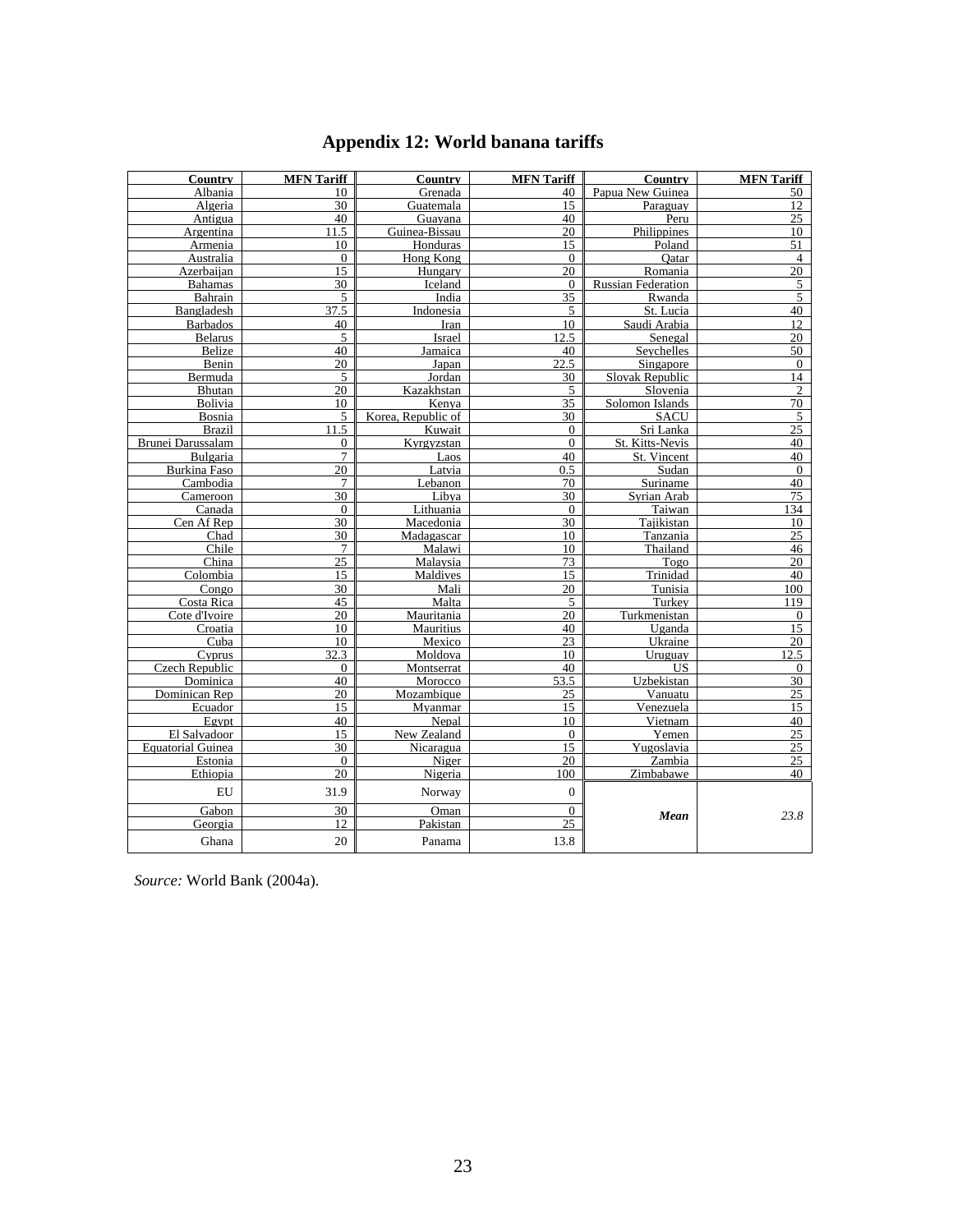# **Appendix 13: World sugar tariffs**

| <b>Country</b>           | <b>MFN</b> Tariff | Country                | <b>MFN</b> Tariff | Country                   | <b>MFN</b> Tariff        |  |
|--------------------------|-------------------|------------------------|-------------------|---------------------------|--------------------------|--|
| Albania                  | 5                 | Grenada                | 40                | Papua New Guinea          | 85                       |  |
| Algeria                  | 5                 | Guatemala              | 20                | Paraguay                  | 30                       |  |
| Antigua                  | 40                | Guayana                | 20                | Peru                      | 14.5                     |  |
| Argentina                | 22.5              | Guinea-Bissau          | 40                | Philippines               | 57.5                     |  |
| Armenia                  | 10                | Honduras               | 40                | Poland                    | 96                       |  |
| Australia                | $\Omega$          | Hong Kong              | $\mathbf{0}$      | Oatar                     | $\overline{4}$           |  |
| Azerbaijan               | 15                | Hungary                | 74                | Romania                   | 35                       |  |
| <b>Bahamas</b>           | $\Omega$          | Iceland                | $\Omega$          | <b>Russian Federation</b> | 40                       |  |
| Bahrain                  | 5                 | India                  | 60                | Rwanda                    | 25                       |  |
| Bangladesh               | $\overline{25}$   | Indonesia              | $\overline{0}$    | St. Lucia                 | 40                       |  |
| <b>Barbados</b>          | 40                | Iran                   | $\overline{0}$    | Saudi Arabia              | $\overline{12}$          |  |
| <b>Belarus</b>           | $\mathbf{1}$      | Israel                 | $\overline{0}$    | Senegal                   | 20                       |  |
| Belize                   | 40                | Jamaica                | 40                | Seychelles                | $\overline{25}$          |  |
| Benin                    | 20                | Japan                  | 137               | Singapore                 | $\overline{0}$           |  |
| Bermuda                  | $\Omega$          | Jordan                 | 5                 | Slovak Republic           | $\overline{75}$          |  |
| Bhutan                   | 10                | Kazakhstan             | $\mathbf{0}$      | Slovenia                  | 45                       |  |
| Bolivia                  | 10                | Kenva                  | 27.5              | Solomon Islands           | $\overline{c}$           |  |
| Bosnia                   | 10                | Korea, Republic of     | 3                 | <b>SACU</b>               | 41.5                     |  |
| <b>Brazil</b>            | $\overline{17.5}$ | Kuwait                 | $\overline{0}$    | Sri Lanka                 | $\overline{15}$          |  |
| Brunei Darussalam        | $\Omega$          | Kyrgyzstan             | $\mathbf{0}$      | St. Kitts-Nevis           | 40                       |  |
| Bulgaria                 | 50                | Laos                   | 10                | St. Vincent               | 40                       |  |
| Burkina Faso             | 20                | Latvia                 | $\Omega$          | Sudan                     | 20                       |  |
| Cambodia                 | 30                | Lebanon                | 5                 | Suriname                  | 40<br>58                 |  |
| Cameroon                 | $\Omega$          | Libva                  | 20                | Syrian Arab               |                          |  |
| Canada<br>Cen Af Rep     | 30<br>30          | Lithuania<br>Macedonia | 35<br>10          | Taiwan<br>Taiikistan      | $\tau$<br>$\overline{5}$ |  |
| Chad                     | 8                 | Madagascar             | 15                | Tanzania                  | $\overline{25}$          |  |
| Chile                    | 90                | Malawi                 | $\overline{25}$   | Thailand                  | $\overline{357}$         |  |
| China                    | 25                | Malaysia               | $\mathbf{0}$      | Togo                      | 20                       |  |
| Colombia                 | 20                | Maldives               | $\overline{0}$    | Trinidad                  | 40                       |  |
| Congo                    | 30                | Mali                   | 20                | Tunisia                   | $\overline{15}$          |  |
| Costa Rica               | 48                | Malta                  | $\boldsymbol{0}$  | Turkey                    | 142.5                    |  |
| Cote d'Ivoire            | 20                | Mauritania             | 5                 | Turkmenistan              | $\mathbf{0}$             |  |
| Croatia                  | 20                | Mauritius              | 15                | Uganda                    | 15                       |  |
| Cuba                     | 10                | Mexico                 | 6.6               | Ukraine                   | 50                       |  |
| Cyprus                   | 8                 | Moldova                | 15                | Uruguay                   | 80                       |  |
| Czech Republic           | 67.5              | Montserrat             | 40                | US                        | 5                        |  |
| Dominica                 | 40                | Morocco                | 35                | Uzbekistan                | $\mathbf{0}$             |  |
| Dominican Rep            | 15                | Mozambique             | 7.5               | Vanuatu                   | 25                       |  |
| Ecuador                  | 19.8              | Myanmar                | 0.5               | Venezuela                 | $\overline{20}$          |  |
| Egypt                    | 7.5               | Nepal                  | 25                | Vietnam                   | 30                       |  |
| El Salvadoor             | 40                | New Zealand            | $\theta$          | Yemen                     | $\overline{5}$           |  |
| <b>Equatorial Guinea</b> | 30                | Nicaragua              | 55                | Yugoslavia                | 23                       |  |
| Estonia                  | $\mathbf{0}$      | Niger                  | 20                | Zambia                    | $\overline{25}$          |  |
| Ethiopia                 | 5                 | Nigeria                | 15                | Zimbabawe                 | 25                       |  |
| EU                       | 80                | Norway                 | $\boldsymbol{0}$  |                           |                          |  |
| Gabon                    | 30                | Oman                   | $\mathbf{0}$      |                           | 27.3                     |  |
| Georgia                  | 12.               | Pakistan               | 20                | Mean                      |                          |  |
| Ghana                    | 10                | Panama                 | 152               |                           |                          |  |

*Source:* World Bank (2004a).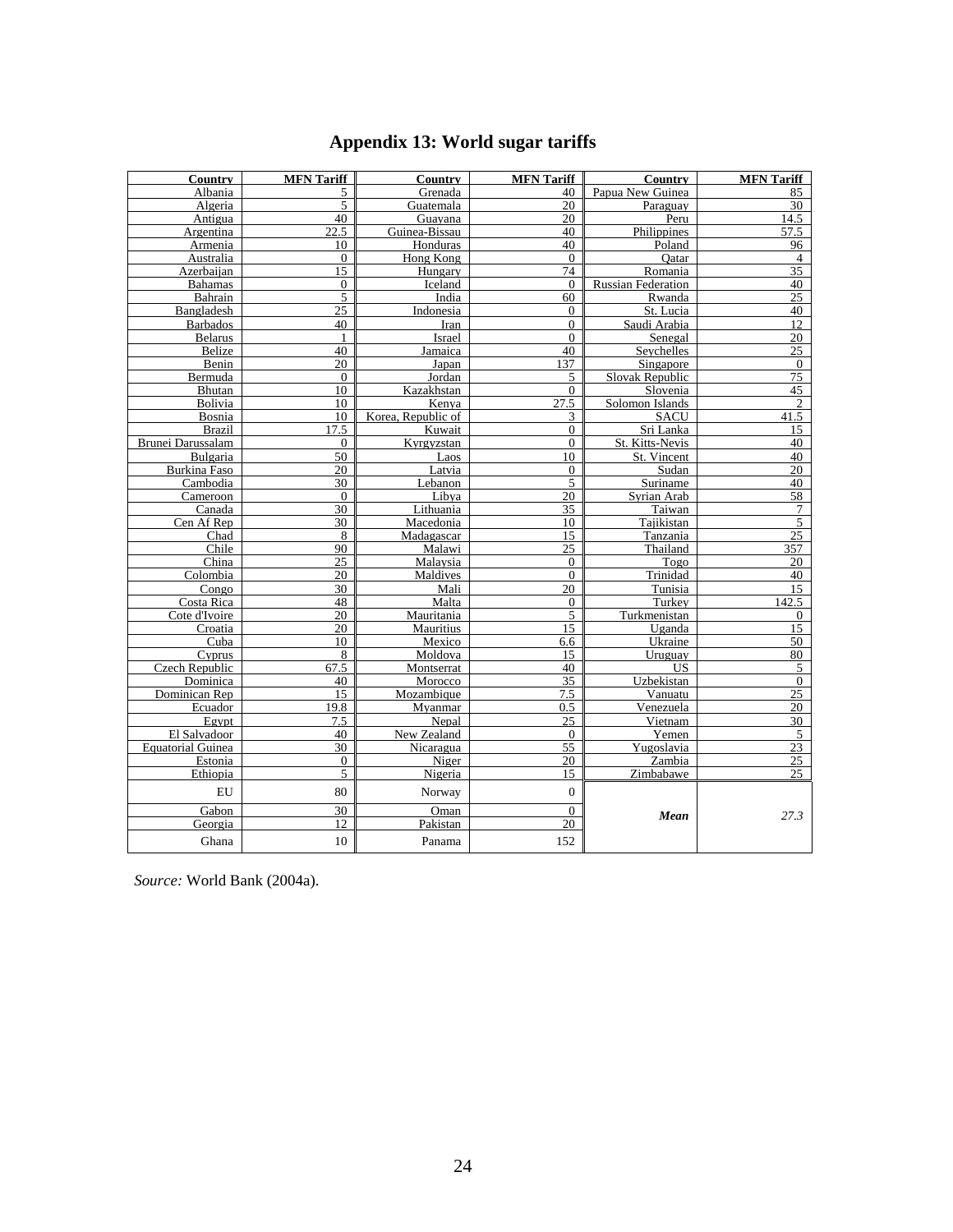| <b>Exporter</b>    | 1996                 | 1997                 | 1998                   | 1999                 | 2000           | 2001                 | 2002     | $\frac{6}{6}$<br><b>Increase</b> | <b>Exporter</b>         | 1996                 | 1997                | 1998                 | 1999             | 2000                     | 2001                 | 2002                     | $\%$<br><b>Increase</b> |
|--------------------|----------------------|----------------------|------------------------|----------------------|----------------|----------------------|----------|----------------------------------|-------------------------|----------------------|---------------------|----------------------|------------------|--------------------------|----------------------|--------------------------|-------------------------|
| Ecuador            | 352,357              | 368,667              | 285.136                | 366,655              | 364,856        | 410.071              | 500.393  | 42%                              | Turkey                  |                      | $\mathcal{D}$       | $\Omega$             | $\Omega$         | $\Omega$                 | $\Omega$             | Δ                        | 549%                    |
| Costa Rica         | 349,298              | 355,804              | 380.110                | 388,679              | 370.205        | 394.169              | 451.965  | 29%                              | Indonesia               | 19                   |                     | 8                    |                  | 12                       | $\overline{c}$       |                          | $-97%$                  |
| Colombia           | 326.181              | 305.170              | 279.138                | 298.472              | 335.015        | 355.545              | 356.564  | 9%                               | Algeria                 | 65                   | $\Omega$            | $\Omega$             | $\Omega$         | $\Omega$                 | $\Omega$             | $\Omega$                 | $-100%$                 |
| Panama             | 162,486              | 194,805              | 229.882                | 260,446              | 236.422        | 215,012              | 180.929  | 11%                              | Andorra                 | $\Omega$             | 18                  | $\Omega$             | $\Omega$         | $\theta$                 | $\Omega$             | $\Omega$                 |                         |
| Cameroon           | 97.091               | 94.481               | 72,903                 | 98.393               | 129,807        | 145,760              | 139,468  | 44%                              | Angola                  | 10                   | $\Omega$            | $\Omega$             | $\Omega$         | $\Omega$                 | $\Omega$             | $\Omega$                 | $-100%$                 |
| <b>Ivory Coast</b> | 89.242               | 98.939               | 97.013                 | 100.823              | 103.340        | 129,807              | 117.137  | 31%                              | Anguilla                | $\Omega$             | $\Omega$            | $\Omega$             | $\Omega$         | $\mathcal{D}$            | $\Omega$             | $\Omega$                 |                         |
| Dominican R.       | 30.854               | 26,184               | 27,917                 | 21.864               | 32.994         | 50.521               | 61.140   | 98%                              | Argentina               | $\mathfrak{F}$       | 133                 | $\Omega$             | $\Omega$         | 3                        | $\Omega$             | $\Omega$                 | $-100%$                 |
| <b>St. Lucia</b>   | 61.982               | 46.334               | 50,400                 | 49,998               | 51.596         | 24.136               | 35,031   | $-43%$                           | <b>Bahamas</b>          | $\mathbf{0}$         | 122                 | 78                   | $\theta$         | $\mathbf{0}$             | 237                  | $\mathbf{0}$             | $-100%$                 |
| Jamaica            | 52.594               | 59.966               | 48.906                 | 39.455               | 33,625         | 33.303               | 29.770   | $-43%$                           | <b>Barbados</b>         | 964                  | 0                   | 0                    | 0                | $\mathbf{0}$             | 0                    | $\mathbf{0}$             | $-100%$                 |
| <b>St. Vincent</b> | 25,477               | 19.411               | 28.356                 | 28.830               | 30.226         | 21.438               | 23.114   | $-9%$                            | Bermuda                 | $\Omega$             | $\Omega$            | 126                  | $\Omega$         | $\overline{0}$           | 230                  | $\Omega$                 |                         |
| <b>Belize</b>      | 26.341               | 24.407               | 24.212                 | 34.865               | 41.144         | 29.970               | 22,823   | $-13%$                           | <b>Bolivia</b>          |                      | 38                  | 26                   | $\Omega$         | 19                       | 15                   | $\Omega$                 | $-100%$                 |
| <b>Brazil</b>      | 24                   | 114                  | 104                    | 2.008                | 6.464          | 8.160                | 17.084   | 69.973%                          | <b>Burundi</b>          | 117                  | 20                  | 8                    | $\overline{5}$   | $\mathcal{P}$            | $\theta$             | $\theta$                 | $-100%$                 |
| Honduras           | 59.370               | 33.388               | 85,090                 | 38,709               | 66.836         | 66,713               | 15.742   | $-73%$                           | Cape Verde              | $\theta$             | $\theta$            | $\theta$             | 10 <sup>10</sup> | 2                        | $\theta$             | $\theta$                 |                         |
| Dominica           | 21,633               | 23,815               | 20.120                 | 21.390               | 19.687         | 12.354               | 12,558   | $-42%$                           | Congo (Dem.             | 2                    | $\theta$            | $\theta$             | $\theta$         | 29                       | 50                   | $\theta$                 | $-100%$                 |
| <b>Suriname</b>    | 17.369               | 20,778               | 15.051                 | 26,063               | 30.061         | 19.520               | 3.986    | $-77%$                           | Cuba                    | 129                  | $\Omega$            | $\Omega$             | $\Omega$         | $\theta$                 | $\Omega$             | $\Omega$                 | $-100%$                 |
| Peru               | 5                    | 45                   | $\Omega$               | $\Omega$             | $\Omega$       | 769                  | 3.336    | 64.054%                          | El Salvador             | $\Omega$             | 37                  | $\Omega$             | $\Omega$         | $\Omega$                 | $\Omega$             | $\Omega$                 |                         |
| Ghana              | 1.717                | 2.625                | 3.223                  | 1.529                | 2.146          | 3.079                | 2.789    | 62%                              | Ethiopia                | $\theta$             | $\theta$            | $\theta$             | $\theta$         | $\mathbf{I}$             | $\theta$             | $\theta$                 |                         |
| Nicaragua          | 6.706                | 15.479               | 7.287                  | 10.080               | 14.277         | 967                  | 526      | $-92%$                           | Gaza Strip              | $\Omega$             | $\Omega$            | $\mathcal{F}$        | $\Omega$         | $\Omega$                 | $\Omega$             | $\Omega$                 |                         |
| Thailand           | 202                  | 203                  | 384                    | 558                  | 356            | 385                  | 492      | 144%                             | Guinea                  | 34                   | 68                  | 61                   | 57               | 62                       | 15                   | $\theta$                 | $-100%$                 |
| Grenada            | 1.133                | 51                   | 41                     | 470                  | 549            | 417                  | 395      | $-65%$                           | Guvana                  |                      | 0                   | 0                    | $\theta$         | $\mathbf{0}$             | 0                    | $\mathbf{0}$             | $-100%$                 |
| Philippines        | 347                  | 182                  | 122.                   | 198                  | 320            | 154                  | 337      | $-3%$                            | Israel                  | 581                  | 215                 | 333                  | 281              | 50                       |                      | $\Omega$                 | $-100%$                 |
| Uganda             | 24                   | 129                  | 110                    | 99                   | 119            | 278                  | 241      | 916%                             | Lebanon                 | $\overline{0}$       | $\mathcal{D}$       | $\Omega$             | $\Omega$         | $\Omega$                 | $\Omega$             | $\Omega$                 |                         |
| Chile              | $\Omega$             | $\Omega$             | $\mathcal{D}_{\alpha}$ | $\Omega$             | 49             | 31                   | 196      |                                  | Malaysia                |                      | $\Omega$            | $\Omega$             | 6                | 2                        | $\Omega$             | $\Omega$                 | $-100%$                 |
| Mexico             | 861                  | .799                 | 2.842                  | 6.975                | .020           | 181                  | 149      | $-83%$                           | Mali                    | 48                   | $\theta$            | $\theta$             | $\theta$         | 0                        | $\theta$             | $\theta$                 | $-100%$                 |
| Egypt              | 9                    | $\Omega$             | $\Omega$               | 21                   | 29             | $\overline{0}$       | 123      | .227%                            | <b>Mauritius</b>        | $\theta$             | 12                  | $\theta$             | $\theta$         | $\theta$                 | $\theta$             | $\theta$                 |                         |
| Canada             | 102                  | $\theta$             | $\theta$               | $\tau$               | $\Omega$       | $\Omega$             | 118      | 15%                              | Morocco                 | 18                   | 8                   | $\Omega$             | $\Omega$         | $\Omega$                 | $\Omega$             | $\Omega$                 | $-100%$                 |
| Liberia            | 19                   | $\theta$             | 257                    | $\theta$             | $\theta$       | $\theta$             | 114      | 488%                             | Mozambiaue              | $\theta$             |                     | $\theta$             | $\theta$         | $\theta$                 | $\theta$             | $\theta$                 |                         |
| Rwanda             | 13                   | 12                   | 69                     | 13.5                 | 144            | 79                   | 103      | 703%                             | Nigeria                 | $\theta$             | $\theta$            | $\mathfrak{D}$       | 10 <sup>10</sup> | 6                        | $\theta$             | $\theta$                 |                         |
| South Africa       | $\Omega$             |                      | 2<br>22                | $\Omega$             | 6              | 11                   | 85       |                                  | Pakistan                | $\Omega$             | $\Omega$            | $\Omega$             | $\Omega$         | $\Omega$                 | $\Omega$             | $\Omega$                 |                         |
| India              | 15<br>29.042         | 16<br>29.800         |                        | 34<br>20.352         | 67             | 74<br>.571           | 79       | 413%                             | Paraguay                | 12 <sup>12</sup>     | $\Omega$            | $\Omega$             | $\Omega$         | $\Omega$                 | $\Omega$             | $\Omega$                 | $-100%$                 |
| Guatemala          |                      | 49                   | 28.266<br>33           | 36                   | 14.316         | $\overline{7}$       | 31       | $-100%$                          | Senegal                 | $\theta$<br>$\Omega$ | $\Omega$            | 0<br>$\mathbf{A}$    | 0<br>$\Omega$    | 0<br>2                   | $\theta$             | $\theta$<br>$\Omega$     | $-100%$                 |
| Kenva              | 59                   |                      | 45                     | 31                   | 25<br>2.1      | 27                   | 28<br>17 | $-52%$                           | Singapore               |                      | 11.870              | 4.059                |                  | $\theta$                 | $\Omega$             |                          |                         |
| Sri Lanka          | 12.<br>$\theta$      | 13<br>$\theta$       | $\theta$               | $\overline{4}$       | $\theta$       | $\theta$             | 16       | 38%                              | Somalia                 | 10.699<br>51         | $\Omega$            | $\Omega$             | $\theta$         | $\Omega$                 | $\theta$<br>$\Omega$ | $\theta$<br>$\Omega$     | $-100%$<br>$-100%$      |
| Ea. Guinea         |                      |                      |                        |                      |                |                      |          |                                  | South Korea             |                      |                     |                      |                  |                          |                      |                          |                         |
| Bulgaria           | $\Omega$<br>$\Omega$ | $\Omega$<br>$\Omega$ | $\Omega$<br>$\sim$     | $\Omega$<br>$\Omega$ | $\Omega$       | $\Omega$<br>$\gamma$ | 13<br>9  |                                  | <b>St. K. and Nevis</b> | $\mathbf{0}$<br>316  | $\mathbf{0}$<br>135 | $\bf{0}$<br>$\Omega$ | 3                | $\mathbf{0}$<br>40       | $\bf{0}$<br>$\Omega$ | $\mathbf{0}$<br>$\Omega$ |                         |
| China              | $\Omega$             | $\Omega$             | $\Omega$               | $\Omega$             | $\overline{2}$ | $\mathcal{F}$        | 8        |                                  | Taiwan                  | 60                   | 38                  | 35                   | $\Omega$         |                          | $\theta$             | $\theta$                 | $-100%$<br>$-100%$      |
| Laos               |                      | $\Omega$             | $\Omega$               | $\Omega$             | 8              |                      |          |                                  | Togo                    |                      |                     |                      |                  |                          |                      | $\mathbf{0}$             |                         |
| Australia          | $\Omega$<br>$\Omega$ | $\Omega$             | $\Omega$               | $\Omega$             | $\Omega$       | 0                    | $\tau$   |                                  | <b>Trinidad</b>         | $\mathbf{0}$         | 0<br>$\Omega$       | $\bf{0}$<br>$\Omega$ |                  | $\mathbf{0}$<br>$\Omega$ | 0<br>$\Omega$        | $\Omega$                 |                         |
| Hong Kong          |                      |                      |                        |                      |                | $\Omega$             |          |                                  | Tunisia                 | $\Omega$             |                     |                      |                  |                          |                      |                          |                         |

#### **Bold: Caribbean ACP countries.**

*Italics: Non-Caribbean ACP countries.* 

*Source:* World Bank (2004a).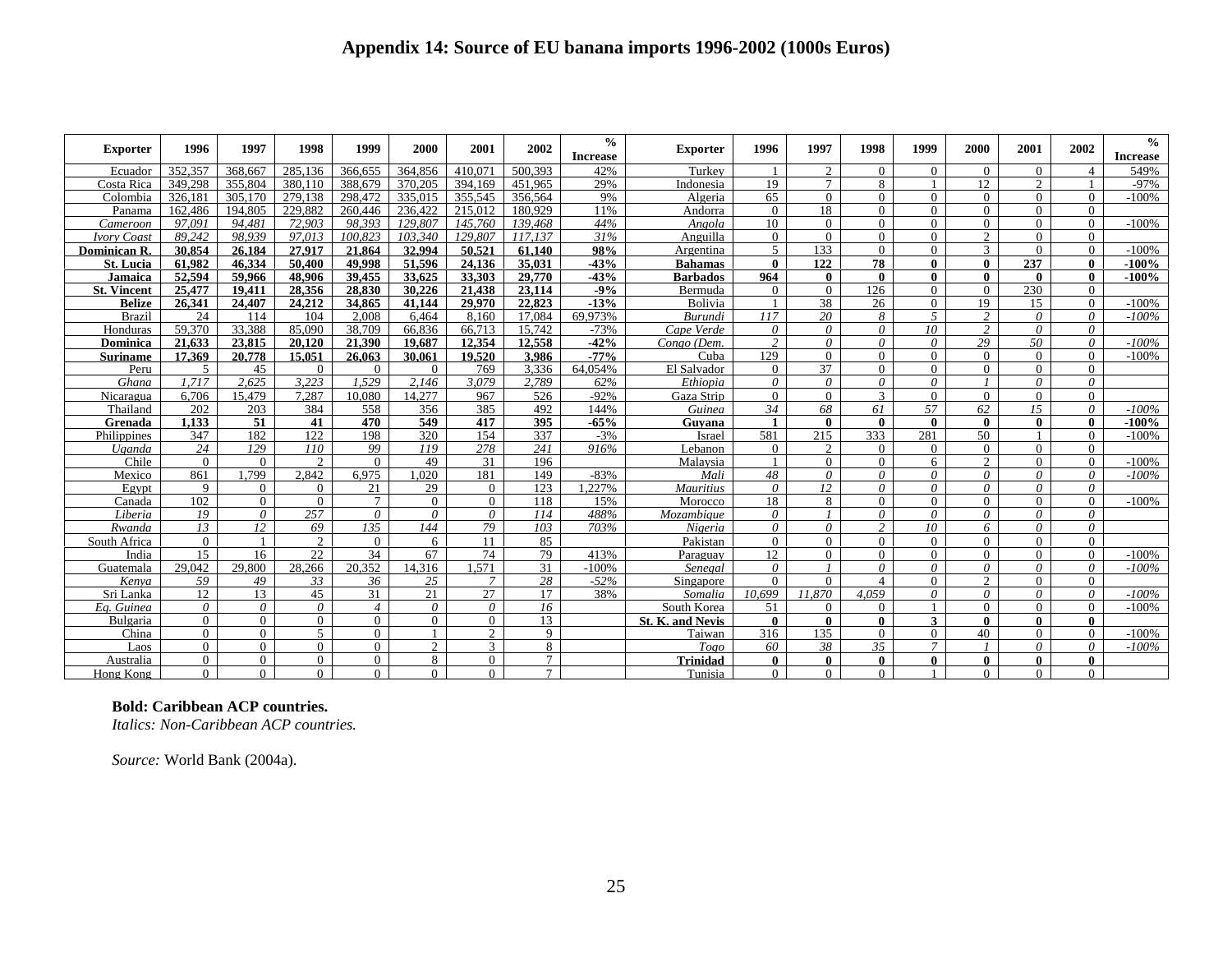|                 | <b>Total</b> |              |        | Under quota | Outside quota |              |  |  |
|-----------------|--------------|--------------|--------|-------------|---------------|--------------|--|--|
|                 |              | <b>Total</b> | А      | B           | $\mathbf C$   | $% of A + B$ |  |  |
| $EU-6$          |              |              |        |             |               |              |  |  |
| 1968            | 7,038        | 7,004        | 6,330  | 674         | 34            | $0\%$        |  |  |
| 1969            | 7,376        | 7,297        | 6,406  | 891         | 79            | 1%           |  |  |
| 1970            | 7,108        | 6,985        | 6,307  | 678         | 123           | 2%           |  |  |
| 1971            | 8,071        | 7,445        | 6,216  | 1,229       | 626           | $8\%$        |  |  |
| 1972            | 7,664        | 7,448        | 6,301  | 1,147       | 216           | 3%           |  |  |
| $EU-9$          |              |              |        |             |               |              |  |  |
| 1973            | 9,528        | 8,858        | 7,522  | 1,336       | 670           | $8\%$        |  |  |
| 1974            | 8,575        | 8,363        | 6,983  | 1,380       | 212           | 3%           |  |  |
| 1975            | 9,703        | 9,606        | 8,532  | 1,074       | 97            | 1%           |  |  |
| 1976            | 9,973        | 9,820        | 8,599  | 1,221       | 153           | 2%           |  |  |
| 1977            | 11,543       | 10,750       | 8,885  | 1,865       | 793           | 7%           |  |  |
| 1978            | 11,720       | 10,916       | 9,003  | 1,913       | 804           | 7%           |  |  |
| 1979            | 12,243       | 10,797       | 9,005  | 1,792       | 1,446         | 13%          |  |  |
| 1980            | 12,212       | 11,021       | 8,910  | 2,111       | 1,191         | 11%          |  |  |
| $EU-10$         |              |              |        |             |               |              |  |  |
| 1981            | 14,037       | 11,507       | 9,382  | 2,125       | 2,530         | 22%          |  |  |
| 1982            | 13,844       | 11,419       | 9,366  | 2,053       | 2,425         | 21%          |  |  |
| 1983            | 11,879       | 10,928       | 9,268  | 1,660       | 951           | 9%           |  |  |
| 1984            | 11,965       | 11,186       | 9,270  | 1,916       | 779           | 7%           |  |  |
| 1985            | 12,448       | 11,226       | 9,300  | 1,926       | 1,222         | 11%          |  |  |
| EU-12           |              |              |        |             |               |              |  |  |
| 1986            | 13,837       | 12,525       | 10,343 | 2,182       | 1,312         | 10%          |  |  |
| 1987            | 13,218       | 12,399       | 10,236 | 2,163       | 819           | 7%           |  |  |
| 1988            | 14,094       | 12,501       | 10,296 | 2,205       | 1,593         | 13%          |  |  |
| 1989            | 14,747       | 12,474       | 10,239 | 2,235       | 2,273         | 18%          |  |  |
| 1990            | 15,468       | 13,338       | 10,933 | 2,405       | 2,130         | 16%          |  |  |
| 1991            | 14,822       | 13,249       | 10,885 | 2,364       | 1,573         | 12%          |  |  |
| 1992            | 15,602       | 13,337       | 10,937 | 2,400       | 2,265         | 17%          |  |  |
| 1993            | 16,273       | 13,355       | 10,934 | 2,421       | 2,918         | 22%          |  |  |
| 1994            | 15,245       | 13,262       | 10,889 | 2,373       | 1,983         | 15%          |  |  |
| EU-15           |              |              |        |             |               |              |  |  |
| 1995            | 15,709       | 14,128       | 11,722 | 2,406       | 1,581         | 11%          |  |  |
| 1996            | 16,535       | 14,166       | 11,716 | 2,450       | 2,369         | 17%          |  |  |
| 1997            | 17,486       | 14,338       | 11,785 | 2,553       | 3,148         | 22%          |  |  |
| 1998            | 16,251       | 14,218       | 11,738 | 2,480       | 2,033         | 14%          |  |  |
| 1999            | 17,680       | 14,295       | 11,761 | 2,534       | 3,385         | 24%          |  |  |
| 2000            | 17,663       | 13,886       | 11,424 | 2,462       | 3,777         | 27%          |  |  |
| 2001            | 15,466       | 14,146       | 11,697 | 2,449       | 1,320         | 9%           |  |  |
| 2002            | 16,654       | 13,390       | 11,044 | 2,346       | 3,264         | 24%          |  |  |
| 2003            | 15,436       | 13,394       | 11,168 | 2,227       | 2,042         | 15%          |  |  |
| $EU-25$         |              |              |        |             |               |              |  |  |
| 2004 (estimate) | 18,434       | 16,482       | 14,114 | 2,368       | 1,954         | 11%          |  |  |

**Appendix 15: EU sugar production (1000s tonnes)** 

*Source:* European Commission (2004c).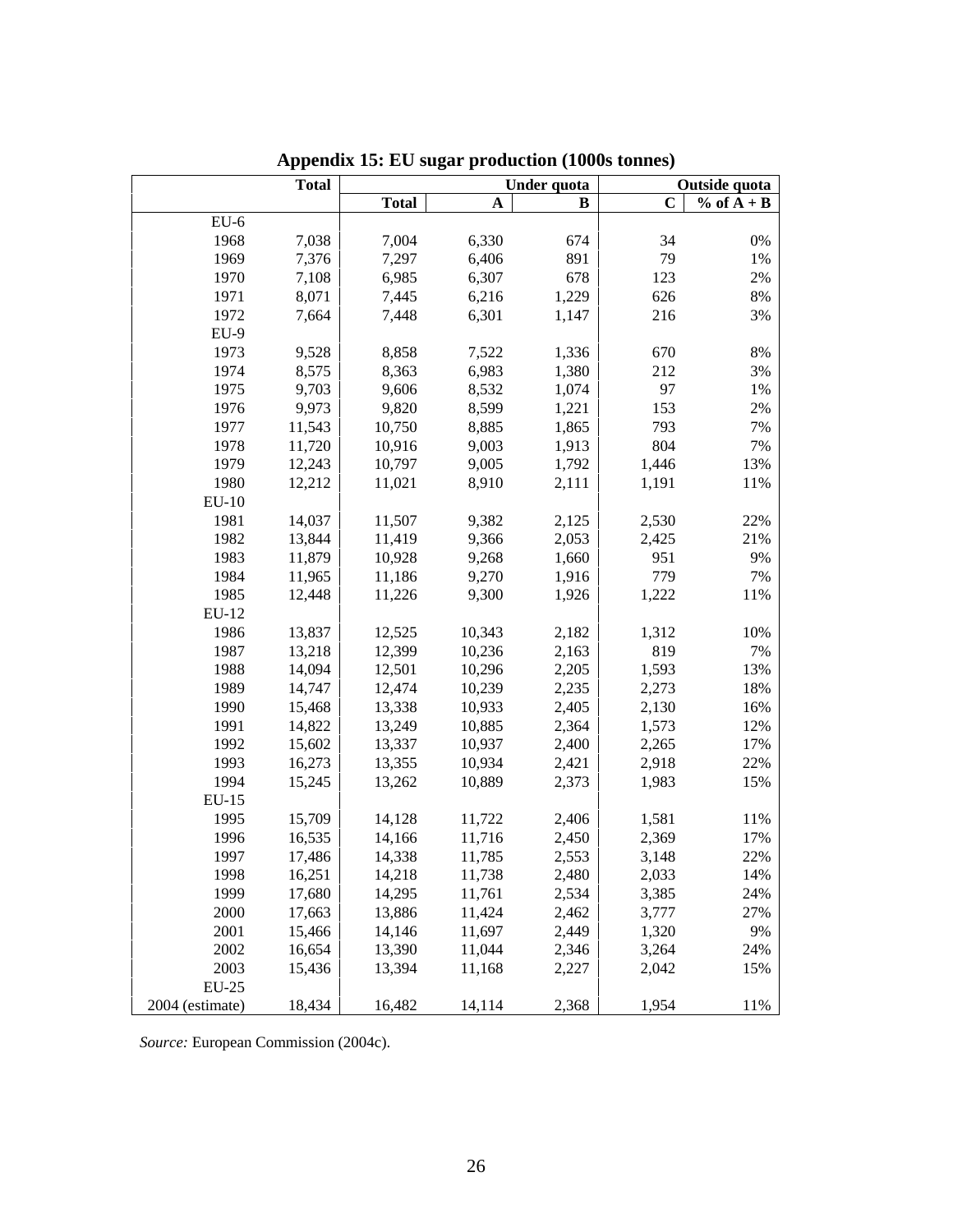| <b>Marketing</b> year | <b>Intervention price for</b><br>white sugar | Minimum beet price               |            |  |  |
|-----------------------|----------------------------------------------|----------------------------------|------------|--|--|
|                       |                                              |                                  |            |  |  |
| 1968/69               | 212.30                                       | $\mathbf A$<br>$\frac{1}{17.00}$ | B<br>10.00 |  |  |
|                       |                                              |                                  |            |  |  |
| 1969/70               | 212.30                                       | 17.00                            | 10.00      |  |  |
| 1970/71               | 212.30                                       | 17.00                            | 10.00      |  |  |
| 1971/72               | 226.10                                       | 17.00                            | 10.00      |  |  |
| 1972/73               | 233.40                                       | 17.68                            | 10.40      |  |  |
| 1973/74               | 235.70                                       | 17.86                            | 10.50      |  |  |
| 1974/75               | 264.80                                       | 19.78                            | 11.63      |  |  |
| 1975/76               | 304.50                                       | 22.75                            | 22.75      |  |  |
| 1976/77               | 331.40                                       | 24.57                            | 17.20      |  |  |
| 1977/78               | 328.30                                       | 25.43                            | 17.80      |  |  |
| 1978/79               | 334.90                                       | 25.94                            | 18.16      |  |  |
| 1979/80               | 410.90                                       | 31.83                            | 22.28      |  |  |
| 1980/81               | 432.70                                       | 33.10                            | 23.17      |  |  |
| 1981/82               | 469.50                                       | 35.19                            | 24.42      |  |  |
| 1982/83               | 514.10                                       | 38.53                            | 23.79      |  |  |
| 1983/84               | 534.70                                       | 40.07                            | 24.74      |  |  |
| 1984/85               | 534.70                                       | 40.07                            | 24.74      |  |  |
| 1985/86               | 541.80                                       | 40.07                            | 24.74      |  |  |
| 1986/87               | 541.80                                       | 40.07                            | 24.74      |  |  |
| 1987/88               | 541.80                                       | 40.07                            | 24.74      |  |  |
| 1988/89               | 541.80                                       | 40.07                            | 24.74      |  |  |
| 1989/90               | 531.10                                       | 39.27                            | 30.30      |  |  |
| 1990/91               | 531.10                                       | 39.20                            | 24.20      |  |  |
| 1991/92               | 531.10                                       | 39.20                            | 27.15      |  |  |
| 1992/93               | 531.10                                       | 39.20                            | 24.20      |  |  |
| 1993/94               | 523.30                                       | 38.69                            | 26.85      |  |  |
| 1994/95               | 523.30                                       | 38.69                            | 26.85      |  |  |
| 1995/96               | 631.90                                       | 46.72                            | 32.42      |  |  |
| 1996/97               | 631.90                                       | 46.72                            | 32.42      |  |  |
| 1997/98               | 631.90                                       | 46.72                            | 32.42      |  |  |
| 1998/99               | 631.90                                       | 46.72                            | 32.42      |  |  |
| 1999/2000             | 631.90                                       | 46.72                            | 32.42      |  |  |
| 2000/2001             | 631.90                                       | 46.72                            | 32.42      |  |  |
| 2001/2002             | 631.90                                       | 46.72                            | 32.42      |  |  |
| 2002/2003             | 631.90                                       | 46.72                            | 32.42      |  |  |
| 2003/2004             | 631.90                                       | 46.72                            | 32.42      |  |  |

## **Appendix 16: EU sugar and beet prices**

Price per tonne in unit of account from 1968 to 1979, in ECU from 1979 to 1998 and in Euro since 1999.

*Source:* European Commission (2004c).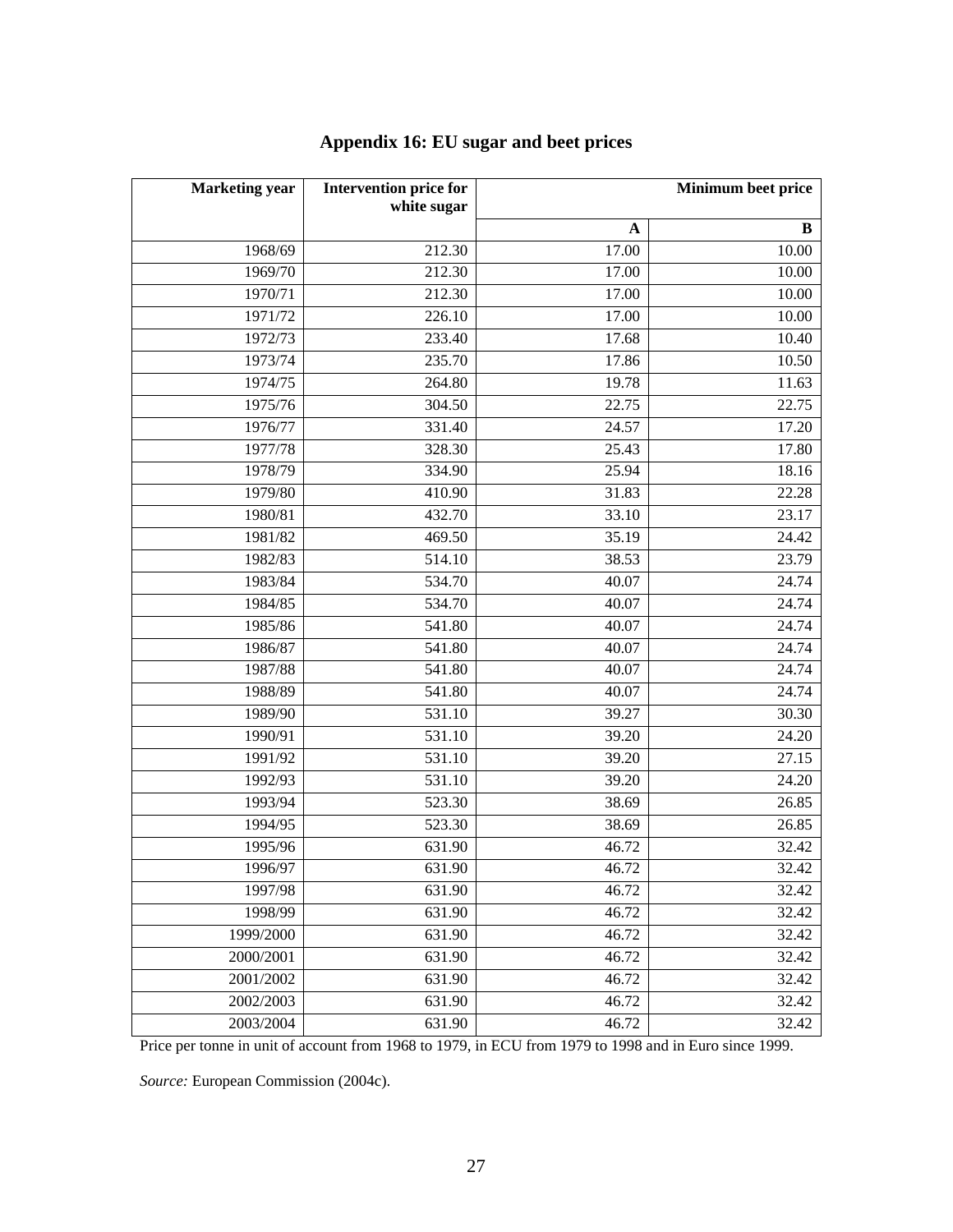| Change in income transfers from the EU |                |                     |                |            |                     |               |               |         |                     |               |                     |                |
|----------------------------------------|----------------|---------------------|----------------|------------|---------------------|---------------|---------------|---------|---------------------|---------------|---------------------|----------------|
|                                        |                | <b>Simulation 1</b> |                |            | <b>Simulation 2</b> |               |               |         | <b>Simulation 3</b> |               | <b>Simulation 4</b> |                |
|                                        | $\mathfrak{a}$ | h                   | $\mathfrak{c}$ | a          | h                   | $\mathcal{C}$ | $\mathfrak a$ | b       | $\mathcal{C}_{0}$   | $\mathfrak a$ | h                   | $\mathfrak{c}$ |
| <b>Barbados</b>                        | $-1,822$       | $-6.7$              | $-0.8$         | $-4,915$   | $-18.1$             | $-2.2$        | $-8,077$      | $-29.7$ | $-3.5$              | $-18,398$     | $-67.7$             | $-8.1$         |
| Belize                                 | $-1,666$       | $-6.7$              | $-1.1$         | $-4,493$   | $-18.1$             | $-3.0$        | $-7,384$      | $-29.7$ | $-5.0$              | $-16,819$     | $-67.7$             | 11.3           |
| Congo, Rep.                            | $-73$          | $-6.6$              | 0.0            | $-196$     | $-17.8$             | 0.0           | $-322$        | $-29.3$ | 0.0                 | $-733$        | $-66.7$             | 0.0            |
| Côte d'Ivoire                          | $-368$         | $-6.7$              | 0.0            | $-993$     | $-18.1$             | 0.0           | $-1,632$      | $-29.7$ | 0.0                 | $-3,716$      | $-67.6$             | 0.0            |
| Fiji                                   | $-5,498$       | $-6.8$              | $-0.9$         | $-14,834$  | $-18.4$             | $-2.3$        | $-24,376$     | $-30.2$ | $-3.8$              | $-55,523$     | $-68.8$             | $-8.6$         |
| Guyana                                 | $-6,863$       | $-6.6$              | $-1.5$         | $-18,515$  | $-17.9$             | $-4.0$        | $-30,425$     | $-29.4$ | $-6.5$              | $-69,301$     | $-67.1$             | 14.9           |
| Jamaica                                | $-5,227$       | $-6.7$              | $-0.4$         | $-14,102$  | $-18.2$             | $-1.2$        | $-23,174$     | $-29.9$ | $-1.9$              | $-52,784$     | $-68.2$             | $-4.3$         |
| Kenya                                  | $-134$         | $-6.7$              | 0.0            | $-362$     | $-18.1$             | 0.0           | $-594$        | $-29.7$ | 0.0                 | $-1,354$      | $-67.7$             | 0.0            |
| Madagascar                             | $-557$         | $-6.8$              | 0.0            | $-1,502$   | $-18.3$             | 0.0           | $-2,468$      | $-30.1$ | 0.0                 | $-5,621$      | $-68.5$             | 0.0            |
| Malawi                                 | $-1,382$       | $-7.2$              | 0.0            | $-3,728$   | $-19.3$             | 0.0           | $-6,126$      | $-31.8$ | 0.0                 | $-13,954$     | $-72.4$             | $0.0\,$        |
| Mauritius                              | $-20,361$      | $-6.6$              | $-1.4$         | $-54,932$  | $-17.9$             | $-3.6$        | $-90,269$     | $-29.5$ | $-6.0$              | $-205,611$    | $-67.1$             | 13.7           |
| St. Kitts                              | $\Omega$       | n.a.                | 0.0            | $\Omega$   | n.a.                | 0.0           | $\Omega$      | n.a.    | 0.0                 | $\theta$      | n.a.                | 0.0            |
| Suriname                               | $\Omega$       | n.a.                | n.a.           | $\Omega$   | n.a.                | n.a.          | $\Omega$      | n.a.    | n.a.                | $\Omega$      | n.a.                | n.a.           |
| Swaziland                              | $-6,352$       | $-6.7$              | $-0.8$         | $-17,137$  | $-18.0$             | $-2.1$        | $-28,161$     | $-29.5$ | $-3.5$              | $-64,143$     | $-67.2$             | $-7.9$         |
| Tanzania                               | $-499$         | $-6.7$              | $-0.1$         | $-1,347$   | $-18.1$             | $-0.3$        | $-2,213$      | $-29.7$ | $-0.4$              | $-5,040$      | $-67.7$             | $-1.0$         |
| Trinidad & Tobago                      | $-1,652$       | $-6.8$              | 0.0            | $-4,458$   | $-18.2$             | 0.0           | $-7,326$      | $-29.9$ | 0.0                 | $-16,687$     | $-68.2$             | 0.0            |
| Uganda                                 | $\Omega$       | n.a.                | n.a.           | $\Omega$   | n.a.                | n.a.          | $\Omega$      | n.a.    | n.a.                | $\theta$      | n.a.                | n.a.           |
| Zambia                                 | $-545$         | $-6.7$              | $-0.1$         | $-1,470$   | $-18.1$             | $-0.2$        | $-2,415$      | $-29.8$ | $-0.3$              | $-5,501$      | $-67.9$             | $-0.7$         |
| Zimbabwe                               | $-2,245$       | $-6.7$              | $-0.1$         | $-6,056$   | $-18.1$             | $-0.4$        | $-9,951$      | $-29.7$ | $-0.6$              | $-22,666$     | $-67.7$             | $-1.5$         |
| Protocol total                         | $-55,243$      | $-6.6$              | $-0.4$         | $-149,037$ | $-17.8$             | $-1.1$        | $-244,913$    | $-29.3$ | $-1.8$              | -557,850      | -66.8               | $-4.2$         |

**Appendix 17: Change in income transfers under reform of the EU's Sugar Regime** 

*Source:* Compiled from Milner *et al.* (2003).

**Change in net income transfers** 

|                       | ີ<br><b>Simulation 1</b> |        |                |           |         | <b>Simulation 2</b> | Simulation 3 |         |                  | <b>Simulation 4</b> |         |          |
|-----------------------|--------------------------|--------|----------------|-----------|---------|---------------------|--------------|---------|------------------|---------------------|---------|----------|
|                       | a                        | h      | $\mathfrak{c}$ | a         | h       | $\mathcal{C}$       | a            | h       | $\boldsymbol{c}$ | a                   | h       | c        |
| <b>Barbados</b>       | $-1,822$                 | $-6.7$ | $-0.8$         | $-4,915$  | $-18.1$ | $-2.2$              | $-8,077$     | $-29.7$ | $-3.5$           | $-18,398$           | $-67.6$ | $-8.1$   |
| Belize                | 149                      | 0.6    | 0.1            | $-1,101$  | $-4.4$  | $-0.7$              | $-3,631$     | $-14.6$ | $-2.2$           | -12,036             | $-48.3$ | $-7.3$   |
| Congo, Rep.           | 1,690                    | 153.7  | 0.1            | 3,101     | 281.9   | $-0.2$              | 3,325        | 302.3   | $-0.2$           | 3,914               | 355.8   | 0.2      |
| Côte d'Ivoire         | 1,149                    | 20.9   | 0.0            | 1,843     | 33.6    | 0.1                 | 1,506        | 27.4    | 0.1              | 281                 | 5.1     | 0.0      |
| Fiji                  | $-1,936$                 | $-2.4$ | $-0.3$         | $-8,173$  | $-10.0$ | $-1.4$              | $-17,008$    | $-20.7$ | $-3.0$           | $-46, 133$          | $-56.2$ | $-8.2$   |
| Guyana                | $-4,649$                 | $-4.5$ | $-1.0$         | $-14,376$ | $-14.0$ | $-3.0$              | $-25,847$    | $-25.2$ | $-5.4$           | -63,467             | $-61.9$ | $-13.3$  |
| Jamaica               | $-4,879$                 | $-6.3$ | $-0.4$         | $-13,450$ | $-17.2$ | $-1.1$              | -22,453      | $-28.7$ | $-1.8$           | -51,865             | $-66.4$ | $-4.2$   |
| Kenya                 | $-134$                   | $-6.7$ | $-0.0$         | $-362$    | $-18.1$ | 0.0                 | $-594$       | $-29.7$ | 0.0              | $-1,354$            | $-67.7$ | $-0.1$   |
| Madagascar            | $-320$                   | $-3.9$ | $-0.0$         | $-1,059$  | $-12.8$ | $-0.1$              | $-1,978$     | $-23.8$ | $-0.2$           | $-4,996$            | $-60.2$ | $-0.5$   |
| Malawi                | $-135$                   | $-0.7$ | $-0.0$         | $-1,397$  | $-6.8$  | $-0.5$              | $-3,547$     | $-17.2$ | $-1.1$           | $-10,668$           | $-51.8$ | $-3.4$   |
| Mauritius             | $-18,071$                | $-5.9$ | $-1.2$         | $-50,649$ | $-16.7$ | $-3.3$              | $-85,532$    | $-28.1$ | $-5.6$           | $-199,574$          | $-65.6$ | $-13.1$  |
| St. Kitts             | 663                      | n.a.   | 1.9            | 1,241     | n.a.    | 3.5                 | 1,372        | n.a.    | 3.9              | 1,749               | n.a.    | 5.0      |
| Suriname              | $\Omega$                 | n.a.   | 0.0            | $\Omega$  | n.a.    | n.a.                | $\Omega$     | n.a.    | n.a.             | $\Omega$            | n.a.    | $\theta$ |
| Swaziland             | 6,492                    | 6.8    | 0.8            | 6,877     | 7.2     | 0.8                 | $-1,595$     | $-1.7$  | $-0.2$           | $-30,290$           | $-31.9$ | $-3.7$   |
| Tanzania              | $-499$                   | $-6.7$ | $-0.1$         | $-1,347$  | $-18.0$ | $-0.2$              | $-2,213$     | $-29.5$ | $-0.3$           | $-5,040$            | $-67.2$ | $-0.7$   |
| Trinidad & Tobago     | $-1,101$                 | $-4.5$ | $-0.0$         | $-3,427$  | $-13.9$ | $-0.1$              | $-6,185$     | $-25.0$ | $-0.1$           | $-15,233$           | $-61.7$ | $-0.3$   |
| Uganda                | $\Omega$                 | n.a.   | 0.0            | $\Omega$  | n.a.    | n.a.                | $\Omega$     | n.a.    | n.a.             | $\Omega$            | n.a.    | $\Omega$ |
| Zambia                | 3,881                    | 47.9   | 0.5            | 6,805     | 84.0    | 0.8                 | 6,739        | 83.2    | 0.8              | 6,164               | 76.1    | 0.7      |
| Zimbabwe              | 6,158                    | 18.4   | 0.4            | 9,655     | 28.8    | 0.6                 | 7,429        | 22.2    | 0.4              | $-519$              | $-1.6$  | $-0.0$   |
| <b>Protocol total</b> | $-13,363$                | $-1.6$ | $-0.1$         | $-70,732$ | $-8.6$  | $-0.3$              | $-158,290$   | $-19.2$ | $-0.7$           | $-447,465$          | $-54.2$ | $-2.0$   |

*Source:* Compiled from Milner *et al.* (2003).

a Changes in US\$ thousands, 2001 prices.

b Changes as a percentage of sugar exports to the EU.

c Changes as a percentage of total exports.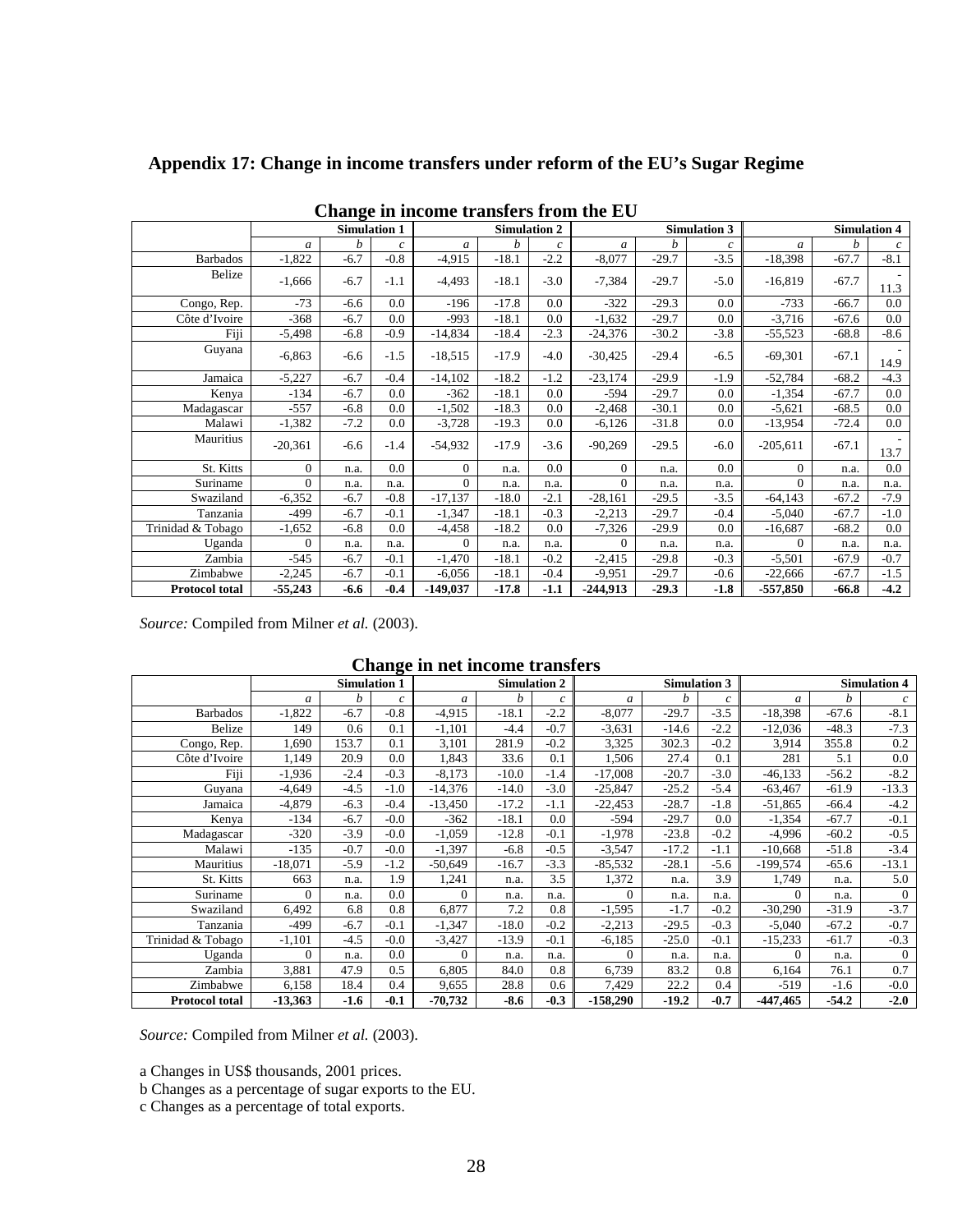### **Appendix 18: The evolution of the EU's Banana Regime**

Bananas have been a controversial product since the beginning of the European Economic Community. In 1957, during negotiations for the Treaty of Rome, it became apparent that the future Member States had different interests in the banana sector. While some wanted a regulated and protected regime, others had a strong interest in liberal banana trade. As such different Member States have operated different import controls.

### Agreements before 1993: national regimes

 $\overline{a}$ 

Until 1993, a diverse set of national import regimes existed in spite of a common commercial policy. Under Article 115 in the Treaty of Rome the European Commission could authorise national protective measures restricting intra-EU trade if trade measures implemented by Member States, in accordance with EU law, threatened to be undermined by re-routed trade flows or if differences between such national measures caused economic difficulties in one or more Member States. Under this provision, permission to restrict intra-EU trade in bananas was given to France, Greece, Italy and the UK (Becker-Çelik, 1996). Spain and Portugal did not use this provision but also restricted imports authorised under transitional arrangements in their accession treaties.

France imported bananas from its overseas territories<sup>1</sup> and (with the UK) from several excolonies<sup>2</sup> duty free. Latin American bananas could not be imported without nationally-issued licenses and the payment of a tariff. Spain and Greece (in the Canary Islands and Crete, respectively) produced their own bananas in sufficient quantities for their own domestic consumption. Portugal (in Madeira and the Azores) met half of its consumption with domestic production, while Italy imported from Somalia (an ex-colony). The Netherlands, Belgium, Luxembourg, Denmark and Ireland sourced their bananas from Latin America on which they charged the 20 percent common external tariff.<sup>3</sup> Germany had a completely free market (including a derogation to permit a zero tariff) for bananas from all sources but largely supplied by Latin American bananas (otherwise known as dollar bananas). The different national regimes in the individual Member States strongly influenced consumption (and prices) among them (see Figure 1).

<sup>1</sup> The Caribbean islands of Martinique and Guadeloupe form part of Metropolitan France and are represented in the French National Assembly. As such, they are subject to French social and employment laws, which increase production costs.

<sup>&</sup>lt;sup>2</sup> The Windward Islands (Dominica Grenada, St. Lucia, St. Vincent and the Grenadines), Jamaica, Belize, Suriname, Cameroon and Côte d'Ivoire.

<sup>&</sup>lt;sup>3</sup> With the minor exception of a 5 percent share of ACP bananas in the Danish market (mainly from the Dominican Republic).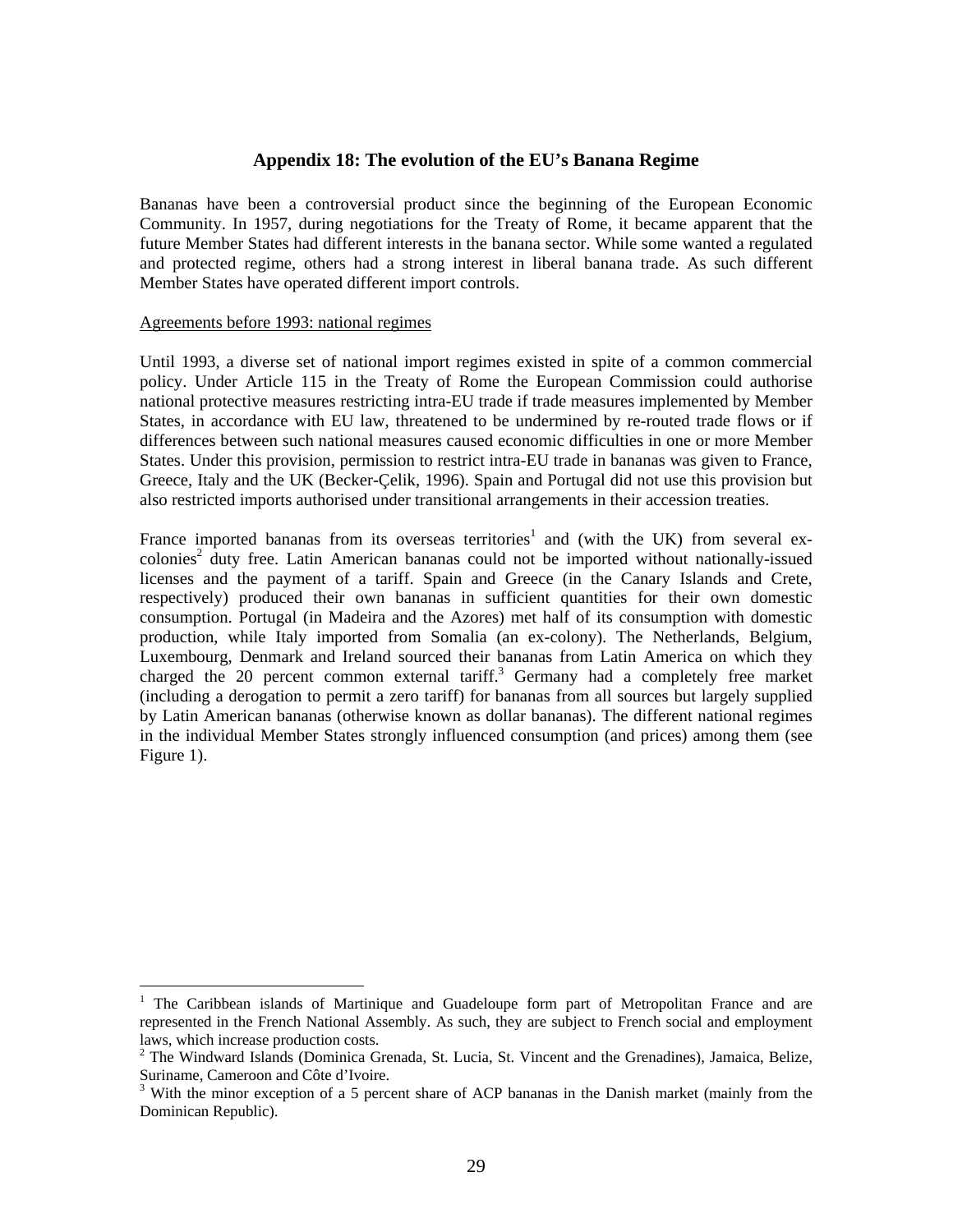**Figure 1** Per Capita Consumption (kg) of Bananas in the EU, 1990



*Source:* Verissimo (2001).

 $\overline{a}$ 

### The common organisation of the market in bananas

Given the disparity in traditional-supplier interests among the EU Member States, and the large differences in their national banana policies, free intra-EU trade in bananas was only established following the introduction of the Single European Market in 1992. With this, national regimes were forced to an end with the elimination of border controls which made it technically impossible to restrict the flow of goods between Member States, undermining preferential treatment that some granted to their overseas territories and the ACP (because dollar bananas could be imported into Germany duty-free).<sup>4</sup>

In 1993, the EU introduced the common organisation of the market in bananas (COMB) with the objectives of maintaining adequate incomes for traditional suppliers in the ACP States; achieving a single market for bananas (allowing their free intra-EU movement); and implementing a common trade regime for imports from third countries (European Communities, 1993a). EU banana producers were entitled to deficiency payments<sup>5</sup> which were designed to protect EU banana producers against any price decline resulting from policy changes made after the introduction of the Single European Market.<sup>6</sup> These payments were limited on a maximum

<sup>&</sup>lt;sup>4</sup> Recourse to Article 115 should have been removed under the Single European Act but it managed to survive this and even subsequent amendments made in the Maastricht and Amsterdam Treaties.

<sup>&</sup>lt;sup>5</sup> Calculated as the difference between a 'reference income' in 1991 and the 'average production income' earned on domestic bananas in the current year.

<sup>&</sup>lt;sup>6</sup> At the same time the EU also introduced a Special System of Assistance (SSA) for ACP banana exporting countries to compensate for losses experienced as a result of changes to their preferences. This provided ACP banana exporting countries with additional funding (95 million ECU) for projects aimed at improving marketing and the quality and competitiveness of their bananas.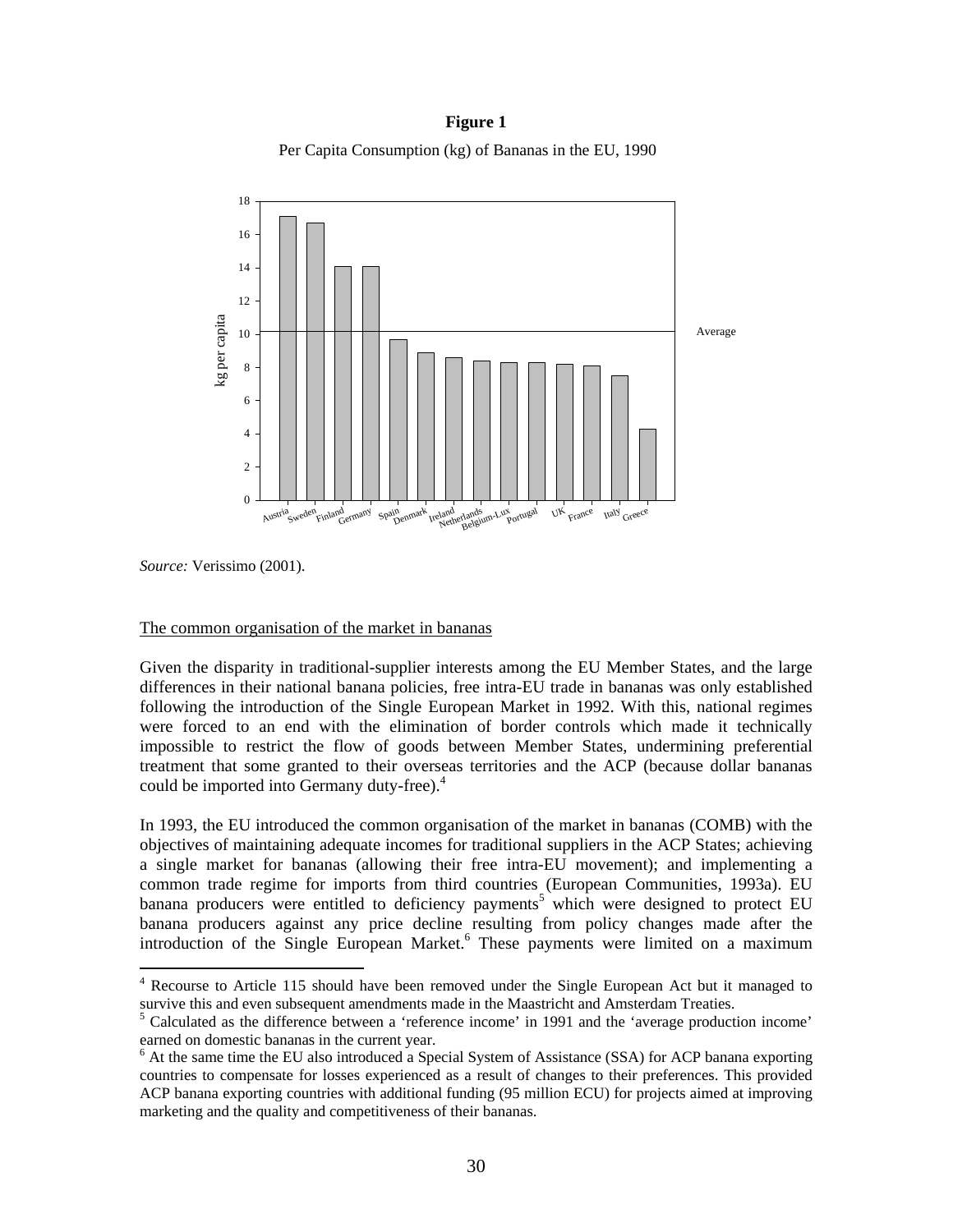quantity of  $854,000$  tonnes per year.<sup>7</sup> The COMB also established country-specific duty-free quotas for traditional ACP<sup>8</sup> imports totalling 857,700 tonnes.<sup>9</sup> A second quota was established, of 2 million tonnes, for third-country and non-traditional ACP bananas which was increased in 1994 to 2.1 million tonnes, then to 2.2 million tonnes in 1995. 'Non-traditional' ACP bananas were those imports from newer suppliers among the ACP countries (e.g. Ghana) and sales above traditional ACP quantities. In-quota banana imports from non-ACP countries faced a specific tariff of 100 ECU/tonne, while ACP bananas entered duty free. Imports in excess of the quota were subject to high specific tariffs (850 ECU/tonne for dollar bananas and 750 ECU/tonne for ACP bananas).

Although the tariff quota would enable import volumes to be controlled, there remained the problem of providing an incentive for importers to buy EU or traditional ACP bananas. As such, a licensing system was established for the allocation of quotas. These were issued by the Commission and served to cross-subsidise bananas from the traditional ACP suppliers and overseas territories by linking the allocation of licenses for imports of dollar bananas to the volume of bananas that each company imported from traditional ACP suppliers and the overseas territories.

The traditional ACP quota was allocated to the various ACP countries on a broadly historical basis. Importers in the EU had free access to licenses for these bananas, which did not carry any value as the quota on traditional ACP bananas was large enough not to be restrictive. The situation was different for the quota on third-country (mostly dollar) bananas. This quota was very restrictive such that licenses for imports under it carried significant value.

The allocation of licenses was done by operator categories. Licenses for 66.5 percent of the valuable third-country quota were allocated to operators who had marketed dollar and/or 'nontraditional' ACP bananas in the past (category A). Thirty percent of the licenses to import thirdcountry bananas were made available to firms that had imported traditional ACP and/or sold EU bananas in the past (category B). The remaining 3.5 percent was allocated to newcomers that started marketing bananas other than EU and/or traditional ACP bananas from 1992 (category C).

Licenses for dollar bananas had a value, and in order maximise quota rents through obtaining as many third-country import licenses as possible, companies imported more bananas from the traditional ACP and overseas territories than they otherwise would have. The resulting expansion of demand for these preferred bananas increased their price. Making licenses tradable enhanced the process further. Most of the trade in licenses was from importers of traditional ACP / overseas territories bananas to importers of dollar bananas because the licenses allocated to dollar banana importers were often for quantities significantly less than they wanted to import (Verissimo, 2001).

The COMB added a further complication in the allocation of import licenses. There was a risk of conflicting and overlapping claims for quota share in respect of the same consignments because of wide divergences in commercial practices across EU importers. The Commission therefore decided to determine entitlement to quotas according to three different activities, grouping importers according to their functions. Licenses to 57 percent of category A and B imports were

 $\overline{a}$ 

<sup>&</sup>lt;sup>7</sup> This quantity exceeded the average production of the preceding 3-year period by 7 percent and was never fully utilised following the introduction of the EU Banana Regime (Verissimo, 2001).

<sup>&</sup>lt;sup>8</sup> The traditional ACP banana exporting countries are: Côte d'Ivoire, Cameroon, Saint Lucia, Jamaica, Belize, Saint Vincent and the Grenadines, Dominica, Suriname, Somalia, Grenada and Cape Verde. 9

 $\degree$  The equivalent of their cumulated 'best' annual exports before 1992.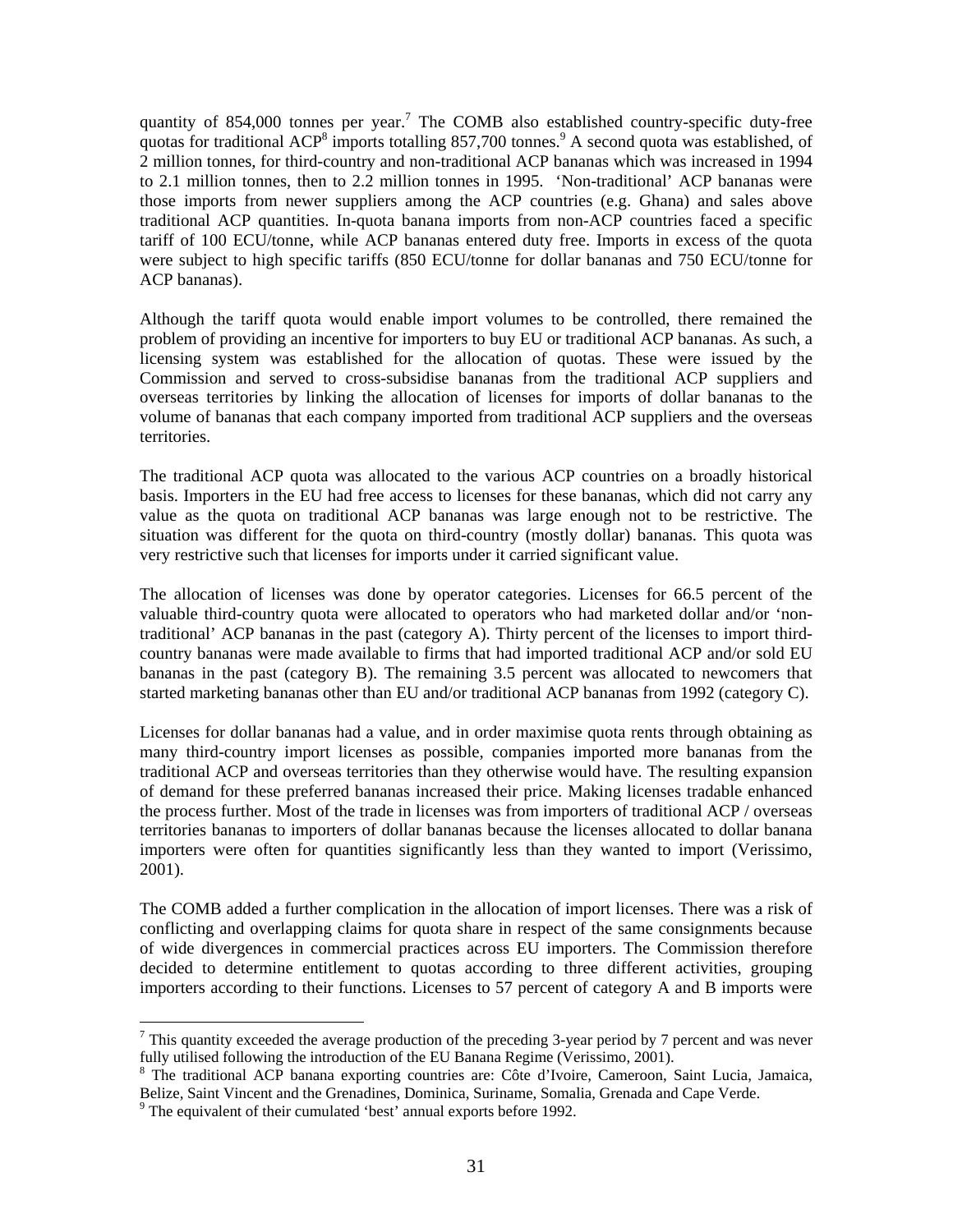reserved for primary importers (those that produced or purchased from the producer and sold bananas in the EU); 15 percent were reserved for secondary importers (owning supplying and releasing bananas from free circulation in the EU); and, 28 percent were reserved for ripeners. More than one operator could qualify under one or more of these categories and an individual operator could qualify under more than one category for the same consignment so entitlement was calculated on a points basis.

### Challenges to the COMB

It was not long after the introduction of the COMB that the EU was forced to make successive changes to it in order to meet challenges both from within the EU and, much more significantly, from the WTO. A recurring debate throughout has been that between the Caribbean, arguing the negligible global consequences of preferences and the threat of increased drug traffic as a potential consequence of preference erosion, and those countries favouring reform of the COMB, highlighting that only a fraction of the benefits of EU banana preferences actually accrue to Caribbean producers - 7.5 cents to the ACP out of every dollar programme cost (Borrell, 1994, 1999). Those countries opposed to the COMB have also argued that ACP growers cannot continue indefinitely to rely on tariff preferences and that it would be in the interest of the countries concerned for the COMB to be replaced by direct aid to finance diversification.

In May 1993, a number of banana-importing companies based within the EU initiated proceedings against the COMB, arguing that the new arrangements for trade with third countries adversely affected them. However, the complaint was considered inadmissible by the European Court of Justice (ECJ) because the complainants were found to be not directly and individually affected by the COMB (Cascante and Sander, 1999). This was followed by a number of challenges from the governments of Germany, Belgium and the Netherlands (European Communities, 1993b,c). Their complaints, politically linked to the proceedings initiated by the companies (Wessels, 1995), argued that the COMB was inconsistent with the objectives of the Common Agricultural Policy; allocated import licenses in a manner inconsistent with EU competition policy; violated rules on non-discrimination; adversely affected non-traditional ACP exports of bananas (violating the Lomé Convention); and, conflicted with the EU's obligations under the GATT. Despite numerous court cases the ECJ never ruled against the COMB which demonstrated the dominance of producer interests (lobbied by Britain and France) over German consumers of bananas (Dickson, 2002). One of the resulting problems was that the ECJ decisions essentially gave EU legislation priority over GATT rules, creating a legal conflict for EU Member States. However, other legal challenges have proved more effective in reforming the COMB.

### The first panel ruling

 $\overline{a}$ 

In March 1993, a GATT panel was established at the request of Colombia, Costa Rica, Guatemala, Nicaragua and Venezuela to investigate the complaint that the EU's national regimes (pre-1993) were not compatible with the GATT. During the panel procedure the ACP was represented by Jamaica, Cameroon, Côte d'Ivoire, Senegal and Madagascar. Significantly the Windward Islands were unable to participate directly since, at that time, they were not Contracting Parties to the GATT.<sup>10</sup> On 19 May 1993, the panel ruled the quantitative restrictions imposed by France, Italy, UK, Spain and Portugal and the tariff preferences granted to the ACP

<sup>&</sup>lt;sup>10</sup> By June 2004 Dominica, St. Lucia and St. Vincent had become GATT Contracting Parties, although Grenada was not to do so until February 1994.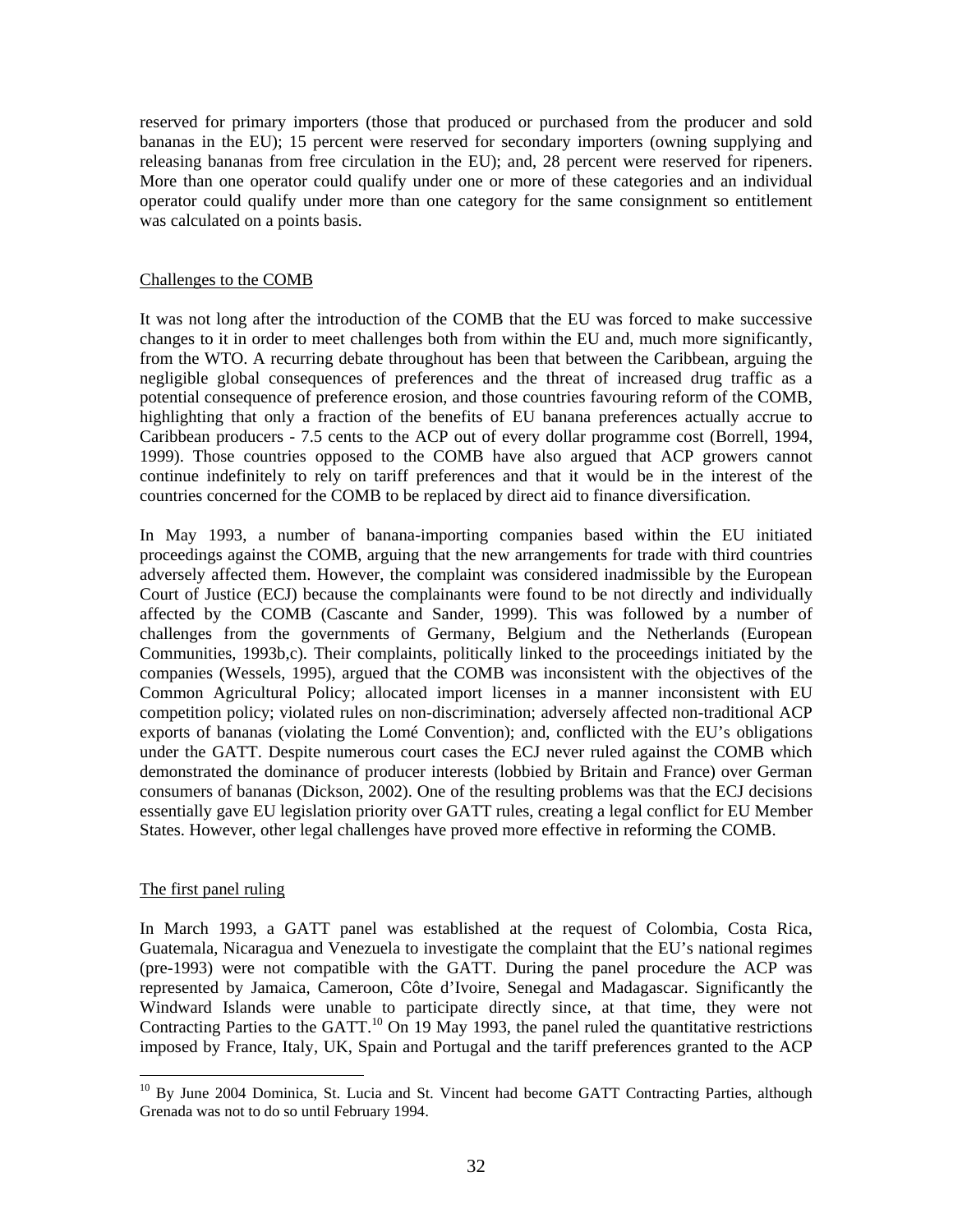(some of which were not even GATT members) to be in violation of GATT Article I (Most Favoured Nation treatment) and requested that the EU equalise tariff rates for all banana imports from GATT Members (GATT, 1993).

The EU put forward various arguments in defence of the national regimes, including that the complainants were not allowed to object by having knowingly consented to the measures for many years. The panel did not accept that the failure by one party to invoke a right at a particular time could be regarded as releasing other contracting parties from their obligations. The panel also rejected an EU argument that the quantitative restrictions were exempt under the 'grandfather clause', signed by the original contracting parties of the GATT in 1947 which bound each to apply the agreement provisionally to the extent that it was not inconsistent with existing legislation. The panel indicated that this provision was only intended as a temporary measure and could not be invoked forty years later. The EU also tried to argue that the Lomé Convention was a free trade area and thereby exempt from Article I but this failed on the grounds that Lomé did not require reciprocity.

The GATT panel ruling was largely symbolic since by the time the final report had been released the national regimes in question had expired and had been replaced by the COMB (introduced on 1 July 1993). As such, the EU claimed that its recent reforms its obligations under the GATT.

### The second panel ruling

 $\overline{a}$ 

On 11 February 2004, the COMB itself was subject to a complaint in the GATT. A panel – established at the request of the same five countries that initiated the complaint in 1993 – ruled several elements of the EU regime to be in violation of the GATT. First, the GATT panel found the COMB to be in violation of the MFN principle (Article I). Like its predecessor the tariff preference for imports of bananas from the ACP gave them preferential terms of entry denied to other members. Second, with respect to the allocation of quotas, specific duties levied by the EU on imports of bananas were ruled to be above bound levels  $(A$ rticle II).<sup>11</sup> Third, the panel examined the allocation of import licenses and found the system to be inconsistent with MFN (Article I) and the allocation of licenses to firms that had purchased ACP bananas in the past was deemed to violate the principle of national treatment (Article III) (GATT, 1994). By providing incentives to import bananas from certain countries, the COMB discriminated between contracting parties and the same incentives similarly favoured domestic producers over third countries.

Although this challenge to the COMB was successful, its adoption was blocked by the EU and ACP. Under the GATT dispute system the EU could resist panel decisions with its vote (rulings required unanimity for acceptance). Yet the panel did offer a constructive suggestion for the way forward. In its concluding remarks, the panel stated that it was aware of the economic and social effects of the COMB on the ACP banana exporting countries but that the rules of the GATT had to be applied. The proper course of action, therefore, was to seek a waiver (Article XXV) to provide exemption from the rules. In 1994, the EU obtained a GATT waiver for preferential treatment for Lomé IV countries.

 $11$  The panel upheld an objection by the complainants against the new in-quota tariff of 100 ECU/tonne since the previous duty of 20 percent was shown to be lower and had been bound in the EU's schedule of concessions.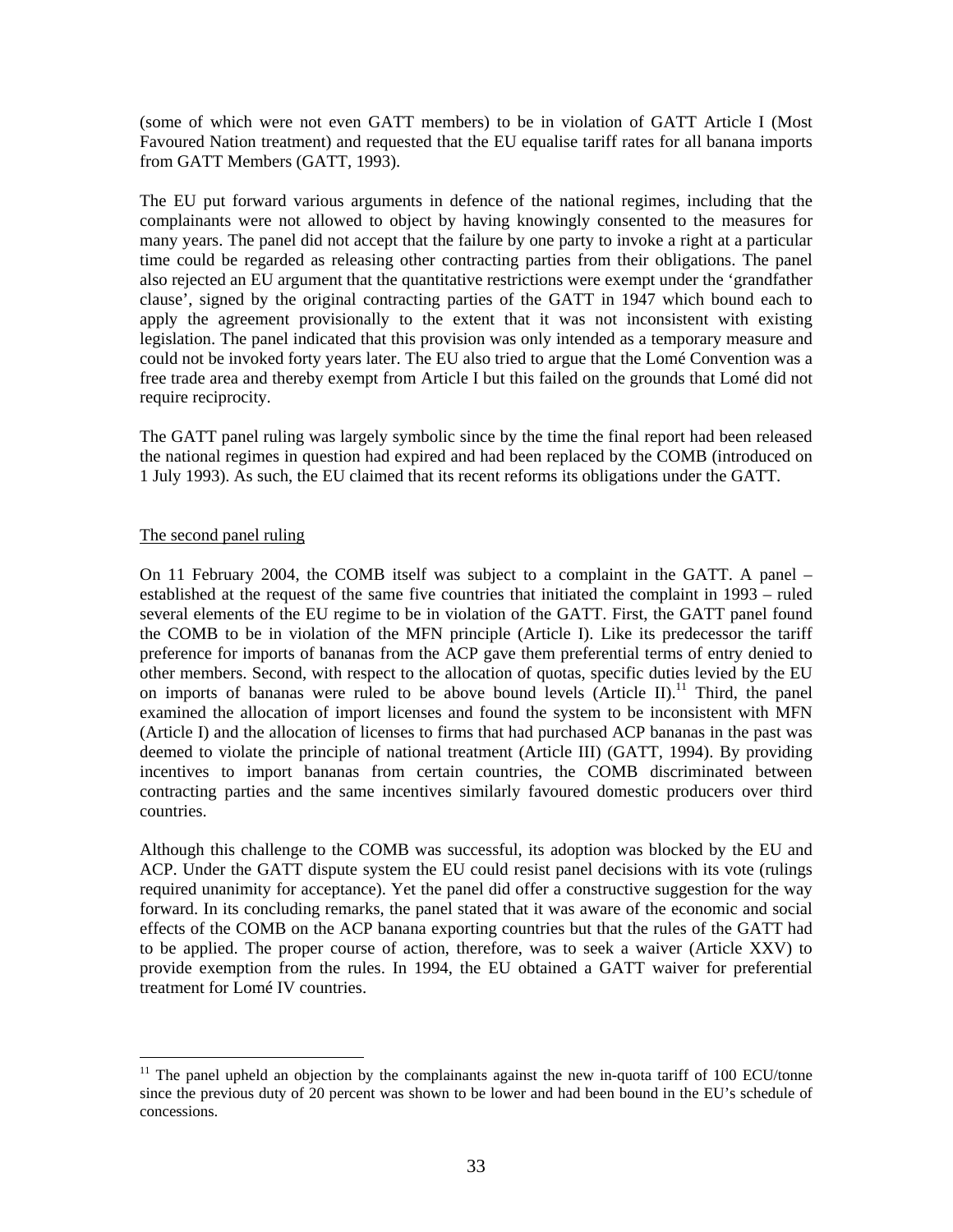### The Banana Framework Agreement

 $\overline{a}$ 

After the Uruguay Round, at the Marrakesh Ministerial Meeting in 1994, a number of Latin American countries threatened to withdraw support for the negotiations unless their concerns over the COMB were met. The European Commission was anxious to resolve the issue since although the previous GATT panel reports had not been adopted they constituted an embarrassment and a threat for the future of the Round. The EU was able to persuade four of the five complainants (Colombia, Costa Rica, Nicaragua and Venezuela) to drop their efforts to have the COMB reformed in exchange for country-specific quotas (established in 1995).

Under the terms of the Banana Framework Agreement (BFA), which significantly reduced the protection afforded to the ACP and further complicated the operation of the COMB, the thirdcountry tariff quota was first increased from 2 million tonnes to 2.2 million tonnes and then (autonomously) to 2.553 million tonnes (to account for EU admission of the new member countries – Austria, Sweden and Finland).<sup>12</sup> The BFA provided the four Latin American countries with significantly increased market access through allocating them specific shares of the total third-country quota allocation: Colombia received 21 percent; Costa Rica, 23.4 percent; Nicaragua, 3 percent; and Venezuela 2 percent. Any unused quota allocation from one member was reallocated to the others. The BFA also provided these countries the authority to issue export certificates for 70 percent of their country-specific quotas which enabled them to determine which suppliers could take advantage of the EU import licenses. In addition, specific tariffs on in-quota bananas from third countries were decreased from 100 'green' ECU to 75 'commercial' ECU/tonne, an effective reduction of 38 percent.

The BFA reserved half of the dollar quota to four countries, which rendered the deal unacceptable to those who were not party to it. This was none more so than for Ecuador which had been invited to participate in the BFA with an allocation of 20 percent of the tariff quota. Ecuador, as a highly competitive producer, declined the offer to be party to the BFA perceiving it as a constraint to future growth in the sector. In addition, the ACP were not consulted before the BFA was signed and although it was intended to serve the interests of ACP (and EU banana growers) in ending the dispute, the deal served to reduce the protection afforded to them by the COMB. The reduction of the common external tariff and the increases in the third-country tariff quota placed downward pressure on EU banana prices. However, the EU did offer the ACP some measures in partial compensation. The Dominican Republic, as an ACP country that had only recently started exporting bananas on a commercial scale, had not previously qualified as a traditional ACP supplier but following lobbying from its government non-traditional ACP bananas were reserved 90,000 tonnes of the third-country quota. This increased banana exports from the Dominican Republic, Ghana, Belize, Côte d'Ivoire and Cameroon.

Within the EU, Member States had differing views on the BFA. German opposition was based on the sentiment that it could have undermined the possibility that the COMB (which was against German consumer interests) would be challenged in the GATT. Germany was also opposed to discrimination among Latin American suppliers to its market.

The BFA was rejected by Ecuador, Mexico, Honduras, the Dominican Republic and Guatemala (the fifth GATT complainant). It was also opposed by the US. Until this point the US had taken a *laissez faire* approach to the banana market and disputes with banana exporters because the US

 $12$  Prior to joining the EU, each of these countries allowed duty-free access of banana imports. The autonomous quota of 353,000 tonnes to allow for the new entrants was 24 percent below the level of their imports in 1994.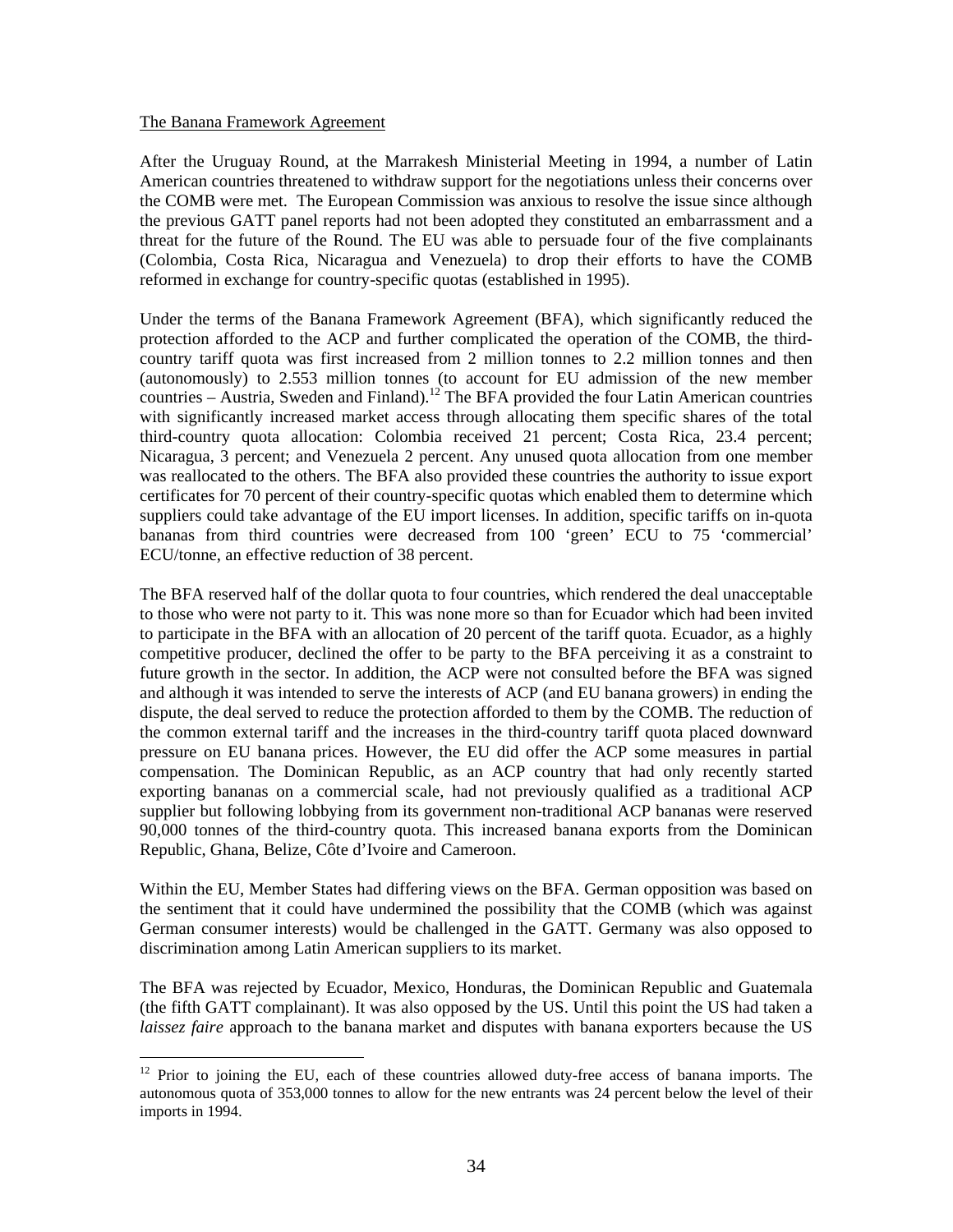was not a banana producer and was a major consumer of bananas with low tariffs and no import quotas. In addition, Latin American complainants had discouraged direct US involvement fearing their interests would be lost in a US versus EU dispute. Meanwhile, US-based banana multinationals witnessed a reduction in their EU market share under the COMB and the BFA. Chiquita International, which had found the USTR reluctant to take action in the past, lobbied the US Congress and Administration to act (Rosegrant, 1999). On 2 September 1994, Chiquita and the Hawaiian Banana Industry Association petitioned the US administration to file a Section 301 case against the EU under the US Trade Act. In October 1994 the USTR began the investigation claiming that the COMB discriminated against Chiquita's ability to market and export bananas from Latin America. Another US multinational, Dole Foods, chose not to be party to the petition since it had already taken steps to better position itself in the EU market: in anticipation of the COMB, it had invested heavily in banana production in Africa and purchased ripening facilities in the EU to increase its allocation of third-country import licenses. Nevertheless, in January 1995 the USTR threatened retaliatory measures and announced that the COMB was costing US multinationals hundreds of millions of dollars.

In October 1995, the Section 301 investigation was terminated, without a negotiated settlement having been reached. Instead, the US decided to pursue the complaint under the Dispute Settlement Mechanism (DSM) which had been strengthened following the Uruguay Round. If successful the EU would no longer be able to reject a panel decision with its vote since under the WTO blocking now required a negative consensus (the ruling can only be blocked if the benefiting party votes to reject the decision).

### The first WTO case

 $\overline{a}$ 

In September 1995, the US supported by Mexico, Honduras and Guatemala initiated a WTO complaint against the COMB. Ecuador, which had just been admitted to the WTO and the world's largest banana exporter, joined the complaint a few months later. In January 1996, Colombia and Costa Rica (signatories of the BFA but facing US retaliation under a Section 301 complaint) signed a Memorandum of Understanding with the US to support a liberalised EU market for  $b$ ananas.<sup>13</sup>

The complainants argued that EU measures were inconsistent with a number of Articles in the GATT, the Agreement on Agriculture and the General Agreement on Trade in Services (GATS). The ACP were only allowed third party rights at the panel hearings, which meant that they were grouped with countries who had no direct interest in the dispute (WTO, 1997). On 22 May 1997, the panel issued its report and upheld several elements of the complaints ruling the COMB to be inconsistent with the EU's obligations under the WTO. The substantive issues considered by the panel covered three elements of the COMB: i) tariffs; ii) quota allocation; and, iii) the import licensing regime.

On tariffs, the panel ruled in favour of the EU. The complainants had argued that the different tariff rates charged on third-country and non-traditional ACP imports of bananas was a violation of GATT Article I (MFN). Crucially, no objection was lodged against traditional ACP preferences. The EU successfully argued that the Lomé waiver was adequate to cover all ACP imports and not just traditional ACP trade quantities.

<sup>&</sup>lt;sup>13</sup> The US did not challenge Nicaragua or Venezuela since their banana exports were deemed to be too small to affect its multinationals.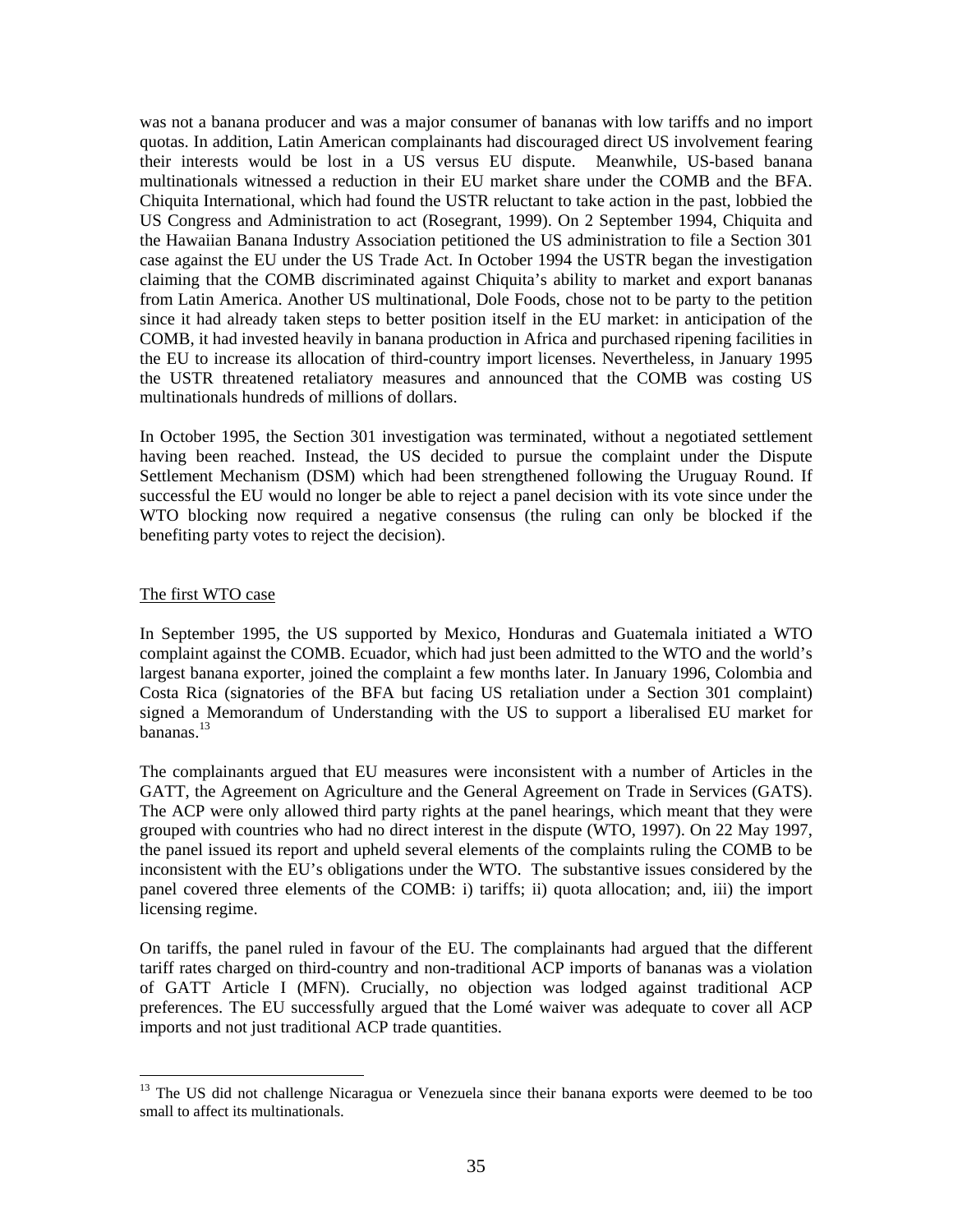The panel ruled against the EU in the case of quota allocation. The complaint surrounded whether the allocation of quotas was consistent with GATT Article XIII which stipulated that they should be allocated on a minimally trade-distorting and non-discriminatory basis. Some countries (the ACP and those which had signed the BFA) had country-specific quotas, while other countries had no such quotas but had to compete for a small share of the third-country quota. Moreover, the complainants argued that the country-specific quotas were too large and did not reflect market realities. The EU argued that the Lomé waiver covered any discrimination under Article XIII as well as Article I. It also argued that it was running, in effect, two parallel import regimes and thus any discrimination between countries covered by different quota schemes was not discriminatory. The panel ruled that the EU only had one quota regime for the purposes of Article XIII, regardless of how the different quotas were administered. It ruled that the GATT permitted country-specific allocation of the tariff quota to a substantial supplier, but only if shares were allocated to all other substantial suppliers (those accounting for more than 10 percent of the market affected). Equally, if shares were allocated to any country not having a substantial market share, then they must be allocated to all others. Two substantial suppliers who were WTO members (Colombia and Costa Rica) and two others who joined the WTO later (Ecuador and Panama) were outside the BFA and the ACP. In addition the BFA included two non-substantial suppliers (Nicaragua and Venezuela) but not others. As such, the BFA was ruled to be in violation of Article XIII but the panel decided that the country-specific quotas to the ACP *were* covered under the Lomé waiver. The latter was a crucial decision for the Caribbean ACP countries since their individual country allocations guaranteed them access to the EU market, but they were non-substantial suppliers. If the BFA ruling had been extended to the ACP then these countries would not have been permitted to have allocations unless similar provisions were made to all other non-substantial suppliers. This would have rendered preferences impractical.

The import licensing system of the COMB came in for the most severe criticism by the WTO panel. The complainants argued that the licensing system favoured firms that historically imported bananas from the traditional ACP and the French overseas territories, contrary to Articles I (MFN) and III (national treatment) of the GATT. It was also charged that the COMB violated Article X which requires that countries administer trade measures, including import licenses, in a uniform and impartial manner. The arrangement was also accused of violating the TRIMS agreement since the requirement that firms had to purchase bananas from ACP producers in order to apply for dollar licenses was inconsistent with national treatment for purchasing requirements (WTO, 1997).

Perhaps the most significant challenge to the import licensing regime was the suggestion that it was inconsistent with the market access and national treatment provisions of the GATS. The US argued that the import licensing system made it more difficult and expensive for US wholesale trade services to compete with those based in Europe.<sup>14</sup> The EU defended its position by suggesting that it should not have been made to justify its policy under the GATS, as it had not imposed any measure that *directly* discriminated against the provision of services.

The panel ruled that a single measure could violate both the GATT and the GATS. Under the latter, the exact manner in which the COMB distributed licenses, by operator, category and activity, was found to adversely affect US wholesale trade services providers. In addition, the Lomé waiver was ruled to not apply to services.

 $\overline{a}$ 

<sup>&</sup>lt;sup>14</sup> The EU had scheduled wholesale trade services as one of the sectors it had committed to the market access and national treatment disciplines of the GATS in 1995.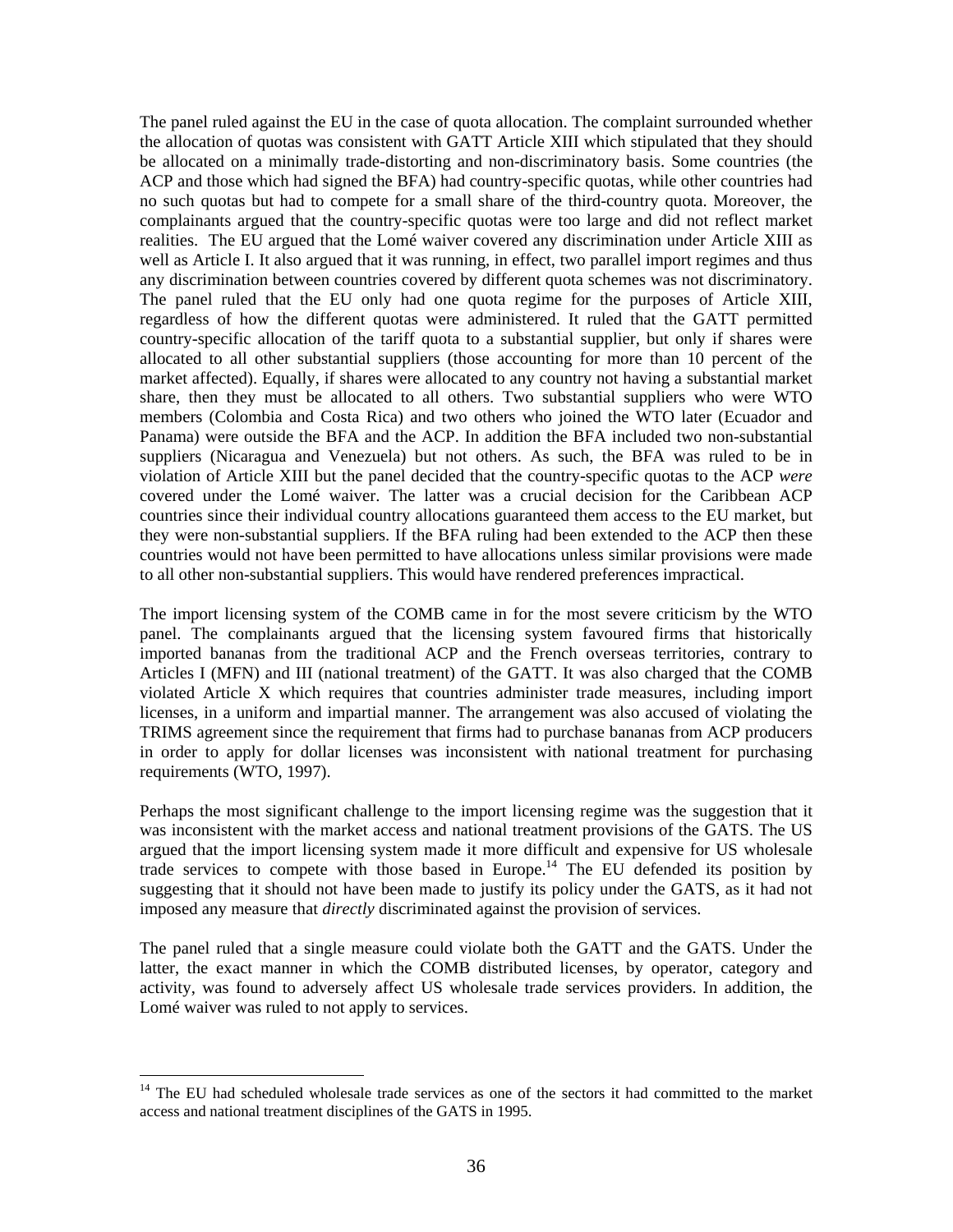The EU appealed against the ruling and criticised the US for challenging the COMB on the grounds that the trading interest of US-based multinationals did not constitute an excuse for the US government to issue a complaint.<sup>15</sup> The US, supported by Mexico, claimed that if Chiquita and Dole suffered in the EU market, US interests were involved. Moreover, its producers in Hawaii and Puerto Rico were affected directly by the impact on world banana markets. The panel ruled in favour of the US and Mexico and established the principle that the DSM does not require actual trade interests to be involved before a Member can request consultations.

### The revised COMB

 $\overline{a}$ 

The EU still had its commitments to the traditional ACP under the Lomé Convention but the WTO was greatly reducing its ability to fulfil them. The US and several Member States, led by Germany and Sweden, argued that the EU should abolish the COMB and adopt a tariff-only regime with no tariff quotas. In addition, there had been some shift in the political balance of the EU since the COMB had been first agreed in 1993. In particular, none of the new Member States that had acceded to the EU in 1995 (Sweden, Austria and Finland) had historic ties with the ACP and all favoured a more liberal regime.

On 26 June 1998, the EU adopted a number of reforms to the COMB which became effective on 1 January 1999. These provided traditional ACP suppliers will much less market support than in the past. The country-specific allocations which existed under the traditional ACP quota (847,700 tonnes) were removed which gave more scope for the competitive banana suppliers in the group to expand exports. More significant were the provisions relating to trade with dollar and non-traditional ACP imports of bananas. In particular, the EU eliminated all regulations related to the BFA and reviewed the third-country quota. The revised COMB maintained the 2.2 million tonne tariff quota for dollar and out-of-quota ACP imports but made permanent the increase of 353,000 tonnes additional to this to account for EU enlargement. This was allocated to each country on the basis of its historical EU market share in the 1994-96 period: Ecuador, Costa Rica, Colombia and Panama received over 90 percent of the total quota. The new allocation of the third-country quota implied that the four dollar zone countries could each, and on aggregate, export more bananas to the EU than ever before (including Costa Rica and Colombia who had previously benefited from a larger quota share under the BFA). Under the revised COMB the arrangements for imports from non-traditional ACP source were changed dramatically. Their EU market access arrangements were improved by replacing their duty-free quota of 90,000 tonnes (allocated under the BFA) by a share in the third-country quota of 9.43 percent i.e. 240,748 tonnes. For imports above the revised tariff quota of 2.553 million tonnes the specific tariff was reduced to  $\epsilon$ 737/tonne for dollar bananas and  $\epsilon$ 537/tonne for ACP bananas.

Finally, the revised COMB reformed the administration of the tariff quotas. Unlike before, the distribution of import licenses to EU-based banana importers was managed in common for the aggregate of the traditional ACP and the third-country quota. Furthermore the operator categories (A, B and C) were abolished as well as the classification by activity function (primary importer, secondary importer, ripener). The system of licenses was replaced by a distinction between 'traditional' and 'non-traditional' operators. Traditional operators would receive 92 percent of the licenses with the remainder being allocated to non-traditional. As a result the (controversial) allocation of 30 percent of the quota for third-country bananas to traders of bananas from traditional ACP suppliers and overseas territories was removed. Licenses were allocated to

<sup>&</sup>lt;sup>15</sup> Even though Chiquita is a significant US business concern, most of its workers are based in Honduras and Guatemala (Clegg, 2002).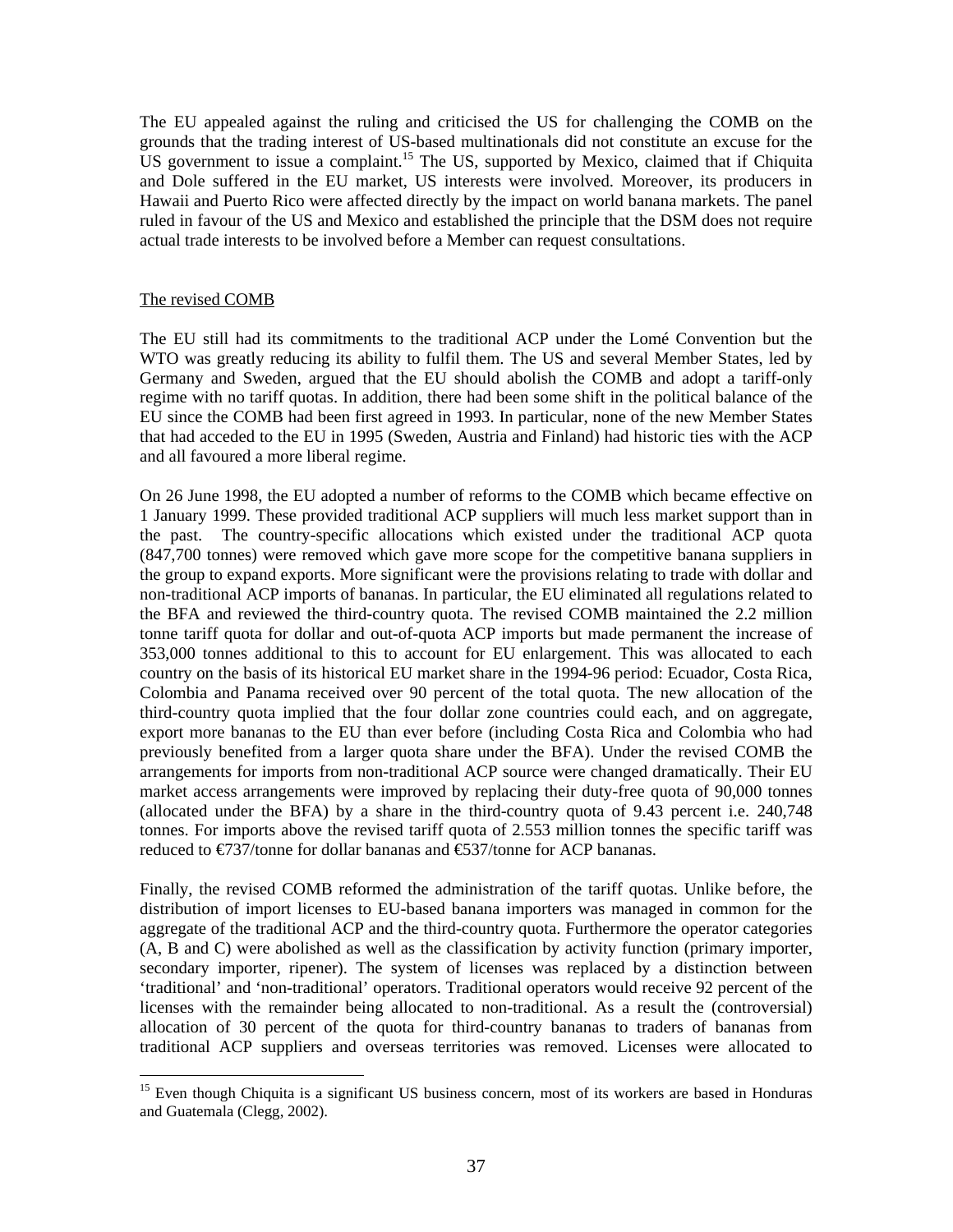operators based on their imported quantities in a fixed reference period (1994-96) and independent of their source. This discriminated against traditional importers of dollar bananas relative to their situation before the introduction the COMB but eliminated the incentive to import more bananas from the traditional ACP and overseas territories in order to obtain larger volumes of third-country licenses. As a result, cross-subsidisation of traditional ACP bananas from rents on dollar bananas was removed.

It soon became clear that the changes to the COMB introduced by the EU did not meet with universal approval. The revised arrangements failed to meet the demands of Ecuador (launching a new complaint in the WTO) and the US (threatening to impose duties on EU exports under Section 301). The US argued that a separate tariff quota for the traditional ACP was discriminatory and that adequate protection could be given in other ways: by a system of deficiency payments or 'negative tariffs'.<sup>16</sup> Ecuador complained that the revised regime failed to conform to the previous rulings.

### The EU Panel

 $\overline{a}$ 

Plans for US retaliation were condemned by the EU as being illegal under the WTO: sanctions were only allowed when authorised by the DSM. In an unusual move, the EU requested the DSM to establish a panel to examine whether a Member should be deemed to be in compliance with a ruling unless a panel found to the contrary (normally it is the complainants who request a panel to be established). The US argued that the EU, as respondent in the banana case, could not bring a complaint to establish the conformity of its own policies in the WTO. The panel argued that they had no way of compelling the US and other complainants to seek a panel to challenge the EU changes. It agreed with the EU that there was an assumption that a trade measure was deemed to be consistent with the WTO if not challenged but that this did not imply that the absence of a challenge at any particular time could be taken as an indication that all parties agreed to its consistency.

The dispute worsened and on 14 January 1999 the US published a list of 16 products on which it was threatening to impose prohibitive tariffs on imports from the EU. On 25 January 1999, the US requested DSM approval of these sanctions covering imports to the value of US\$520 million. The EU protested at the amount, not least because it argued (again) that the US was not a banana producer and requested the DSM to arbitrate. Simultaneously, Dominica, St. Lucia and Côte d'Ivoire succeeded in delaying the US request for approval of sanctions by blocking the adoption of the agenda.

A compromise was agreed on 29 January 1999. The US agreed to postpone the imposition of sanctions until the 12 March if, in return, the panel established to review the revised COMB was reconvened to arbitrate on the issue of the value of concessions that the US could withdraw in order to offset the loss of trade. In order to do this the panel would establish whether the revised COMB was WTO-compatible.

The arguments put before the panel were not unfamiliar. The US argued that the new division of quota into the non-country-specific traditional ACP quota and the allocated third-country quota

<sup>&</sup>lt;sup>16</sup> For the EU this was a non-starter. They were opposed to deficiency payments to third-country growers on the grounds of precedent and cost. Above all, they needed a tariff quota system to limit the cost of support to their own producers.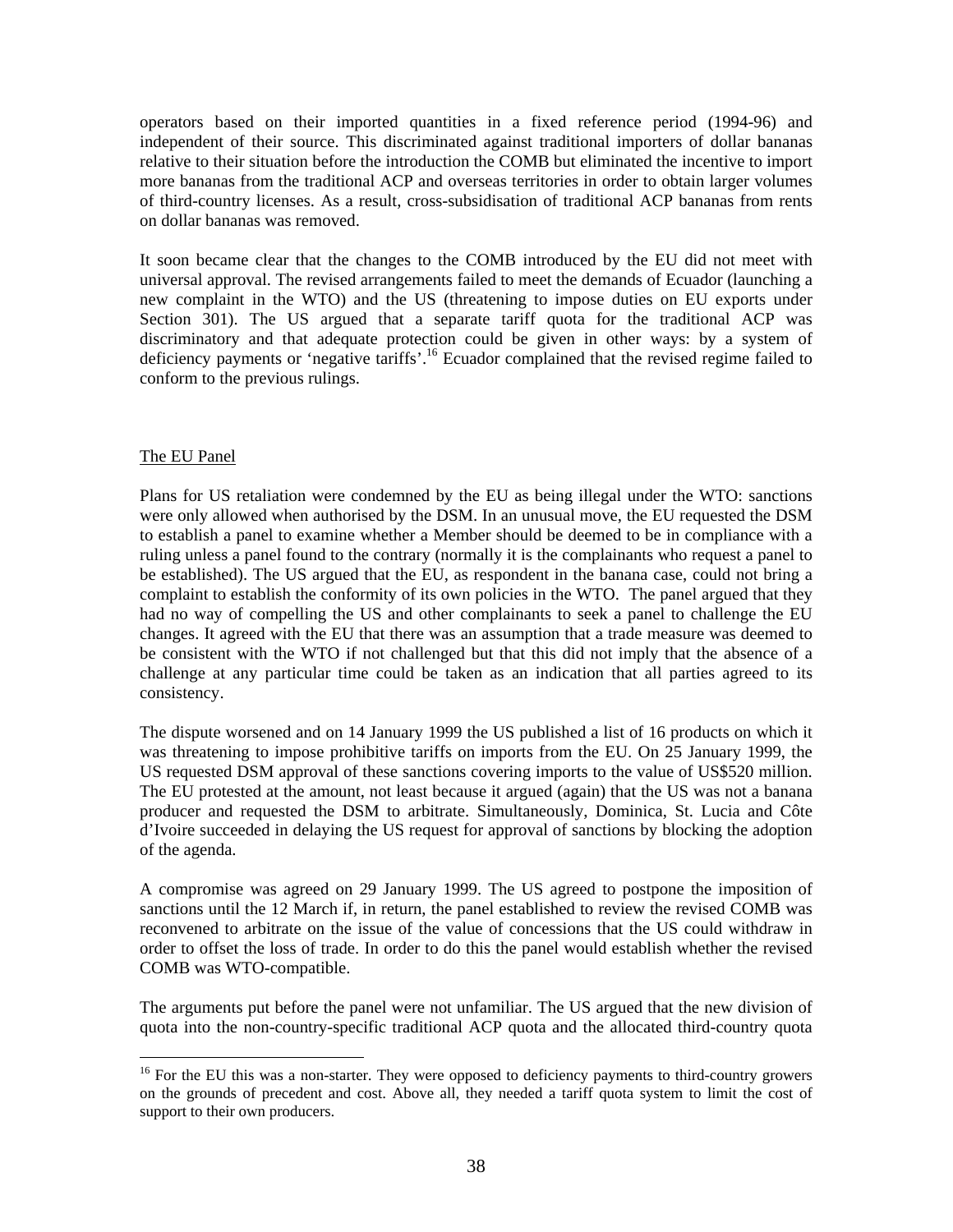still contravened Article XIII. The new license procedure also drew criticism: the base period for import quantities (1994-96) had been established under the old, WTO-inconsistent regime. The expanded licenses for non-traditional firms favoured EU-based firms under the rules for establishing competency. The EU argued that the traditional ACP quota was required under the Lomé Convention and was therefore outside the third-country quota and the scope of Article XIII.

On 12 April 1999, the panel ruled that the revised COMB remained in breach of Articles II and XIII because traditional ACP imports of bananas were treated more favourably than banana imports from Latin American countries. In addition, the traditional ACP quota was ruled to be too large and the criteria established for non-traditional importers (under the import licensing system) was also found to discriminate against Latin American suppliers.

The panel also authorised the withdrawal of US trade concessions totalling US\$191.4 million in tariffs - under half the amount it had originally threatened (WTO, 1999a,b). Although the level of sanctions could not be increased, the US increased pressure against the EU by adopting the Carousel Sanctions Bill (in May 2000) which threatened (although never actually used) to rotate the product mix against which sanctions were imposed, thereby increasing the number of EU exporters affected.

### The Ecuador Panel

While the EU had made efforts to demonstrate that the US had overstated the value of trade displaced by the COMB, Ecuador had been pursuing a separate complaint. On 13 November 1998, Ecuador requested that a panel be convened to examine whether the findings of the previous panel rulings had been implemented (WTO, 1999c). An added task was given to the panel: to assist the DSM in recommendations that might resolve the dispute. The panel came up with a similar conclusion to that which they were developing in the EU Arbitration hearing - the COMB still fell short of ensuring compliance with WTO rules – but three options were highlighted as to what form a WTO-compatible regime might take:

- A tariff-only system without tariff quotas which could include a tariff preference for banana imports from the ACP.
- A tariff-only system with a tariff quota only for banana imports from the ACP.
- A tariff quota system similar to the (then) current regime but either without any countryspecific quotas or with such quotas subject to agreement by all major suppliers.

The options established by the Ecuador panel were beyond the remit of the WTO (as an adjudicatory body) but had a significant impact on the discussions which followed.

In November 1999, Ecuador requested agreement from the WTO to withdraw concessions on EU imports valued at US\$450 million (WTO, 1999d). As total imports of goods from the EU were only US\$17 million, retaliatory tariffs would not have been effective. The answer was to propose retaliation involving the withdrawal of concessions in services (as negotiated under GATS) and intellectual property (under the TRIPS Agreement). The EU considered the amount excessive and in March 2000 the Arbitrators ruled that Ecuador could impose sanctions on the EU worth US\$201.6 million a year (WTO, 2000).